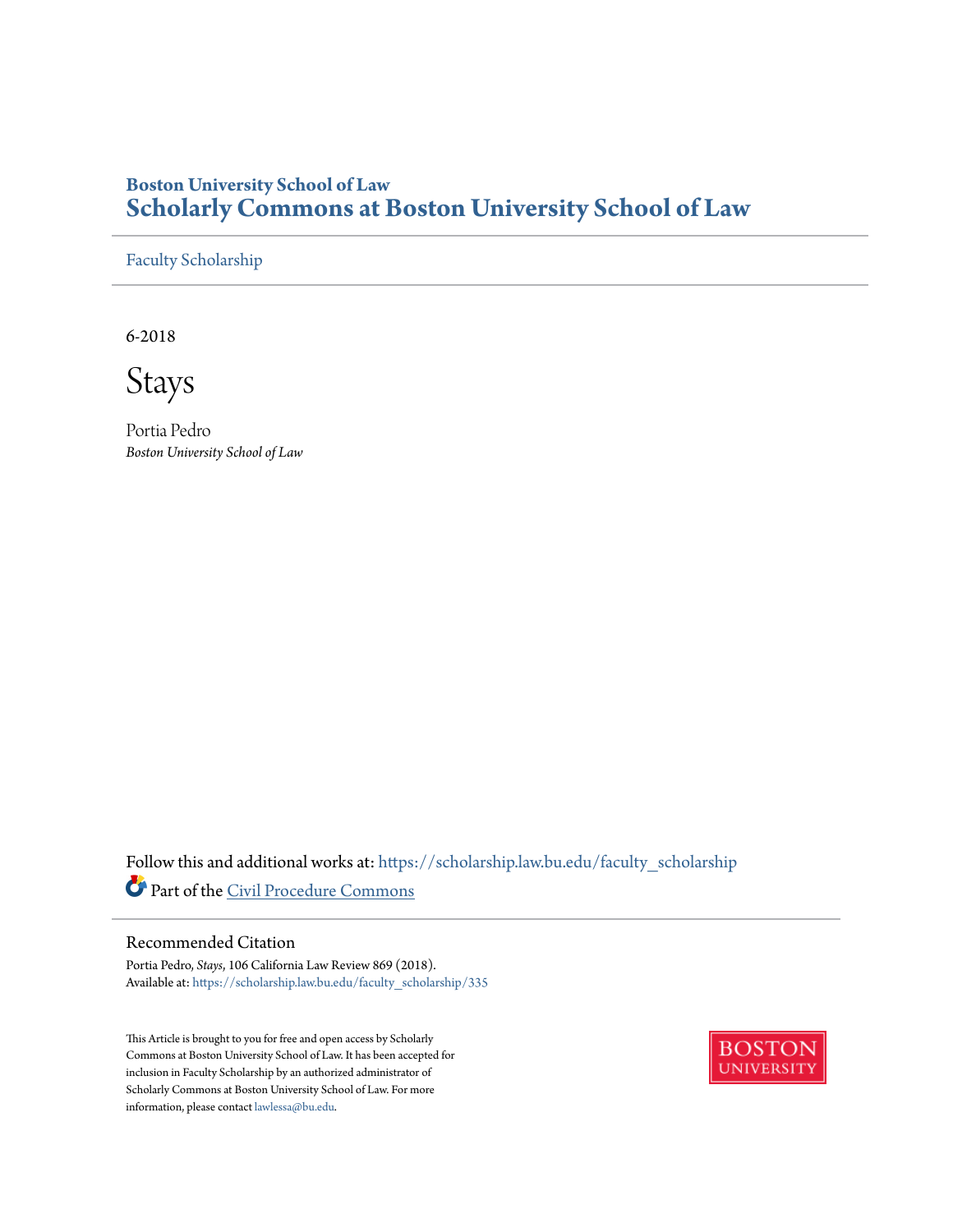# Stays

## Portia Pedro\*

*After judges issue final orders and judgments, losing defendants often ask courts to make a determination that may seem to be a mere procedural technicality, but is, instead, a new battleground for injunctive litigation. These judges are deciding whether to grant a stay pending appeal—whether to prevent the enforcement of a court order or judgment until a court has decided the appeal. Because litigating and deciding an appeal can take years and because the issues at the heart of much of civil injunctive litigation are extremely time-sensitive, determining whether to grant or deny a stay is a momentous decision. By deciding requests for stays pending appeal, federal judges have decided if Texas could enforce health and safety regulations, or if clinics could provide abortions in the state; if 300,000 registered voters in Wisconsin would be able to vote, or if the state could enforce its duly-enacted provisions to regulate elections and prevent voter fraud; if states could determine requirements for marriage, or if samesex couples could marry; if the President could enforce an Executive Order regarding national security, or if Muslims could enter the country regardless of religion; and, arguably, if the forty-third US President would be Al Gore or George W. Bush.*

DOI: https://doi.org/10.15779/Z385Q4RM2Z

Copyright **©** 2018 California Law Review, Inc. California Law Review, Inc. (CLR) is a California nonprofit corporation. CLR and the authors are solely responsible for the content of their publications.

Yale University, Ph.D. in Law candidate, degree expected 2018. I owe many thanks to Bill Eskridge, Jordan Gonzales, Tim Holbrook, Sam Issacharoff, Daniel Markovits, Tracey Meares, Robert Post, Molly Brady, Becca Crootof, Amanda Shanor, Shelley Welton, and members of the Yale Ph.D. in Law cohorts for helpful comments and conversations. I am especially thankful to Owen Fiss, Heather Gerken, and Maggie Lemos, who patiently read and criticized early drafts. I am particularly grateful to Sarah Xiyi Chen, Aseem Mulji, David Nahmias, Kyra Nickell, Julie Pittman, Sherry Tan, Farrah Vazquez, Jordan Varberg, and other editors of the *California Law Review* for their thoughtful engagement with this work. Finally, my deepest appreciation goes to the *Garden State Equality v. Dow* plaintiffs. 79 A.3d 1036 (N.J. 2013). Representing you was an honor and your struggles and successes inspired this Article.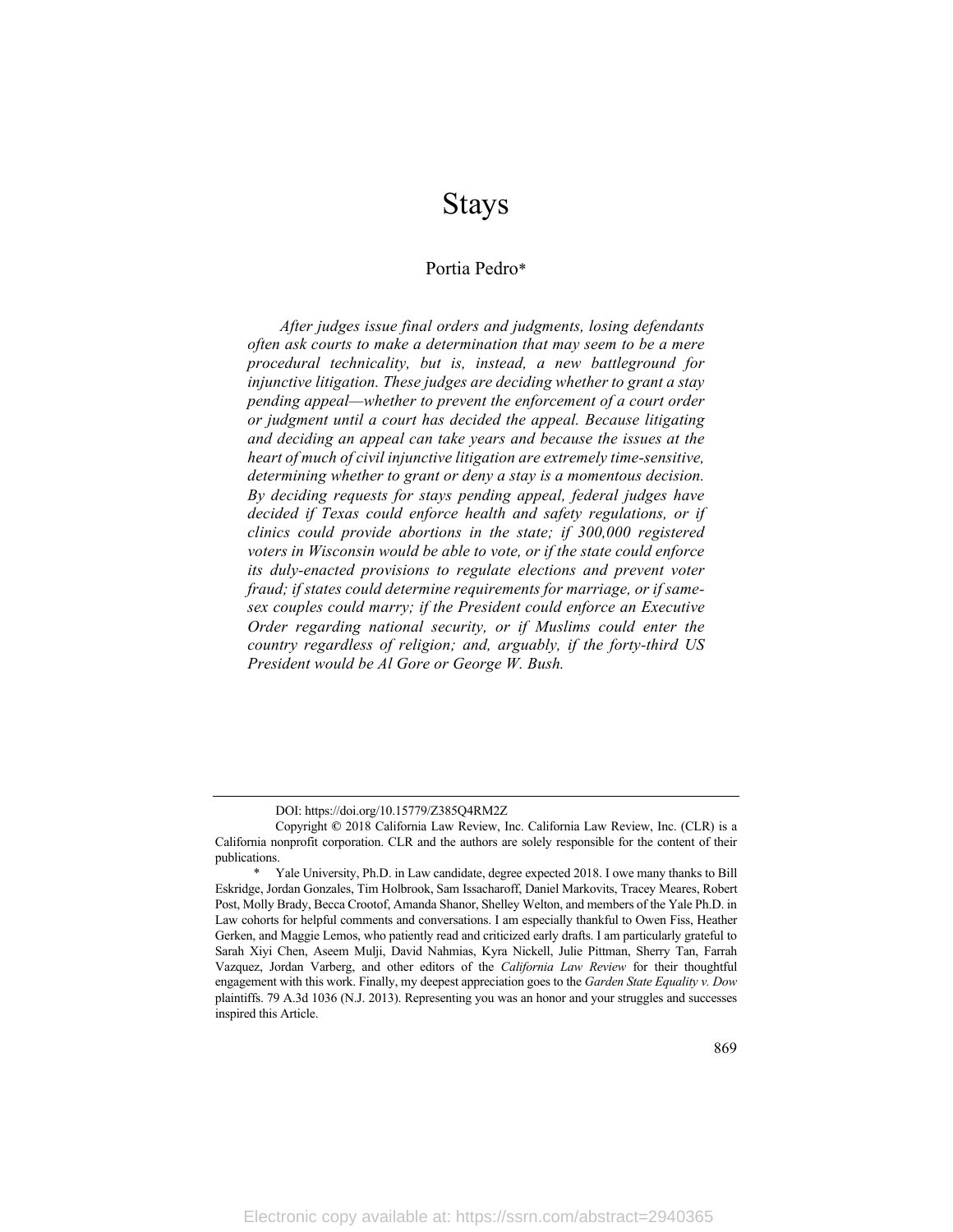*The standard for stay determinations ostensibly includes four factors: (1) the likelihood of success on appeal; (2) the likelihood of irreparable harm pending appeal; (3) the balance of the hardships; and (4) the public interest. However, there is more idiosyncrasy than standard because courts vary so widely regarding what constitutes each prong and the manner in which courts should weigh each prong, if at all. Compounding the absence of a uniform stays standard, courts frequently give no reasoning or opinion for stay determinations. With life-changing (and potentially world-changing) issues on the line pending appeal, stays are a nearly law-free zone. The immense consequences of stay determinations, due to lengthy appeals and the time-bound nature of the underlying injunctions or orders, mean that courts need to make an effort to get stay decisions right.*

*The author argues that the purpose of a stay pending appeal is to protect a meaningful opportunity to appeal where guaranteed. The Article suggests different standards for stays, turning on whether review is guaranteed or discretionary. The author also asserts that courts should write reasoned opinions for stay decisions.*

| $\mathsf{A}$                                                    |                                                                 |  |
|-----------------------------------------------------------------|-----------------------------------------------------------------|--|
| $\mathbf{B}$                                                    |                                                                 |  |
| $C_{\cdot}$                                                     | Stays Pending Appeal in Context and in Comparison 889           |  |
|                                                                 |                                                                 |  |
|                                                                 | A. Inconsistencies in Courts' Consideration of Stay Factors 892 |  |
|                                                                 |                                                                 |  |
| IV. A Principled Basis for Injunctive Stays Pending Appeal  898 |                                                                 |  |
|                                                                 |                                                                 |  |
|                                                                 |                                                                 |  |
|                                                                 |                                                                 |  |
|                                                                 | B. Critiques of Potential Purposes for Stays Pending Appeal900  |  |
| $C_{\cdot}$                                                     | A Meaningful Opportunity for Appellate Review  903              |  |
|                                                                 |                                                                 |  |
|                                                                 | 2. The role of stays pending appeal in the opportunity for      |  |
|                                                                 |                                                                 |  |
|                                                                 | V. Proposals to Improve Stays Pending Appeal Decisions  909     |  |
|                                                                 |                                                                 |  |
|                                                                 | 1. Different Standards for Stays Pending Appeal Depending       |  |
|                                                                 |                                                                 |  |
|                                                                 | A. Stays Pending Guaranteed Opportunity for Appellate           |  |
|                                                                 |                                                                 |  |
|                                                                 | B.                                                              |  |
|                                                                 |                                                                 |  |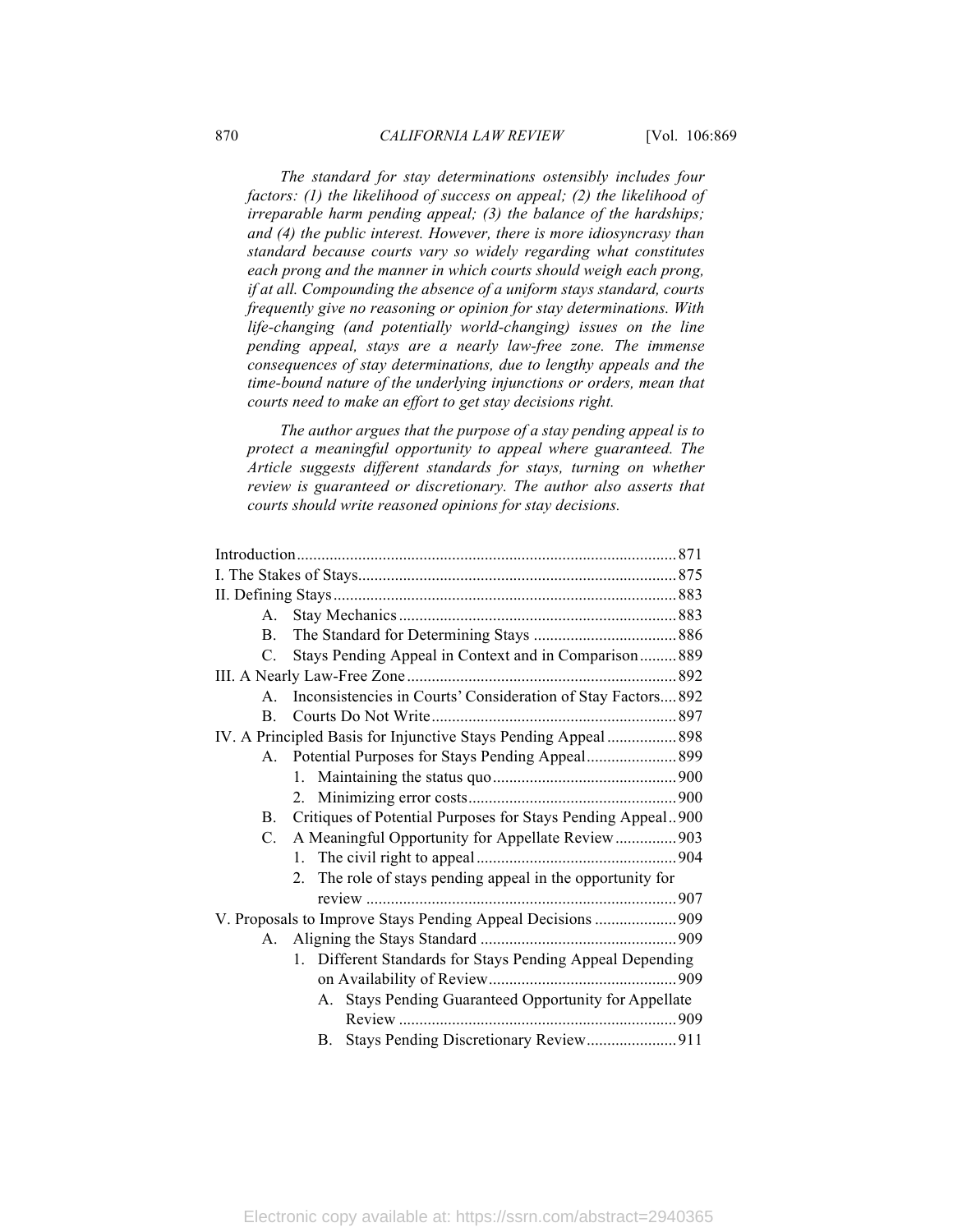2018] *STAYS* 871

|    | Rethinking the Burden for the Four-Prong Standard for<br>2. |  |
|----|-------------------------------------------------------------|--|
|    |                                                             |  |
|    | 3. Questioning Consideration of the Public Interest and the |  |
|    |                                                             |  |
| B. |                                                             |  |
|    |                                                             |  |
|    |                                                             |  |
|    | 3.                                                          |  |
|    | C. Decision-Making Power and Procedures for Stays Pending   |  |
|    |                                                             |  |
|    |                                                             |  |
|    |                                                             |  |
|    | 3.                                                          |  |
|    | 4. Overturning Prior Stay Determinations within the Same    |  |
|    |                                                             |  |
|    | 5. Level of Deference to Lower Court Stay                   |  |
|    |                                                             |  |
|    |                                                             |  |
|    |                                                             |  |

#### INTRODUCTION

When deciding a request for a stay pending appeal, a court determines whether to prevent the enforcement of a final order or judgment until an appellate court issues an opinion. It may seem that judicial decisions regarding stays pending appeal do not matter much within the civil injunctive landscape. After all, a stay pending appeal, or its absence, would only affect parties for a limited time because the mechanism is temporary by definition. What could happen in that time-bound period between injunctive order or judgment and appellate decision? A lot. Review by a court of appeals or the Supreme Court can take much longer than one might assume. During the often-lengthy appeals process, the real-world implications for civil injunctive parties can be of serious and irreversible consequence. This means that courts should make a serious attempt to get stay decisions "right." But they don't. Current judicial practice for stays pending appeal lacks transparency, uniformity, and accountability.

A stay pending appeal is the primary mechanism that allows a losing party<sup>1</sup> to prevent enforcement of a final judgment granting an injunction in a civil matter while appeal is pending. $<sup>2</sup>$  The areas in which decisions on stays pending</sup>

<sup>1.</sup> This Article specifies that "a losing party" and, more specifically, a losing defendant, can request or possibly obtain a stay pending appeal because a winning party, or a winning plaintiff, would not request a stay of a judgment or order in their favor. *See* Daniel M. Gonen, *Judging in Chambers: The Powers of a Single Justice of the Supreme Court*, 76 U. CIN. L. REV. 1159, 1174 (2008) ("[O]ften where a lower court has denied an injunction, there is nothing to stay.").

<sup>2.</sup> Such appellants cannot obtain stays by supersedeas bond. FED. R. CIV. P. 62(d).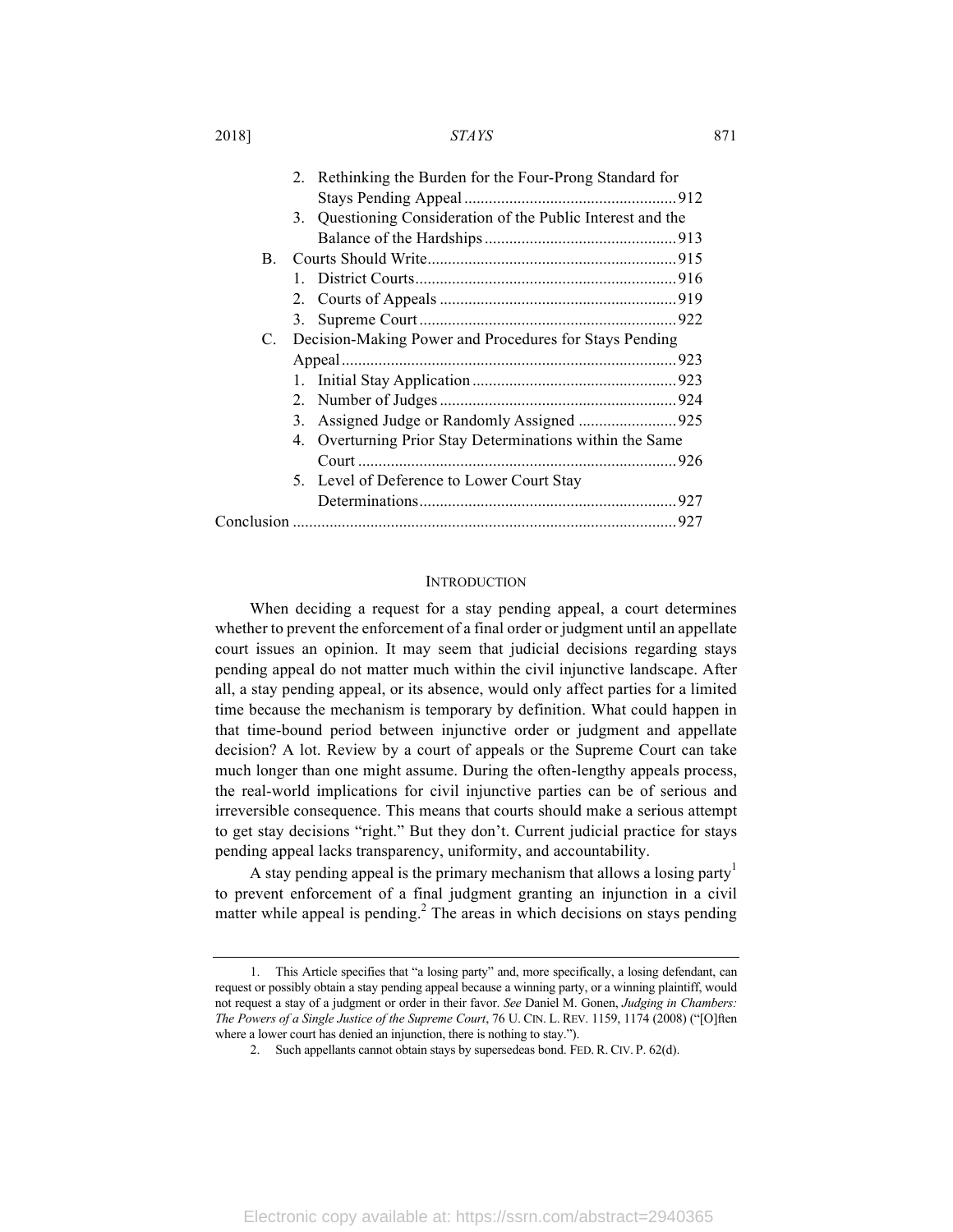appeal are immensely consequential extend to nearly every corner of our social order. For example, courts that decided whether to stay an order or judgment pending appeal effectively determined who could marry, or whether states could define marriage requirements;<sup>3</sup> whether states could enforce health and safety provisions, or whether clinics could provide abortions; $<sup>4</sup>$  whether registered</sup> voters could cast ballots in an election, or whether states could prevent voter fraud; $5$  whether a high school could implement polices to promote child safety and prevent bullying, or whether a teenager could use the restroom in which they felt comfortable; $<sup>6</sup>$  and whether the President could set immigration policies to</sup> ensure national security, or whether Muslims could enter the United States regardless of their religion.<sup>7</sup>

Even though these stay determinations did not decide the underlying issues finally and permanently, some impacts of stay determinations cannot be undone.<sup>8</sup> After an appellate court reviews the matter, a student may already have graduated and cannot go back in time to include prayer as a part of their education. Conversely, a school that allowed prayer during the interim cannot later undo the potential religious coercion that students may have been subjected to due to prayer in school. Likewise, doctors, states, or assault victims cannot go back in time to perform abortions, count or refuse ballots, or arm themselves in selfdefense, respectively. After allowing people to carry certain types of guns in public spaces has led to a public shooting, a state cannot retroactively protect those who were already shot resulting in injury or death. Stay determinations are not just procedural technicalities; they are, instead, the new battleground of injunctive litigation.<sup>9</sup>

This Article primarily focuses on stays of final injunctive court orders or judgments pending appeal, $10$  but courts can also stay many other types of orders

Strange v. Searcy, 135 S. Ct. 940 (2015) (mem.) (denying application for stay of injunction preventing the enforcement of Alabama law provisions limiting marriage to heterosexual couples).

<sup>4.</sup> Whole Woman's Health v. Lakey, 135 S. Ct. 399 (2014) (mem.) (vacating the Court of Appeals' stay of district court's order enjoining Texas requirements for clinics that provide abortions and denying the application in other respects).

<sup>5.</sup> Frank v. Walker, 135 S. Ct. 7 (2014) (mem.) (vacating the Court of Appeals' stay of the district court's permanent injunction preventing the enforcement of Wisconsin voter identification requirement). This Article often uses examples from recent Supreme Court terms (especially regarding marriage, abortion, and voting in elections), but this is also true of stay determinations in a more general sense.

<sup>6.</sup> Gloucester Cty. Sch. Bd. v. G.G., 136 S. Ct. 2442, 2442 (2016) (mem.) (granting stay of district court's preliminary injunction allowing a transgender student access to boys' restrooms at his high school).

<sup>7.</sup> Washington v. Trump, 847 F.3d 1151, 1152 (9th Cir. 2017) (denying emergency request for stay pending appeal of order enjoining the enforcement of Exec. Order No. 13769).

<sup>8</sup>*. See infra* Part I.

<sup>9</sup>*. See id.*

<sup>10.</sup> This Article leaves stays in the areas of criminal matters and habeas corpus appeals for future inquiry. *See id.* This Article also excludes from discussion various types of claims that have their own separate stay standards and procedure, including bankruptcy, copyright or patent, damages, habeas corpus, and criminal matters. *See infra* note 69.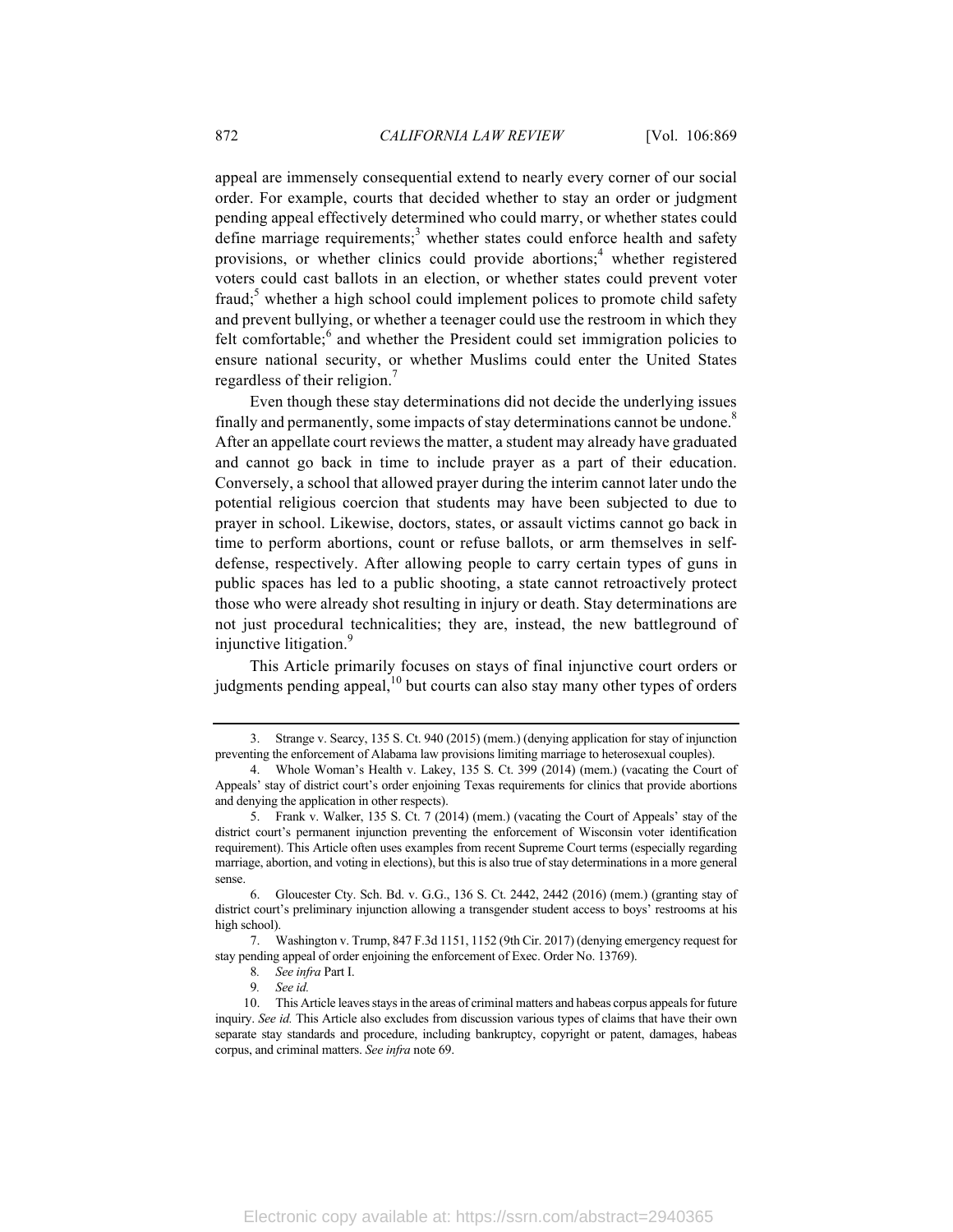or proceedings.<sup>11</sup> When federal courts determine stays of injunctive orders<sup>12</sup> pending appeal, courts ostensibly consider four factors: whether the movant has demonstrated a likelihood of success on the merits; whether the movant is likely to suffer irreparable harm if the court denies a stay; whether the balance of the hardships to the parties counsels in favor of issuing a stay;<sup>13</sup> and where the public interest lies.<sup>14</sup>

Nevertheless, courts' analyses vary so widely from case to case regarding what constitutes each prong and the manner in which courts should weigh each prong, if at all, that idiosyncrasy, not standard, reigns.<sup>15</sup> These are not circuit splits, with the courts of appeals divided into a few main camps on what constitutes each prong or how to weigh the factors. The variability of stay determinations is not within the normal range of outcomes that we would expect from typical discretionary determinations. Instead, the factors that courts use are arbitrary and vary unpredictably.<sup>16</sup> Compounding the absence of a uniform, principled stays standard, courts seldom offer reasoning or publish opinions for stay determinations.<sup>17</sup> This is nearly a law-free zone. These haphazard, sparse standards,<sup>18</sup> along with the dearth of written opinions on stays,<sup>19</sup> suggests that there is little rhyme or reason to support courts' stay determinations. Consequently, these inconsistencies regarding stays require critical examination.

Until now, scholars have not given serious consideration to the consequences of court decisions on stays pending appeal.<sup>20</sup> This Article sheds

14*. See* Hilton v. Braunskill, 481 U.S. 770, 776 (1987); *see also Nken*, 556 U.S. at 434 (citing and applying *Hilton* factors to a request for a stay of removal pending judicial review).

15*. See infra* Part III.A.

19*. See infra* Part III.B.

<sup>11.</sup> Although this Article refers to some cases outside of civil stays of final orders pending appeal relied upon by courts for doctrinal standards, it largely sets aside stays of execution, stays of removal, and habeas proceedings for future investigation for reasons explained at *infra* note 69.

<sup>12.</sup> Federal Rule of Civil Procedure 62 differentiates between stays for injunctions and stays for damages. As discussed below, the substance and procedure of stay determinations in actions for damages is arguably clearer than that of those involving injunctive relief. For example, under Rule 62(d), the party appealing a judgment may obtain a stay by supersedeas bond except if the appeal is from an interlocutory or final judgment in an action for an injunction. FED. R. CIV. P. 62(d).

<sup>13.</sup> Courts often describe this as determining "whether issuance of the stay will substantially injure the other parties interested in the proceeding." *See* Nken v. Holder, 556 U.S. 418, 426 (2009); *infra* note 103.

<sup>16</sup>*. See id.*

<sup>17</sup>*. See infra* Part III.B. Most stay requests to the Supreme Court are to individual circuit justices and thus are not even listed in the Supreme Court's orders list. Gonen, *supra* note 1, at 1226–27.

<sup>18</sup>*. See infra* Part III.A.

<sup>20.</sup> Other scholars have argued for reform of aspects of Supreme Court stay determinations. *See* William Baude, *Foreword: The Supreme Court's Shadow Docket*, 9 N.Y.U. J. L. & LIBERTY 1 (2015) (looking to the Supreme Court's October Term 2013 and arguing for more transparency in, and explanation of, stay and summary reversal orders); Josh Blackman & Howard M. Wasserman, *The Process of Marriage Equality*, 43 HASTINGS CONST. L.Q. 243 (2016) (documenting how stays, along with injunctions and mandamus proceedings, furthered and frustrated marriage equality cases); John Y. Gotanda, *The Emerging Standards for Issuing Appellate Stays*, 45 BAYLOR L.REV. 809 (1993) (arguing for a two-tier sliding scale in stays); Richard L. Hasen, *Reining in the* Purcell *Principle*, 43 FLA. ST. U.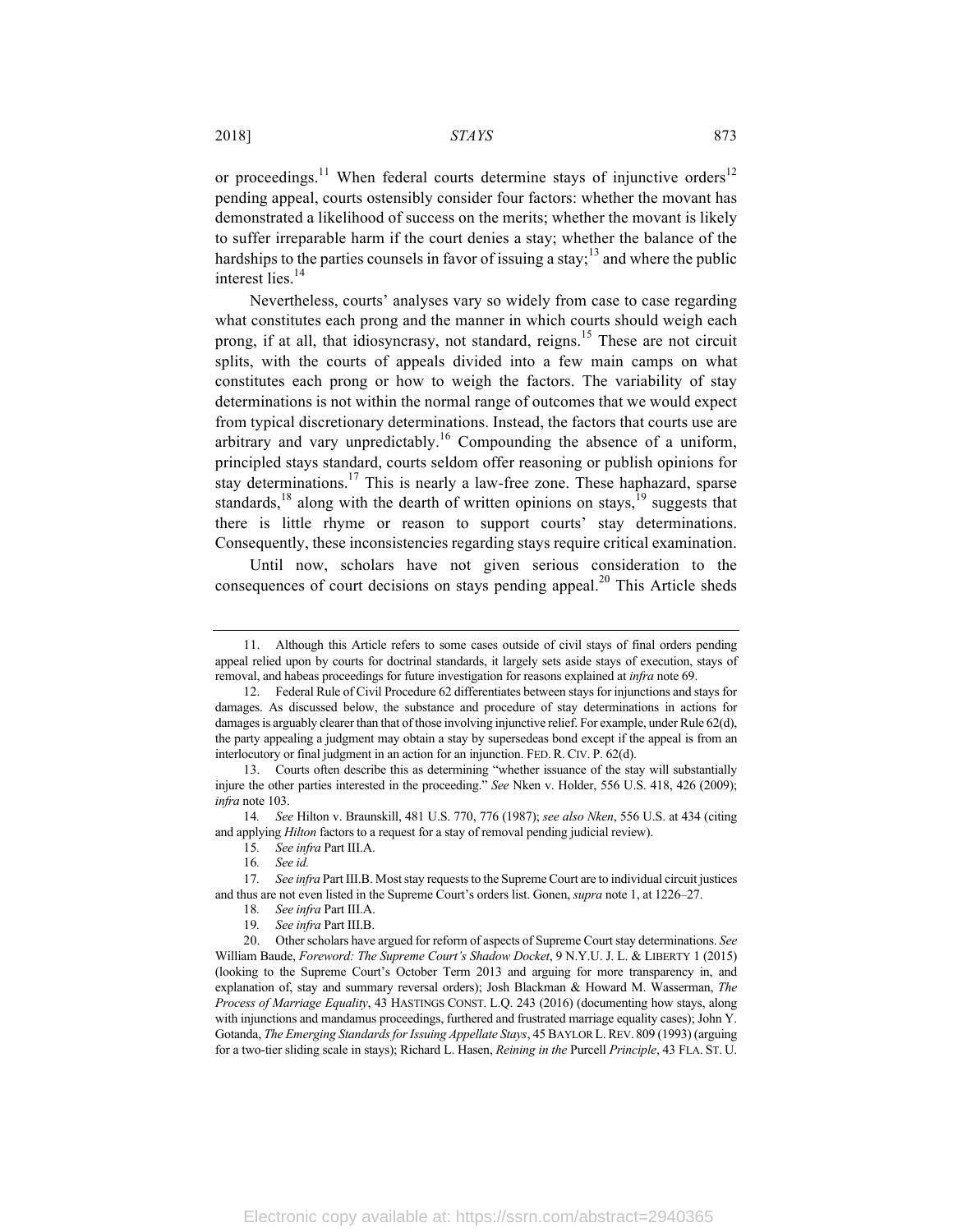light on the importance of stay pending appeal determinations. It argues that the primary purpose of granting a stay pending appellate review is to ensure a meaningful opportunity to appeal. That purpose is in tension with finality concerns, which require courts to enforce their orders and judgments. When courts decide requests for stays of court orders, courts must balance these two opposing values. Courts currently carry out this difficult task with very little precedent or procedure to guide them. $^{21}$ 

Intuition might suggest that the best way to obtain uniformity in stay determinations is to have one cohesive standard across all stay requests regardless of the availability of appellate review. Yet the only way to obtain uniformity in stays pending appeal that fulfills their purpose is somewhat counterintuitive. The standard for stay determinations should differ and turn on the extent of the availability of review for the underlying order or judgment. Moreover, courts should more frequently write reasoned opinions for decisions on stays pending appeal requests, and courts should reform procedure for stays determinations.

This Article proceeds in five parts. Part I describes the stakes of stay determinations and situates those consequences within the temporal context of the appellate process. These temporary procedural decisions impose long-term outcomes. Part II describes stay procedures, discusses the stay standard, and compares stays pending appeal to other somewhat similar procedural mechanisms. Part III demonstrates that, despite the existence of a standard for stays, courts either apply the standard inconsistently or do not apply the standard at all. Part IV suggests that a potential reason for courts' inconsistency in applying the stay standard is that they do not make stay decisions according to any guiding purpose. This Part then proposes a principled basis for stay pending appeal determinations. Part V suggests a model for stays pending appeal that brings both the standard and procedures in line with this recommended primary

21*. See infra* Part III.

L.REV. 427, 464 (2016) (arguing that, when making stay determinations in cases involving voting rights and elections procedures, the Supreme Court should consider the implications of *Purcell v. Gonzalez*, 549 U.S. 1 (2006), as one factor among many); Alison M. Newman, *Doing the Public a Disservice: Behavioral Economics and Maintaining the Status Quo*, 64 DUKE L.J. 1173 (2015) (employing behavioral economics analysis and examples of marriage and abortion litigation to argue that the public interest counsels in favor of staying, or not granting, injunctions protecting individual rights); Lois J. Scali, Comment, *Prediction-Making in the Supreme Court: The Granting of Stays by Individual Justices*, 32 UCLA L. REV. 1020 (1985) (proposing elimination of the likelihood of success requirement for Supreme Court justices); Daniel C. Tucker, Note, *We Can't Stay This Way: Changing the Standard for Staying Injunctions Pending Appeal After* eBay, 79 GEO. WASH. L. REV. 1276 (2011) (proposes new standard for stays pending appeal in patent cases). In contrast, there is a vast literature on injunctions, especially preliminary injunctions and temporary restraining orders. *See, e.g.*, OWEN M.FISS, THE CIVIL RIGHTS INJUNCTION 11 (1978) [hereinafter FISS, INJUNCTION]; DOUG RENDLEMAN, CASES AND MATERIALS ON REMEDIES 156–312 (6th ed. 1999); Kevin J. Lynch, *The Lock-in Effect of Preliminary Injunctions*, 66 FLA. L. REV. 779 (2014) (discussing the effect of cognitive bias on judicial decisionmaking regarding injunctions).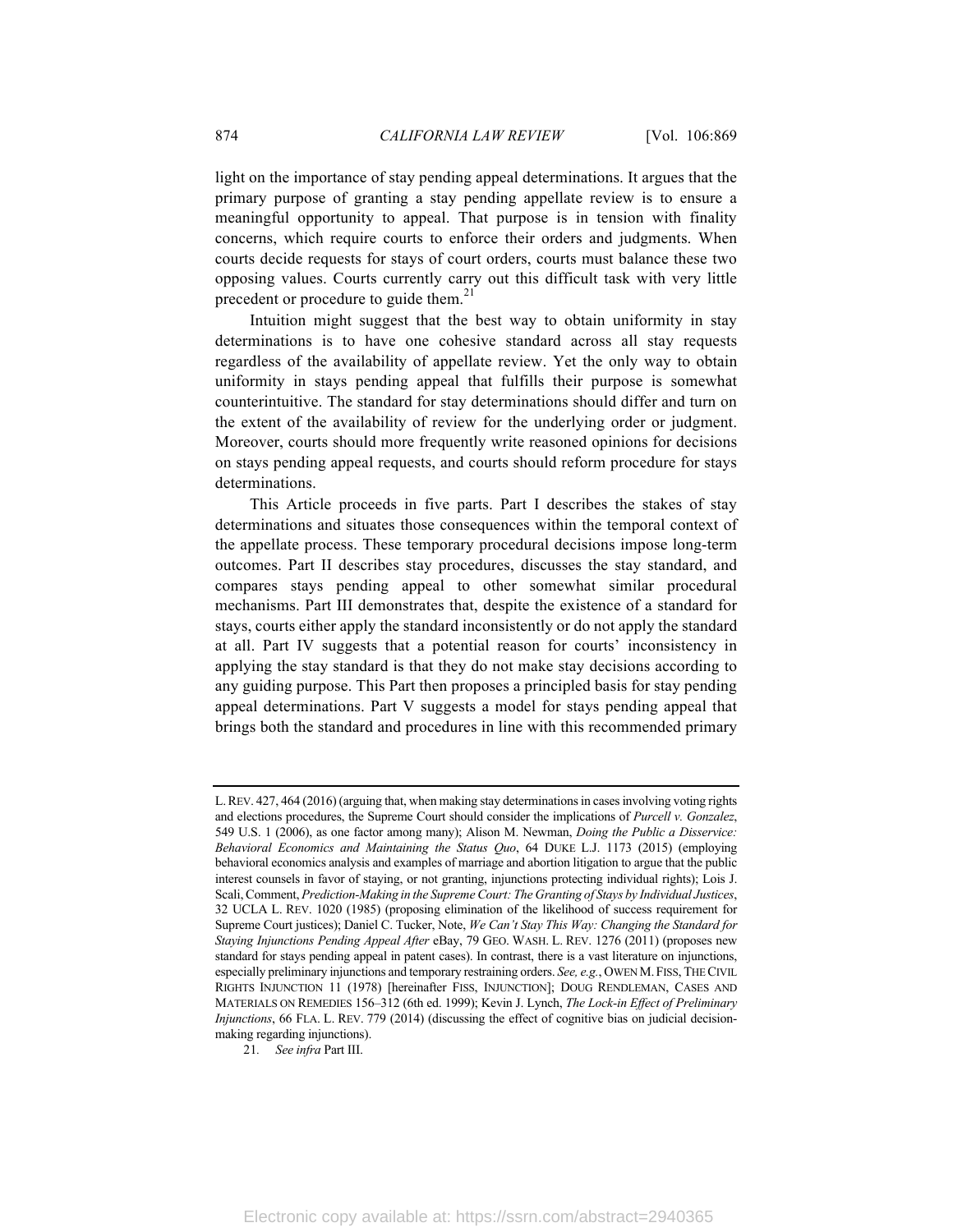purpose of stays. This Part also argues that courts should write reasoned opinions for many stay determinations.

The lessons from stays pending appeal also hold import for much more than the substantive standards and procedure of stays. Interrogating the procedure for stays is part of a larger conversation to systematize the study of procedure. While judges and courts generally have freedom to govern themselves and to determine their own procedures, procedure can still have significant and lasting substantive consequences—as is the case with stays of final orders pending appeal. This Article is part of a call to focus on the procedure of procedure: how procedure develops and what hinders or furthers procedural decision-making.

#### I.

## THE STAKES OF STAYS

Stay decisions of civil injunctive orders are important because the matters at issue are often time sensitive, appeals can take years, and litigants can be seriously and irreversibly injured while appeal is pending. For judges, the predicament of stay pending appellate review requests is that judges must decide between giving effect to a court's reasoned decision or order and allowing for a meaningful appeal. Although both parties and the public are "generally entitled to the prompt execution of orders,"<sup>22</sup> giving effect to a court's order while review is pending can render an appeal null and cement a lower court's decision even if an appellate court will eventually find it erroneous or reverse it. On the other hand, it hardly seems fair or efficient to hold an order in abeyance, perhaps for years, while an appeal is pending, when a court already gave the matter full consideration. These orders are final, or at least not reached in a preliminary or ex parte manner. They are decided without limitations of time, evidence, or procedure. Quite the contrary, many are even the results of completed trials. Thus, when a court decides whether to stay an order or judgment pending appeal, the court may deny or irreparably delay justice to a party even though subsequent courts could find in his or her favor at every level of appeal.<sup>23</sup>

The procedural mechanism of stays pending appeal exists in the US judicial system because cases are often complicated. Much is at stake while an appeal is pending, and the passage of time allows events to transpire that become difficult to disentangle after parties begin to rely on, and make choices based on, present circumstances. Basic principles of justice—for example, that courts should treat similar cases in similar ways—require that legal standards limit discretion such that "[d] iscretion is not whim."<sup>24</sup>

<sup>22</sup>*. See* Nken v. Holder, 556 U.S. 418, 427 (2009); *see also* FED. R. CIV. P. 62(a) (providing that, generally speaking, executions may issue fourteen days after the entry of a judgment).

<sup>23</sup>*. See infra* Part II.A.

<sup>24</sup>*. See* Martin v. Franklin Capital Corp., 546 U.S. 132, 139 (2005) (citing Henry J. Friendly, *Indiscretion About Discretion*, 31 EMORY L.J. 747, 758 (1982)); *see also* Halo Elecs., Inc. v. Pulse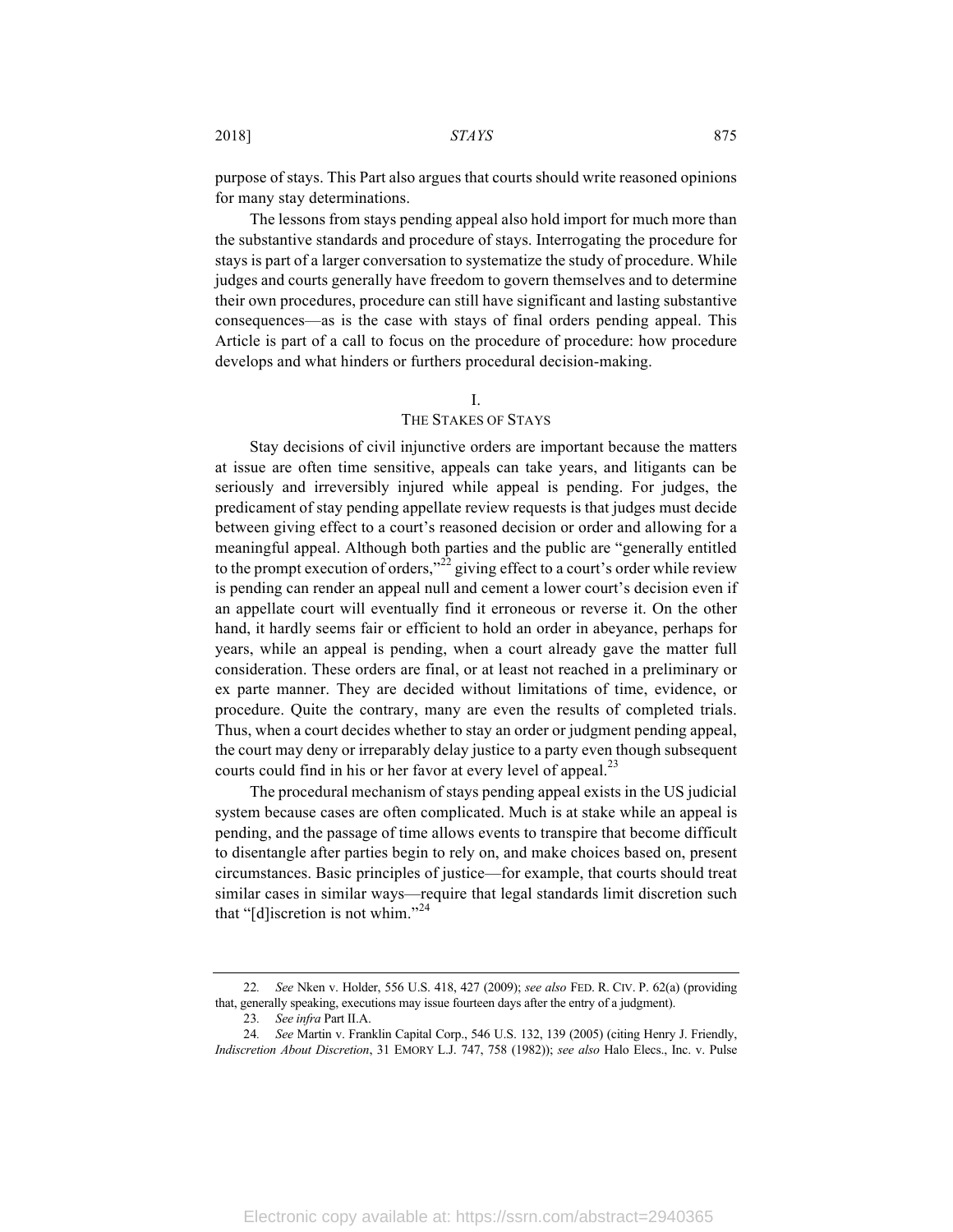Although it is difficult to approximate the numbers of stays that defendants request from district courts, courts of appeals, and the Supreme Court per year, Supreme Court justices may receive 150 to 200 applications for stays per term,  $^{25}$ and nearly all of the matters with applications for stays before the Supreme Court first requested stays from the district court or court of appeals.<sup>26</sup>

A circumstance that heightens the stakes of stay pending appeal decisions is the possibility that so much time can pass before a court of appeals or the Supreme Court concludes all review. This delay can cause a court's stay decision to allow an entity to fully implement an illegal law or prevent an entity from implementing lawful provisions, without any mechanism to reverse that afterward.

The different levels of federal courts receive numerous requests for stays on some of the most controversial public issues of the day.<sup>27</sup> By determining requests for stays pending appeal of injunctive orders and judgments, judges and justices can make irreversible decisions that have a significant impact on litigants and on society.<sup>28</sup> Below is a discussion of some of the real-life stakes of stay pending appeal decisions. There are innumerable examples of litigation where decisions regarding stays pending appeal could have, and sometimes have had, significant consequences.

Agency regulations. Full review of federal regulations may take years. If a court does not prevent implementation of agency rules pending review, the agency may implement the rules in the meantime such that it is impossible to undo implementation even if a court later invalidates the rule. This can result in extremely high costs for the regulated industries. Conversely, halting the implementation of something like the Clean Power Plan, pending review, could prevent the United States from fulfilling its commitment<sup>29</sup> to the United Nations

27*. See supra* notes 3–7 and Part I.

28*. See* STEPHEN M. SHAPIRO, ET AL., SUPREME COURT PRACTICE 872 (10th ed. 2013) [hereinafter SUPREME COURT PRACTICE] (such "relief may be of the utmost importance, even to the point of life-or-death significance"); *see also* Gonen, *supra* note 1, at 1163–64:

29. White House, Fact Sheet: US Reports its 2025 Emissions Target to the UNFCCC (Mar. 31, 2015), https://www.whitehouse.gov/the-press-office/2015/03/31/fact-sheet-us-reports-its-2025 emissions-target-unfccc [https://perma.cc/LK8K-2FPB] (announcing how the Clean Power Plan would help achieve the U.S.'s commitments to the Paris Climate Accord). But the US may withdraw from the Paris Agreement, an agreement regarding greenhouse gas emissions mitigation within the United Nations Framework Convention on Climate Change. *See* U.S. Dep't of State, Communication

Elecs., Inc., 136 S. Ct. 1923, 1926 (2016) (affirming that a court's judgment on a matter of discretion should be "guided by sound legal principles").

<sup>25</sup>*. See* Gonen, *supra* note 1, at 1172 (noting that, from 2001 to 2005, the Court received approximately 1,000 to 1,200 applications to individual justices each term and that nearly 20 percent of those applications are applications for stays).

<sup>26</sup>*. See infra* notes 72, 78.

Because appellate review of a case can take months or years, the effect of a lower court's judgment while a case makes its way through the appellate process can have drastic implications for the parties. In some cases, . . . the decision of a single Justice will have the same effect as a decision on the merits.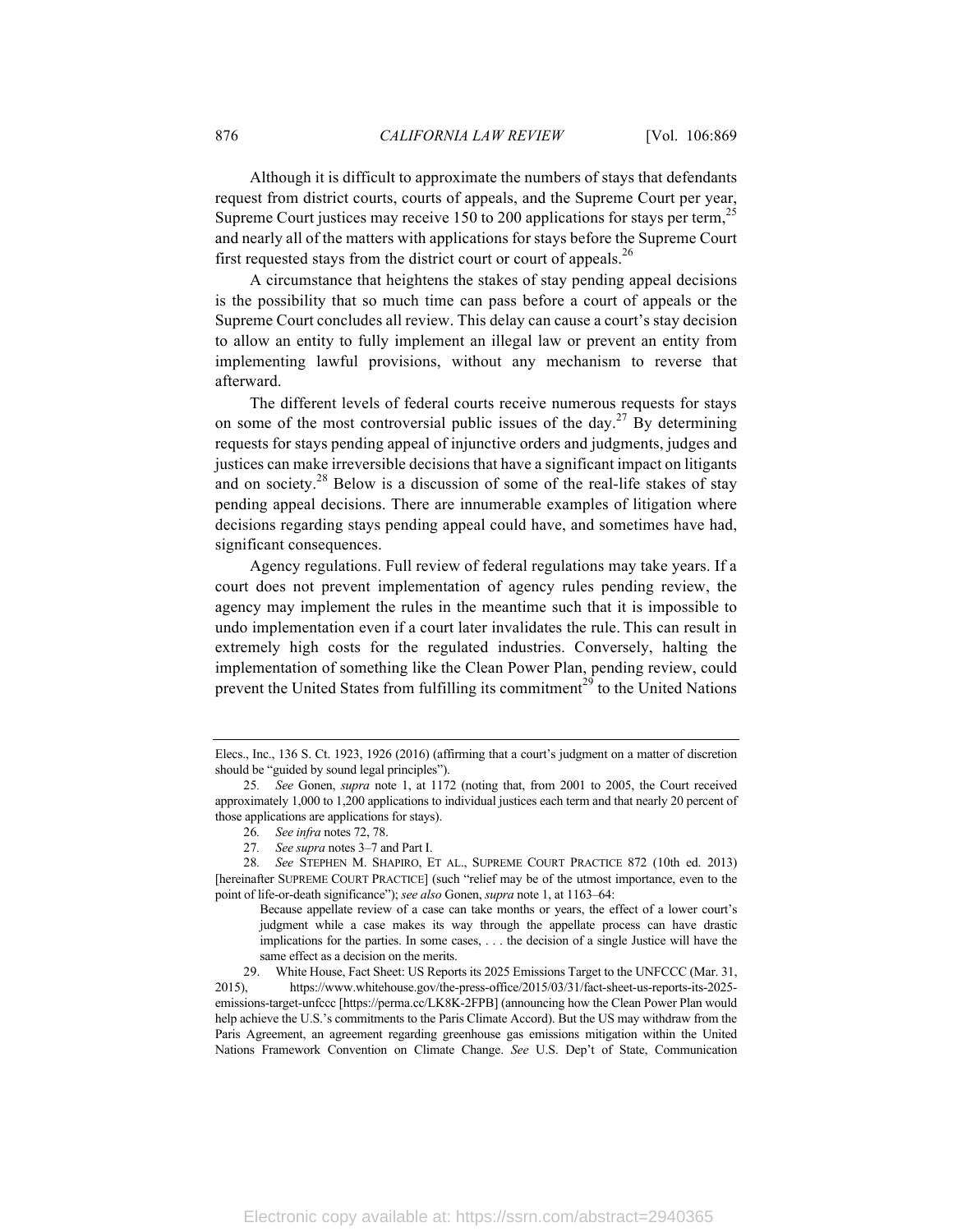to combat global warming by reducing greenhouse gas emissions by 26 to 28 percent by 2025.

*Michigan v.*  $EPA^{30}$  *serves as an example of the stakes at play for stay* determinations regarding injunctive orders of agency regulations generally and, more specifically, of environmental protections:

The day after [the Supreme] Court ruled in Michigan [sic] that EPA had violated the Clean Air Act ("CAA") in enacting its rule regulating fossil fuel-fired power plants . . . , EPA boasted in an official blog post that the Court's decision was effectively a nullity. Because the rule had not been stayed during the years of litigation, EPA assured its supporters that "the majority of power plants are already in compliance or well on their way to compliance." Then, in reliance on EPA's representation that most power plants had already fully complied, the D.C. Circuit responded to this Court's remand by declining to vacate the rule that this Court had declared unlawful. In short, EPA extracted "nearly \$10 billion a year" in compliance from power plants before this Court could even review the rule, and then successfully used that unlawfully-mandated compliance to keep the rule in place even after this Court declared that the agency had violated the law.<sup>31</sup>

Abortion. Whether a court stays an order holding abortion restrictions unconstitutional either significantly reduces the availability of abortions or prevents a state from regulating the procedures. Abortion regulations are one of the areas where court decisions regarding stays have obvious impacts while appeal is pending. If a court stays an order enjoining enforcement of abortion restrictions, women who may have otherwise received abortions may not. If a court does not stay such an order, it is likely that the public health or lifepreserving purposes of the regulations will be thwarted in the interim.

Decisions on stays pending appeal of abortion-related injunctions have high stakes, both for states attempting to regulate abortion and for women trying to obtain abortions.<sup>32</sup> The effects of courts' stay determinations regarding Texas's

Regarding Intent to Withdraw from Paris Agreement (Aug. 4, 2017), https://www.state.gov/r/pa/prs/ps/2017/08/273050.htm [https://perma.cc/TLD7-8QWF].

<sup>30.</sup> Michigan v. EPA, 135 S. Ct. 2699 (2015).

<sup>31.</sup> Application by 29 States and State Agencies for Immediate Stay of Final Agency Action During Pendency of Petitions for Review at 1–2, West Virginia v. EPA, 136 S. Ct. 1000 (2016) (No. 15A773) (internal citations omitted); *see also* Jonathan H. Adler, *Supreme Court Puts the Brakes on the EPA's Clean Power Plan*, WASH. POST (Feb. 9, 2015), https://www.washingtonpost.com/news/volokh-conspiracy/wp/2016/02/09/supreme-court-puts-thebrakes-on-the-epas-clean-power-plan/ [http://perma.cc/PD8U-KJSG] (suggesting that the US Supreme Court granted a stay halting implementation of the Clean Power Plan in part because the Court was "concerned about a replay of *Michigan v. EPA*, in which the court invalidated another EPA rule to little practical effect").

<sup>32</sup>*. See* David S. Cohen, *What Constitutes an Emergency?: The Supreme Court Will Stay a Lower Court's Ruling Only for the Benefit of Politics, Not People*, SLATE (Oct. 18, 2014), http://www.slate.com/articles/news\_and\_politics/jurisprudence/2014/10/supreme\_court\_stay\_orders\_p olitics wins out in gay marriage abortion affordable.html [https://perma.cc/DHY4-4RPC].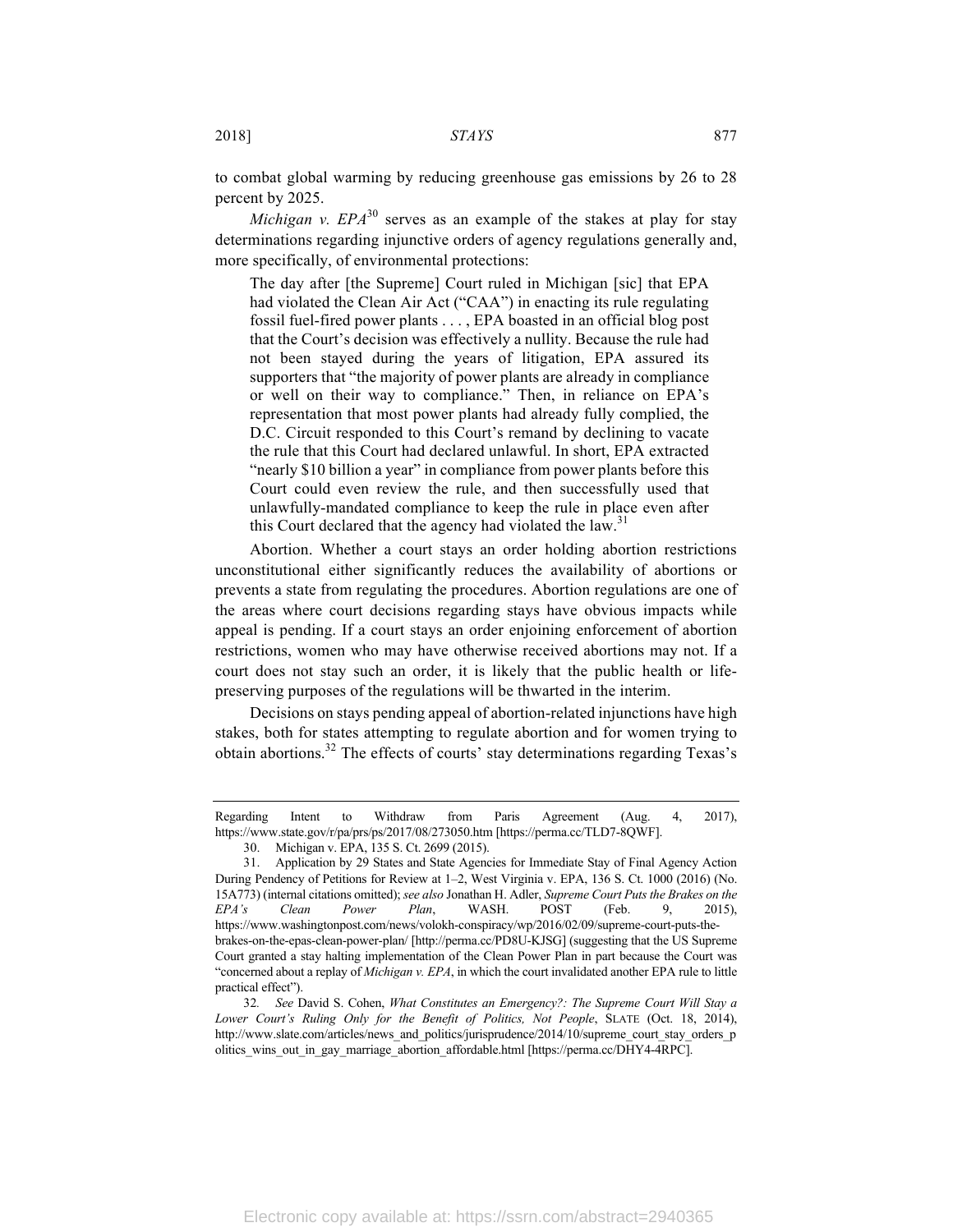abortion restrictions $33$  are a fitting example of these potential risks to women seeking abortions. After plaintiffs sued to prevent enforcement of new abortion restrictions in Texas and courts' stay decisions<sup>34</sup> allowed for enforcement of the restrictions, the number of Texas abortion clinics decreased from forty-one to eighteen, and there was a 14 percent drop in the number of abortions performed in the state. $35$ 

Tobacco and Cigarette Industry. Stay decisions in litigation against tobacco companies and cigarette manufacturers can have unique financial and health ramifications. In *United States v. Philip Morris USA, Inc.*, <sup>36</sup> the district court enjoined the defendant cigarette manufacturers and tobacco-related trade organizations from certain marketing practices and ordered certain corrective statements and marketing disclosures. If the court had stayed that order, the stay would have arguably resulted in increased illnesses and deaths by cigarettes. Defendants argued that, if the court did not stay the order pending appeal, compliance could cost the defendants millions of dollars and could cause them, irrecoverably, to lose market share to companies not subject to the order.<sup>37</sup> The district court, however, denied the stay motion because "smokers, potential smokers, young people exposed to Defendants' extensive and ubiquitous advertising and marketing campaigns, and those exposed (particularly the very young and elderly) to environmental tobacco smoke ('ETS') will be directly and seriously harmed if a stay is granted."<sup>38</sup>

Marriage. Before the Supreme Court resolved the question of whether same-sex couples had the right to marry in *Obergefell v. Hodges*,<sup>39</sup> stay decisions either prevented states from determining marriage requirements and left tens of thousands of couples in limbo, $40$  or risked preventing couples who could not

38*. Id.* at 990.

<sup>33</sup>*. See* H.B. No. 2, 83rd Leg., 2d Spec. Sess., (Tex. 2013) [hereinafter H.B. 2]; TEX. HEALTH & SAFETY CODE ANN. § 171.0031(a) (West Cum. Supp. 2015); *Id.* § 245.010(a).

<sup>34</sup>*. See* Whole Woman's Health v. Hellerstedt, 136 S. Ct. 2292, 2299 (2016); Whole Woman's Health v. Cole, 790 F.3d 563, 567, 598 (5th Cir. 2015) (per curiam); Whole Woman's Health v. Lakey, 769 F.3d 285, 305 (5th Cir. 2014), *vacated in part*, 135 S. Ct. 399 (2014).

<sup>35.</sup> Erik Eckholm, *Texas Ruling on Abortion Leads to Call for Clarity*, N.Y. TIMES (June 10, 2015), https://www.nytimes.com/2015/06/11/us/clarity-sought-on-undue-burden-standard-forabortion-laws.html [https://perma.cc/UP2Z-WKXB]; Daniel Grossman, Kari White, Kristine Hopkins & Joseph E. Potter, *Change in Distance to Nearest Facility and Abortion in Texas, 2012 to 2014*, 317 JAMA NETWORK 437 (2017); Paul J. Weber, *Study: Texas Abortions Declined as Clinics Got Farther Away*, ASSOCIATED PRESS (Jan. 19 2017), https://apnews.com/3a0c19143ef5493082ed4a2c520e44b2 [https://perma.cc/TRV9-GZ3Q].

<sup>36.</sup> United States v. Philip Morris USA, Inc., 566 F.3d 1095, 1150 (D.C. Cir. 2009).

<sup>37.</sup> United States v. Philip Morris USA, Inc., 449 F. Supp. 2d 988, 991 (D.D.C. 2006) (denying motion to stay the final judgment and remedial order pending appeal).

<sup>39.</sup> Obergefell v. Hodges, 135 S. Ct. 2584 (2015).

<sup>40</sup>*. See, e.g.*, Bourke v. Beshear, 996 F. Supp. 2d 542, 557–58 (W.D. Ky. 2014), *rev'd sub nom.* DeBoer v. Snyder, 772 F.3d 388 (6th Cir. 2014), *rev'd sub nom. Obergefell*, 135 S. Ct. at 2584 ("The Court has concerns about implementing an order which has dramatic effects, and then having that order reversed . . . . Under such circumstances, rights once granted could be cast in doubt."); Perry v. Schwarzenegger, 704 F. Supp. 2d 921, 928 (N.D. Cal. 2010), *aff'd sub nom.* Perry v. Brown, 671 F.3d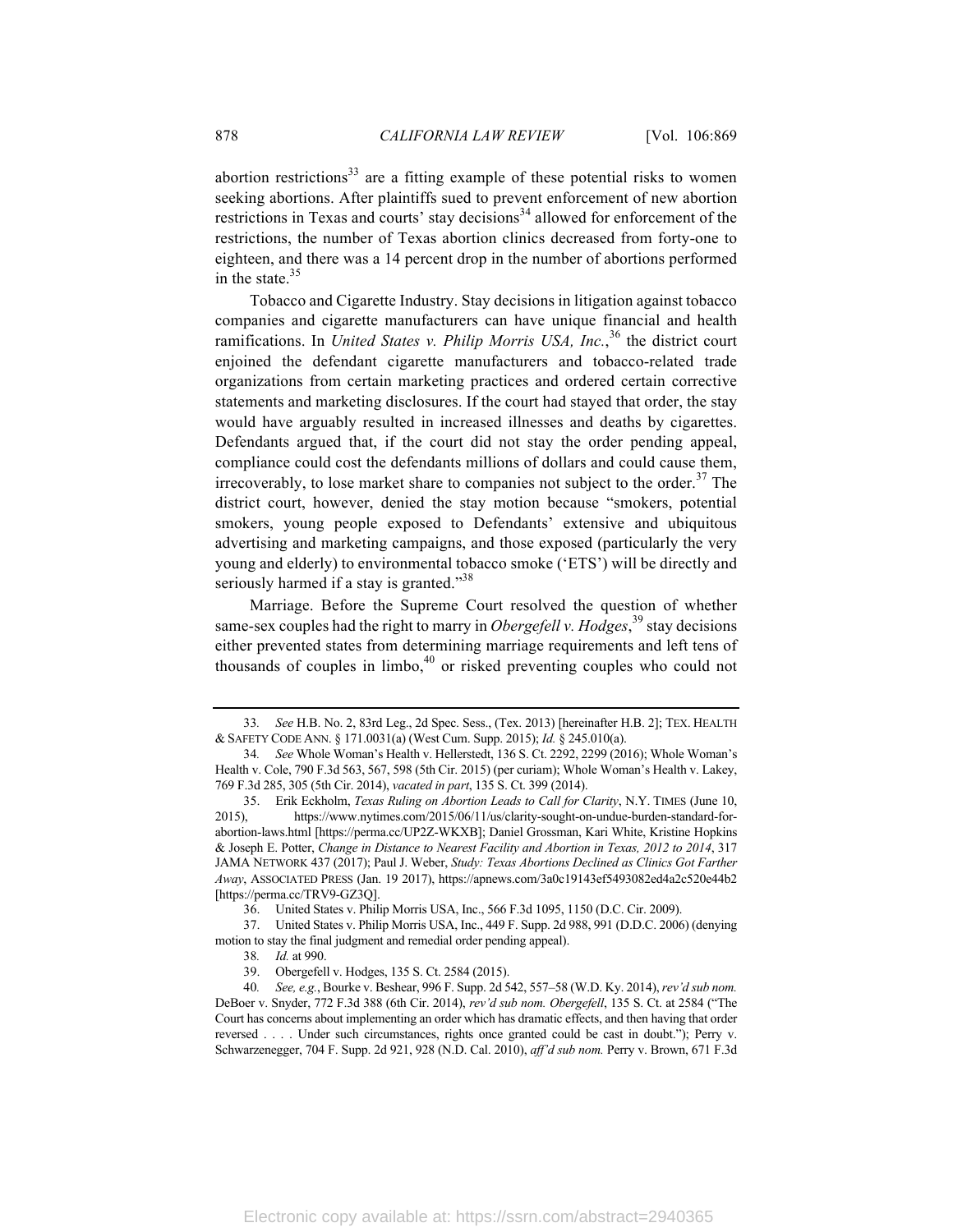marry from receiving marital benefits, including parental rights.<sup>41</sup> Stay decisions had potentially life-changing and society-changing significance.

States were unlikely to somehow "unmarry" same-sex couples who married while marriage was available to them while appeals or certiorari were pending.<sup>42</sup> Conversely, a same-sex couple could not have retroactively married if one member of the couple had become incompetent or passed away while appeal or certiorari were pending.

The "Muslim Ban" or "Travel Ban" and Presidential Executive Orders. The executive orders and federal agency actions<sup> $43$ </sup> that have come, and may continue to come, out of Donald Trump's presidency highlight the import of stay determinations.<sup>44</sup> Some estimate that Trump's initial executive order banning

<sup>1052 (9</sup>th Cir. 2012); Garden State Equal. v. Dow, 79 A.3d 1036, 1041 (N.J. 2013) (rejecting state's argument that "once it grants marriage licenses to even a handful of same-sex couples, it is virtually impossible . . . to undo that action later" and commenting that "California's experience reveals the opposite"); Idaho Brief in Support of an Emergency Application of Governor C.L. "Butch" Otter to Stay Mandate Pending Disposition of Applications for Stay Pending Rehearing and Certiorari at 3–4, Otter v. Latta, 135 S. Ct. 344 (2014) (No. 14A374) ("A stay is also necessary to minimize the enormous disruption to the State and its citizens of potentially having to 'unwind' hundreds of same-sex marriages [pending the Ninth Circuit's decision] . . . .").

<sup>41.</sup> A same-sex couple could not have retroactively married if one member of the couple had become incompetent or passed away while appeal or certiorari were pending. *See* Cohen, *supra* note 32. But courts may find retroactive marriages in the eight states that recognize common law marriage. *See* Andrew Dys, *Same-Sex Legal Groundbreaker: Judge Says Rock Hill Couple Married in S.C. for Decades*, HERALD (Mar. 19, 2017 7:12 P.M.), http://www.heraldonline.com/news/local/article139540723.html#storylink=cpy [https://perma.cc/SY29-5T7Y] (South Carolina judge held that two women had been in a common law

marriage for over thirty years); Stephanie Francis Ward, *Family Court Judge Rules* Obergefell *Applies Retroactively, and Women Had a Common-Law Marriage*, ABA J. (Mar. 20, 2017), http://www.abajournal.com/news/article/obergefell\_applies\_retroactively\_says\_family\_law\_court\_jud ge#When:20:30:00Z [https://perma.cc/Q5ZQ-2BQB].

<sup>42</sup>*. See Bourke*, 996 F. Supp. 2d at 557–58; *Garden State Equal.*, 79 A.3d at 1041 ("[T]he State contends that 'once it grants marriage licenses to even a handful of same-sex couples, it is virtually impossible . . . to undo that action later'."). Idaho's brief in *Otter v. Latta,* supporting an emergency application to stay, noted that "allowing such marriages now will undercut this Court's unique role as final arbiter of the profoundly important constitutional questions surrounding the constitutionality of State marriage laws." Idaho Brief in Support of Emergency Application of Governor C.L. "Butch" Otter to Stay Mandate Pending Disposition of Applications for Stay Pending Rehearing and Certiorari, *supra*  note 40, at 3–4.

<sup>43</sup>*. See* Pres. Memorandum, 83 Fed. Reg. 13367 (Mar. 23, 2018) ("Military Service by Transgender Individuals"); Proclamation No. 9645, 82 Fed. Reg. 45161 (Sept. 24, 2017) ("Enhancing Vetting Capabilities and Processes for Detecting Attempted Entry Into the United States by Terrorists or Other Public-Safety Threats"); Exec. Order No. 13,780, 82 Fed. Reg. 13209 (Mar. 6, 2017) ("Protecting the Nation From Foreign Terrorist Entry Into the United States"); Exec. Order No. 13,769, 82 Fed. Reg. 8977 (Jan. 27, 2017) ("Protecting the Nation from Foreign Terrorist Entry into the United States"); Exec. Order No. 13,768, 82 Fed. Reg. 8799 (Jan. 25, 2017) ("Enhancing Public Safety in the Interior of the United States"); Exec. Order No. 13,767, 82 Fed. Reg. 8793 (Jan. 25, 2017) ("Border Security and Immigration Enforcement Improvements").

<sup>44.</sup> This Article leaves detailed discussion of stays pending appeal of agency or executive orders and stays of removal for separate development. Portia Pedro, Staying Agency (2017) (unpublished manuscript) (on file with author). Stays of agency orders are in accordance with rules specific to agencies. *See* FED. R. APP. P. 18; 2d Cir. R. 18.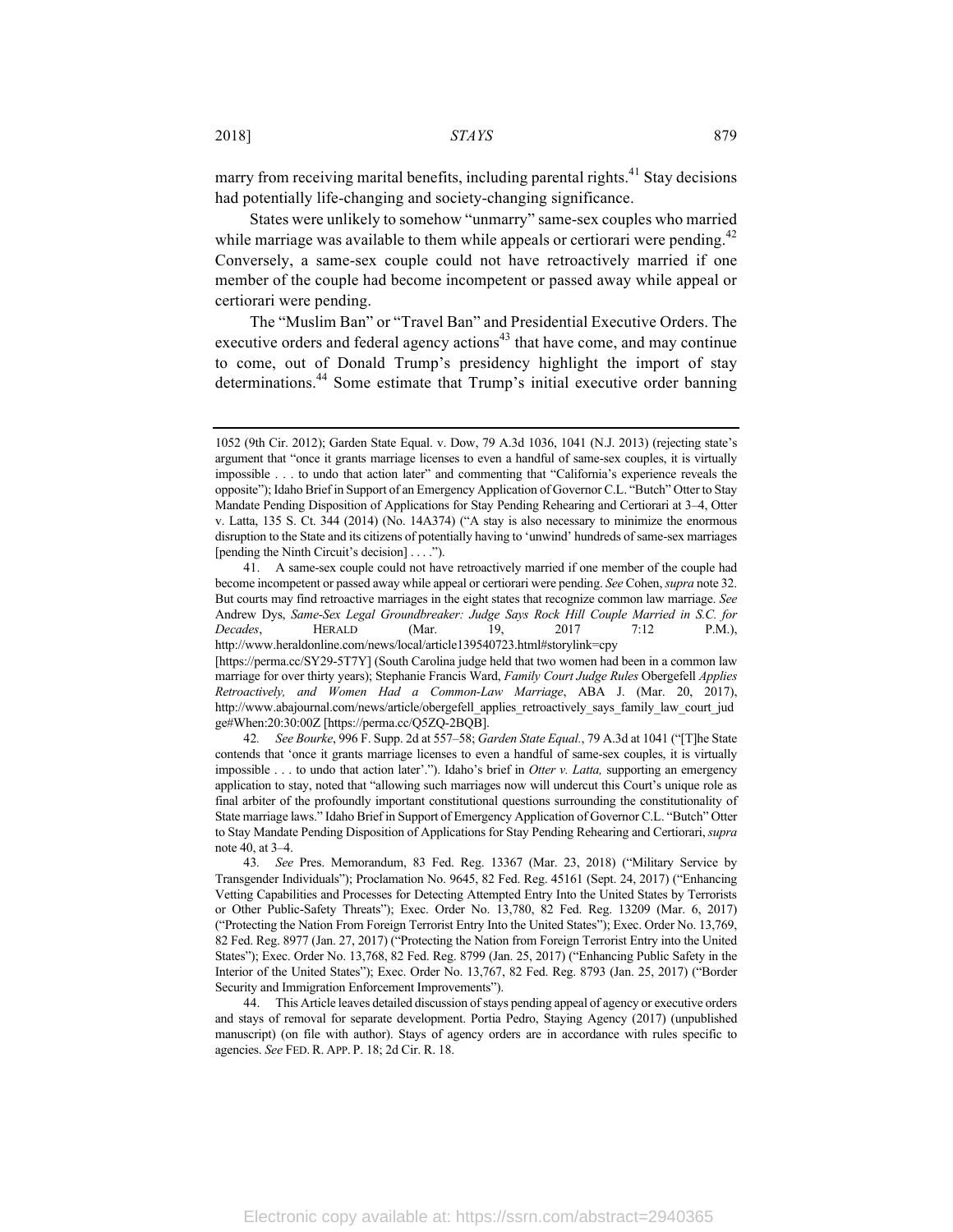some travel from specified Muslim countries affected hundreds of people in the first three days<sup>45</sup> and would have affected more than  $65,000$  visas in total.<sup>46</sup> A number of federal district court judges issued nationwide preliminary stays of removals $47$  that would have occurred pursuant to the order. $48$ <sup>T</sup> The decision to stay orders preventing enforcement of the travel bans could threaten public safety by letting likely terrorists into the country. After people are allowed into the country, it becomes increasingly complicated and difficult to remove them, and acts of violence that they commit while in the United States cannot be undone. The decision to grant stays of orders preventing the enforcement of the travel bans could result in US citizens being separated from their relatives, universities

Although some of this litigation will not involve stays of final orders or injunctions, the development of the standard for injunctive stays pending appeal could be helpful for these types of emergency situations because various procedures share the same standards. *See, e.g.*, Washington v. Trump, No. C17-0141JLR, 2017 WL 462040 (W.D. Wash. Feb. 3, 2017) (temporary restraining order preventing enforcement of several sections of Exec. Order No. 13,769); *see also Darweesh*, 2017 WL 388504, at \*1 (granting emergency motion for stay of removal).

A district court noted that there are two potential tests for determining a temporary preliminary restraining order of provisions of an executive order, but a number of courts have held that the alternative test is inconsistent with a recent Supreme Court opinion. *See Washington*, 2017 WL 462040, at \*2 (noting the traditional test and an alternative test, the "serious questions" test); *infra* note 156 and text accompanying notes 152–156.

<sup>45</sup>*. See* Lauren McGaughy and Holly K. Hacker, *Trump Travel Ban Affects Hundreds of Students, Faculty at Texas Universities*, DALL. MORNING NEWS (Jan. 31, 2017), https://www.dallasnews.com/news/higher-education/2017/01/30/ut-urges-immigrant-faculty-studentsavoid-mexican-border-travel-overseas [https://perma.cc/ET5Q-5Y6N]; *see also* Laura King, Barbara Demick & James Queally, *Confusion Reigns at U.S. Airports as Protests of Trump Executive Order Enter Second Day*, L.A. TIMES (Jan. 29, 2017), http://www.latimes.com/nation/la-na-pol-trumpimmigration-vetting-20170129-story.html [https://perma.cc/R45V-NW9P].

<sup>46.</sup> *See* Alicia A. Caldwell, 60,000 *Visas Canceled by Trump Order*, BOS. GLOBE (Feb. 4, 2017). http://www.bostonglobe.com/news/nation/2017/02/03/visas-canceled-trumphttp://www.bostonglobe.com/news/nation/2017/02/03/visas-canceled-trumporder/D2d0kU0CwVXkpbCY2pLrrO/story.html [https://perma.cc/DZ85-42AY]; Kathryn Casteel & Andrea Jones-Rooy, *Trump's Latest Travel Order Still Looks a Lot Like a Muslim Ban*, FIVE THIRTY EIGHT (Sept. 28, 2017), https://fivethirtyeight.com/features/trumps-latest-travel-order-still-looks-a-lotlike-a-muslim-ban [https://perma.cc/U2SH-SBK2]; Glenn Kessler, *The Number of People Affected by Trump's Travel Ban: About 90,000*, WASH. POST (Jan. 30, 2017), https://www.washingtonpost.com/news/fact-checker/wp/2017/01/30/the-number-of-people-affectedby-trumps-travel-ban-about-90000/?utm\_term=.e73b31a79803 [https://perma.cc/RM78-C9L8].

<sup>47.</sup> Stays of removals, and particularly emergency stays of removals, differ from other injunctive stays of final orders or judgments pending appeal in a number of ways. *See* discussion at *infra* note 70. Nevertheless, as the Trump administration issues more executive orders and opponents challenge the orders in court, there may be significant stay decisions regarding final injunctive orders during this presidency.

<sup>48</sup>*. See* Darweesh v. Trump, No. 17 CIV. 480 (AMD), 2017 WL 388504, at \*1 (E.D.N.Y. Jan. 28, 2017) (granting emergency motion for stay of removal); Ariane de Vogue, Eli Watkins & Alanne Orjoux, *Homeland Security to Comply with Orders Not to Deport Travelers*, CNN (Jan. 29, 2017), http://www.cnn.com/2017/01/29/politics/ny-immigration-order-stay [https://perma.cc/V2S5-Z4WH] (reporting that federal district court judges in New York, Virginia, and Washington state temporarily prevented the enforcement of the executive order "for citizens of seven Muslim-majority countries who have already arrived in the US and those who are in transit, and who hold valid visas, ruling they cannot be removed from the US," and noting that two Massachusetts judges "went further, saying the government should notify travelers who would have been affected by the executive order that for the next seven days they are free to travel to Boston").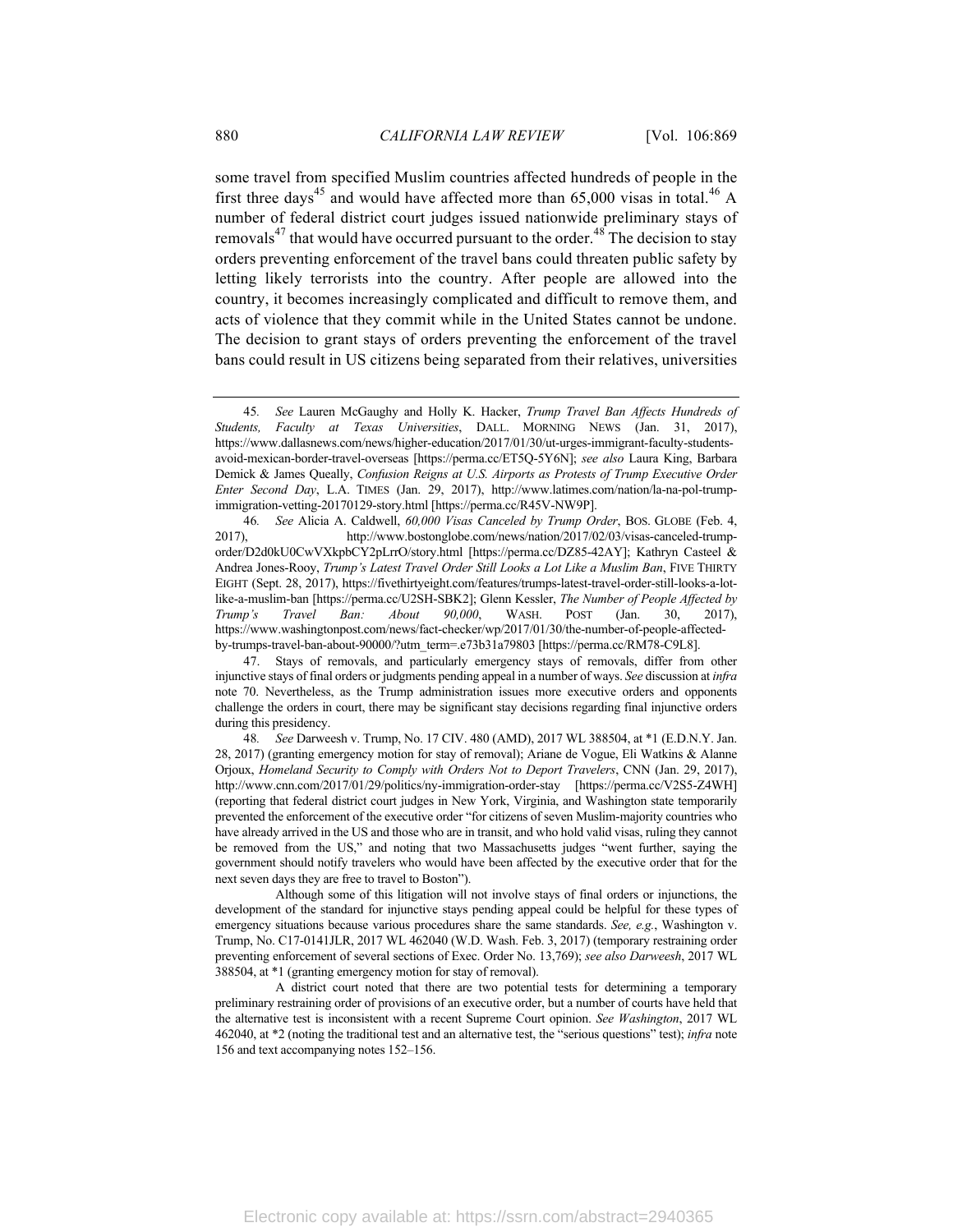unable to educate students, and employers without prospective employees in the country. At the time of writing, the matter is still very much in flux and conflicting predictions and pronouncements abound.<sup>49</sup>

Drinking Water. Whether a court grants or denies a stay can also mean the difference between safe drinking water for the public and \$10.5 million in extra monthly costs to a city.<sup>50</sup> In 2016, a district court ordered city officials and operators of the Flint, Michigan water system to provide safe drinking water to residents.<sup>51</sup> Some defendants alleged that denying a stay would cost them \$10.5 million per month to provide daily delivery of bottled water.<sup>52</sup> But, if a court had granted a stay, some residents would not have had access to safe drinking water.<sup>53</sup>

Elections and Voting. How a court rules on a stay motion for an order enjoining election regulations can decide who is eligible to vote, whether states can enforce regulations to prevent voter fraud, and, perhaps, even the outcome of the election. For stay determinations regarding election regulations, "there can be no do-over and no redress."<sup>54</sup>

In *Frank v. Walker*,<sup>55</sup> the Seventh Circuit decided whether to grant a stay of an order preventing enforcement of new Wisconsin voter identification requirements. Granting the stay would have resulted in 300,000 registered voters becoming ineligible to vote in the upcoming election,<sup>56</sup> and thousands of absentee ballots would not have met the necessary requirements.<sup>57</sup> As the dissent noted, the 2010 Wisconsin governor's race was decided by less than half of the number of registered voters who would be disenfranchised by a stay, and one-

<sup>49</sup>*. See, e.g.*, Erwin Chemerinsky, *The Travel Ban and the Supreme Court*, A.B.A. J. (Apr. 2, 2018), http://www.abajournal.com/news/article/chemerinsky the travel ban and the supreme court [https://perma.cc/CBN2-XCTE] (noting that no other case on the Supreme Court's docket is likely to be more important than the travel ban case and that a decision is expected by late June 2018); Ariane de Vogue, *Supreme Court Sets Travel Ban Arguments for Final Day of Term*, CNN (Feb. 23, 2018), https://www.cnn.com/2018/02/23/politics/supreme-court-travel-ban/index.html

<sup>[</sup>https://perma.cc/ER5U-DWRQ]; Proclamation No. 9645, 82 Fed. Reg. 45161 (Sept. 24, 2017) ("Enhancing Vetting Capabilities and Processes for Detecting Attempted Entry Into the United States by Terrorists or Other Public-Safety Threats"); *Federal Judge in Hawaii Expands Block on Trump Travel Ban*, REUTERS (Oct. 21, 2017), https://www.reuters.com/article/us-usa-immigrationcourt/federal-judge-in-hawaii-expands-block-on-trump-travel-ban-idUSKBN1CQ0MI [https://perma.cc/4QW7-TT77].

<sup>50.</sup> Concerned Pastors for Soc. Action v. Khouri, 844 F.3d 546, 549 (6th Cir. 2016) (calling the claim "disingenuous" and opining that the cost would be nowhere near that high).

<sup>51.</sup> Concerned Pastors for Soc. Action v. Khouri, 217 F. Supp. 3d 960, 980 (E.D. Mich. 2016).

<sup>52</sup>*. Concerned Pastors for Soc. Action*, 844 F.3d at 549 (calling the claim "disingenuous" and opining that the cost would be nowhere near that high).

<sup>53.</sup> Concerned Pastors for Soc. Action v. Khouri, 220 F. Supp. 3d 823, 829 (E.D. Mich. 2016).

<sup>54.</sup> Fla. Democratic Party v. Detzner, No. 4:16CV607-MW/CAS, 2016 WL 6090943, at \*8 (N.D. Fla. Oct. 16, 2016) (preliminary injunction) (quoting League of Women Voters of N.C. v. North Carolina, 769 F.3d 224, 247 (4th Cir. 2014)).

<sup>55.</sup> Frank v. Walker, 769 F.3d 494 (7th Cir. 2014) (per curiam).

<sup>56</sup>*. Id.* at 498 (Williams, J., dissenting).

<sup>57</sup>*. Id.* at 499.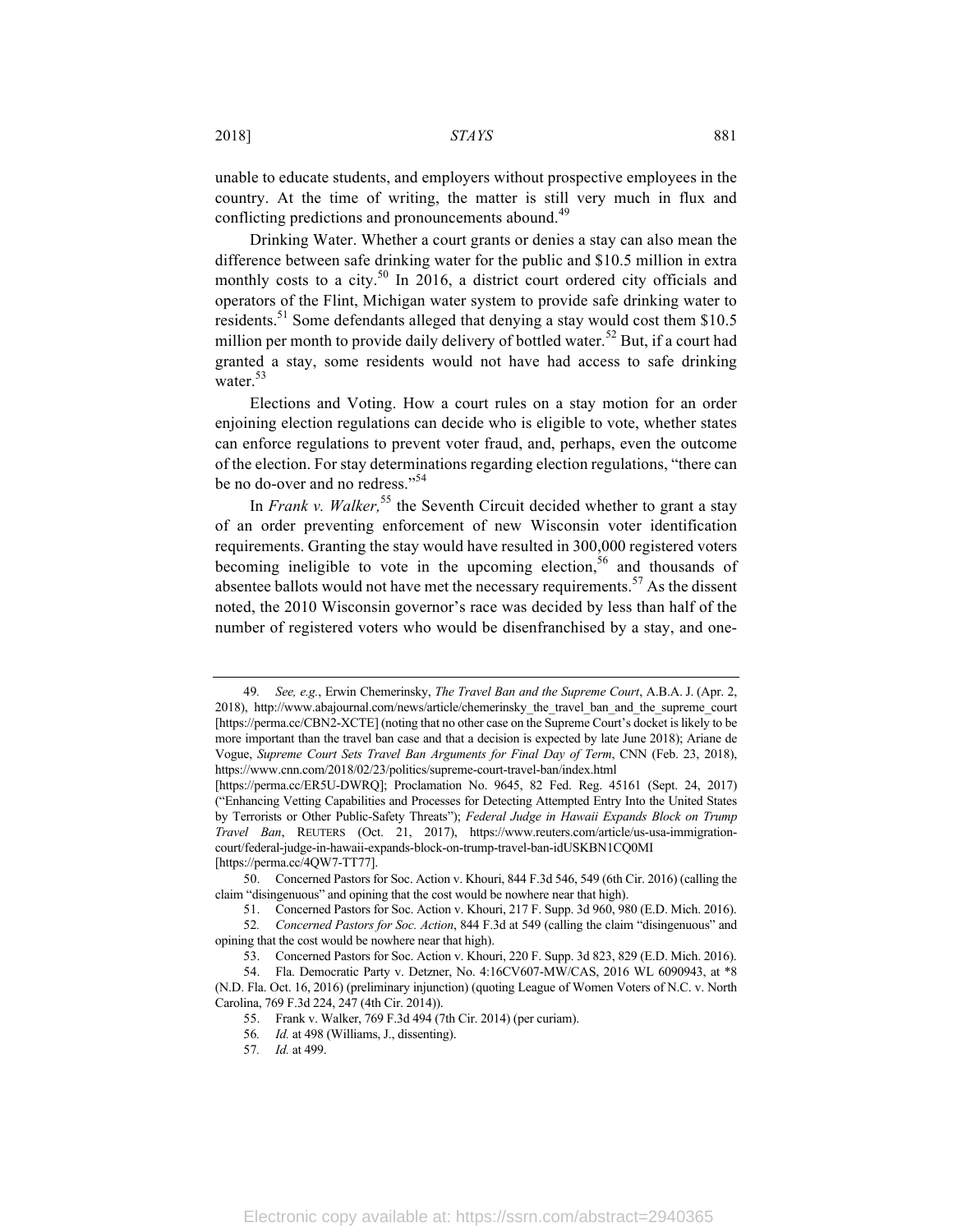third of that number of registered voters decided the 2010 Wisconsin senatorial race.<sup>58</sup> Denying the stay would have enjoined the state from "preventing inperson voter-impersonation fraud and promoting public confidence in the integrity of the electoral process."<sup>59</sup> The decision to deny a stay could also have required "'last-minute change[s]' in election procedures," which would have lead to "chaos" and confusion in the voting process.<sup>60</sup>

In a controversial stay determination of particular relevance to this Article, the United States Supreme Court stayed the Florida Supreme Court order for the Florida recount in the 2000 presidential election,  $61$  which, some say, in effect, declared George W. Bush the winner.<sup>62</sup> *Bush v. Gore*<sup>63</sup> is, perhaps, the most wellknown US stay opinion. In *Bush v. Gore*, the United States Supreme Court stayed<sup>64</sup> the Florida Supreme Court's order requiring a hand recount of approximately 9,000 Miami-Dade County ballots that the ballot-counting machines rejected, and the inclusion of any additional legal votes for Gore in the statewide vote certifications.<sup>65</sup> In dissent, Justice Stevens noted that the stay applicants failed to carry their burden because "[c]ounting every legally cast vote cannot constitute irreparable harm."<sup>66</sup> Justice Scalia, in his concurrence, countered that assertion. Scalia, first, noted that hand-counting the ballots that machines had rejected threatened irreparable harm to then-presidential candidate Bush because counting those questionable votes and then, later, ruling on the legality of those votes would not produce election results required by democratic stability.<sup>67</sup> Second, if the Court denied the stay and then later determined that the recount was unlawful, then the manual recount that may have already occurred in the interim would have degraded the ballots, rendering any subsequent lawful recount inaccurate.<sup>68</sup> Ultimately, the Court stayed the Florida Supreme Court's order for a manual recount, effectively deeming George W. Bush the winner of the election.

<sup>58</sup>*. Id.* at 498.

<sup>59.</sup> Frank v. Walker, 17 F. Supp. 3d 837, 899 (E.D. Wis.), *rev'd*, 768 F.3d 744 (7th Cir. 2014). 60*. Frank*, 769 F.3d at 496 (quoting plaintiffs' motion for reconsideration and citing Purcell v.

Gonzalez, 549 U.S. 1, 1 (2006)).

<sup>61.</sup> Bush v. Gore, 531 U.S. 1046 (2000) (mem.).

<sup>62</sup>*. Id.* at 1047–48 (Stevens, J., dissenting) ("[T]he entry of the stay would be tantamount to a decision on the merits in favor of the applicants." (quoting Nat'l Socialist Party of Am. v. Skokie, 434 U.S. 1327, 1328 (1977) (Stevens, J., in chambers))).

<sup>63</sup>*. Id.* at 1046.

<sup>64</sup>*. Bush*, 531 U.S. at 1046.

<sup>65.</sup> Gore v. Harris, 772 So. 2d 1243, 1262 (Fla. 2000).

<sup>66</sup>*. Bush*, 531 U.S. at 1047 (Stevens, J., dissenting).

<sup>67</sup>*. Id.* at 1046 (Scalia, J., concurring).

<sup>68</sup>*. Id.*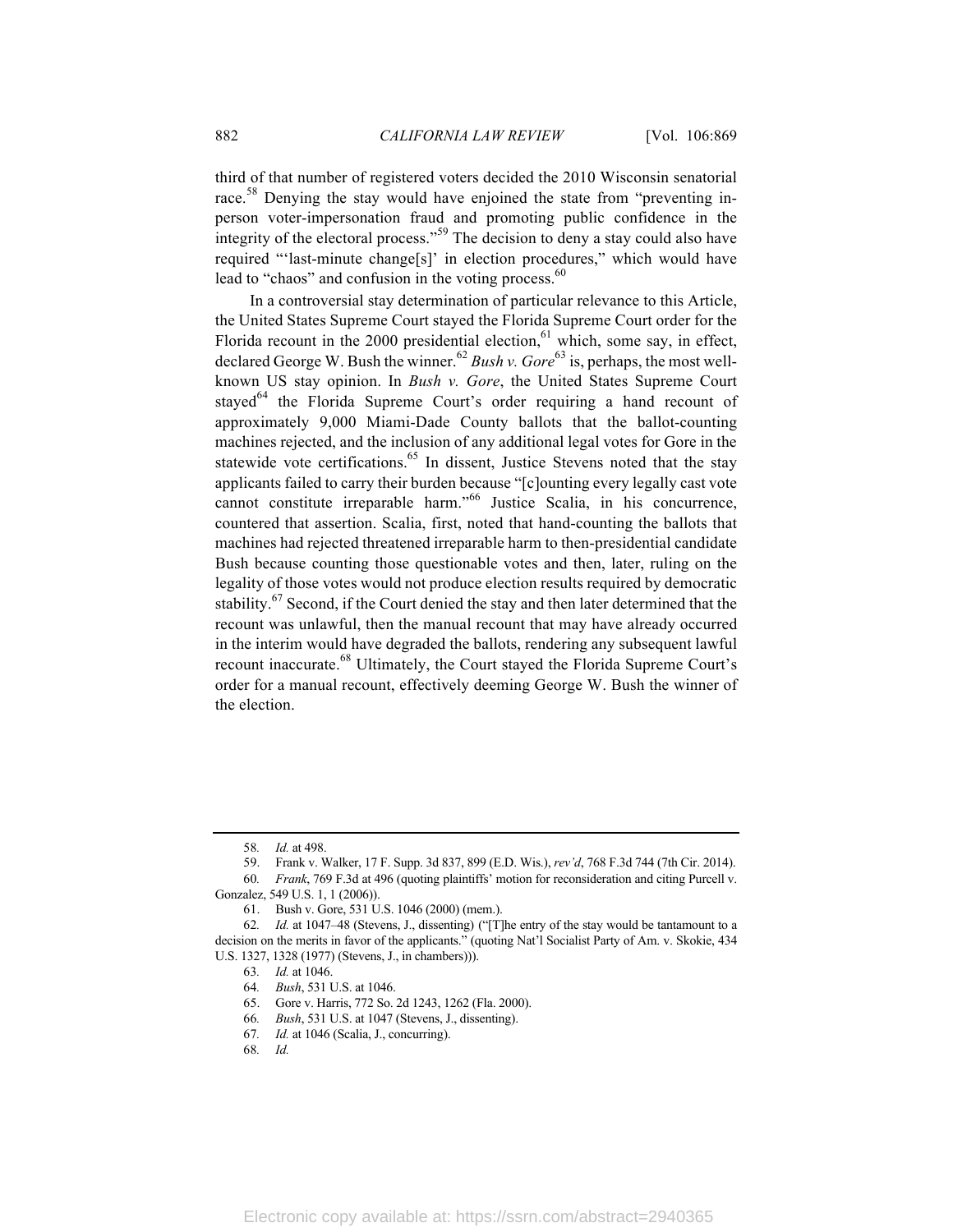## II.

#### DEFINING STAYS

This Article focuses on stays pending appeal in civil matters. It reserves for future exploration discussion of various types of claims with separate stay doctrine, including bankruptcy, class actions, copyright or patent, damages, habeas corpus, criminal matters, stays of arbitration decisions, and stays of agency actions or decisions.<sup>69</sup> Numerous courts of appeals have separate rules for stays of death penalty executions.<sup>70</sup>

Unless there is a court order granting a stay, a final judgment in an action for an injunction is enforceable, even while an appeal is pending.<sup>71</sup> Despite the significant and irreversible outcomes for litigants and the public, courts either do not apply the stay standard or, when courts do apply the standard, they do not apply it consistently. This is a problem because the stakes are high and getting it "right" matters. Before explaining the near lawless nature of how courts determine whether to grant stays in Part III, this Part describes the standard and procedure that ostensibly guide courts as they decide requests for stays pending appeal.

#### *A. Stay Mechanics*

To obtain a stay of a district court's judgment or order pending appeal, typically a losing party must move, first, in the district court for a stay of that court's own order or judgment.<sup>72</sup> A party losing a stay determination can later

<sup>69</sup>*. See, e.g.*, Koninklijke Philips N.V. v. Zoll Med. Corp., 217 F. Supp. 3d 362, 365 (D. Mass. 2016) (patent); William A. Graham Co. v. Haughey, 794 F. Supp. 2d 566 (E.D. Pa. 2011) (copyright); Titan Tire Corp. of Bryan v. Local 890L, United Steelworkers of Am., 673 F. Supp. 2d 588, 590 (N.D. Ohio 2009) (arbitration); S.E.C. v. O'Hagan, 901 F. Supp. 1476 (D. Minn. 1995) (criminal); *In re* Neisner Bros., Inc., 10 B.R. 299, 300 (Bankr. S.D.N.Y. 1981) ("[T]he standards governing Rule 62(c) of the Federal Rules of Civil Procedure . . . are [not] applicable to a 'normal stay pending appeal' pursuant to Rule 805."); FED. R. CIV. P.  $62(a)(1)-(2)$  (judgments or orders regarding an action for a receivership or that "direct[] an accounting in an action for patent infringement" are not stayed after being entered even if a party appeals); FED. R. BANKR. P. 8025 (bankruptcy); FED. R. CRIM. P. 38 (criminal); 9E AM.JUR. 2D, BANKRUPTCY § 3754 (2017).

This Article sets aside stays regarding criminal matters for future exploration in large part because of the differences in what is at stake and for whom between (non-habeas) civil and criminal matters. Separate rules may also govern stays pending appeals brought within a class action, under Civil Rule of Procedure 23(f). *See In re* Rail Freight Fuel Surcharge Antitrust Litig., 286 F.R.D. 88, 91 (D.D.C. 2012).

<sup>70</sup>*. See* 6TH CIR. R. 8; 3D CIR. R. 8.

<sup>71.</sup> FED. R. CIV. P. 62(a)(1).

<sup>72</sup>*. See* FED. R. APP. P. 8(a)(1). *But see* Planned Parenthood of Greater Tex. Surgical Health Servs. v. Abbott, 734 F.3d 406, 410 (5th Cir. 2013) (state made initial stay request to court of appeals instead of district court because a stay motion before the district court was impracticable as a final injunction of state law would take effect the day after the district court order). A court could also "suspend, modify, restore, or grant an injunction on terms for bond or other terms that secure the opposing party's rights" pending appeal. FED.R.CIV. P. 62(c). That mechanism is not the same as a stay. Nken v. Holder, 556 U.S. 418, 428–31 (2009); *see* Part II.C. A court can, *sua sponte*, stay its own injunctive order pending appeal, but reviewing courts may decline to affirm such a stay except in "extreme" circumstances. *See* Fletcher v. United States, No. 02-CV-427-GKF-PJC, 2016 WL 927196,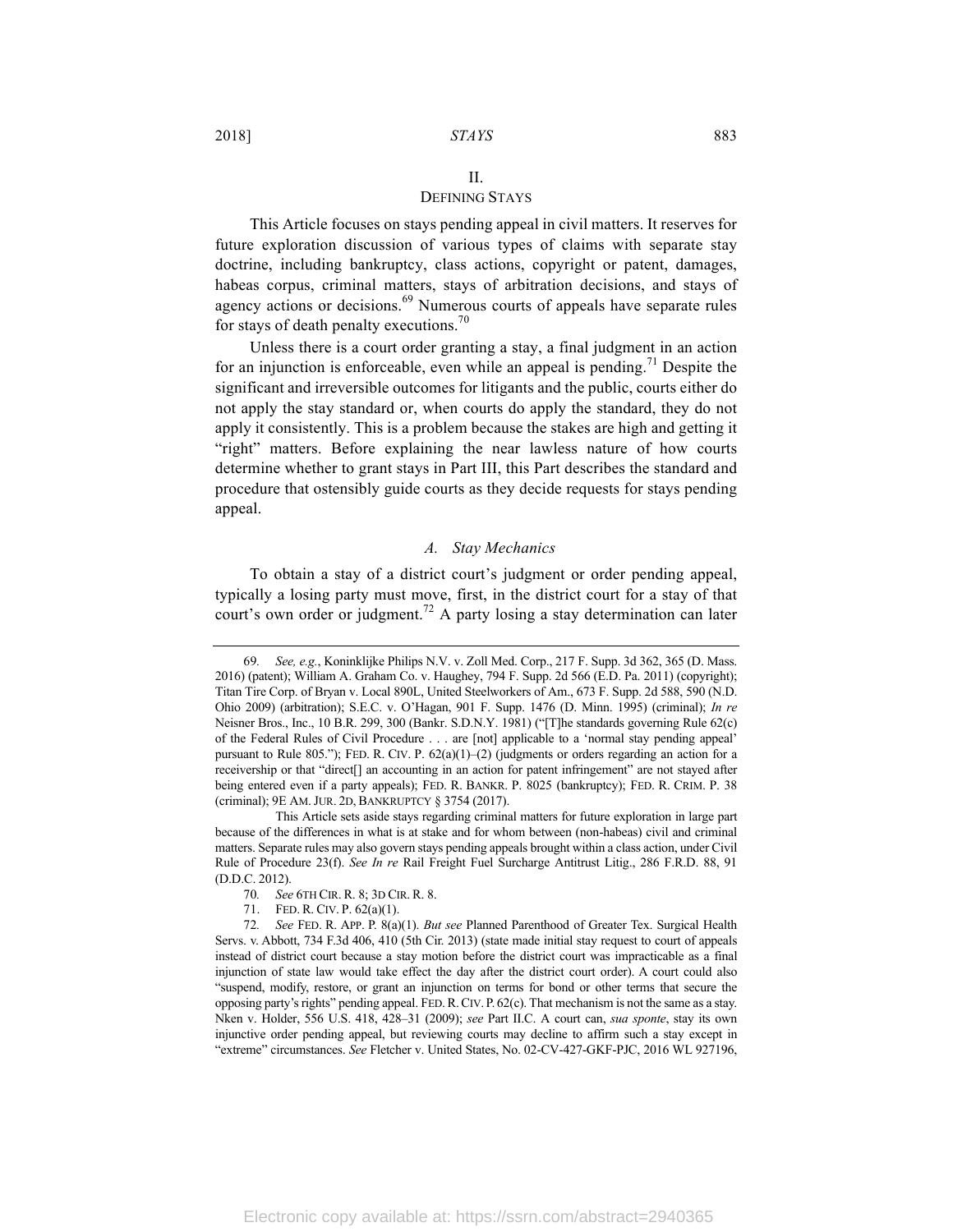appeal that determination or submit a new stay request to the court of appeals.<sup>73</sup> Typically, a randomly assigned motions panel of appellate judges would decide the request de novo<sup>74</sup> by a majority of the panel.<sup>75</sup> A party who loses before the motions panel can request reconsideration either by the panel or en banc court of appeals, which would also typically be de novo.<sup>76</sup> To obtain a stay of a court of appeals' judgment or order pending reconsideration, rehearing en banc, or pending a writ of certiorari, typically a losing party can request de novo reconsideration by the panel or en banc consideration.<sup>77</sup>

Litigants who want the Supreme Court to stay a district court's or appeals court's injunctive judgment or order also must request a stay from a lower court first.<sup>78</sup> After that, any further request must go to the appropriate circuit justice<sup>79</sup> to prevent justice shopping.<sup>80</sup> A single justice can grant or deny the application for a stay, vacate a stay, or refer the application for a stay to the full Court.<sup>81</sup> Although the Court is not prone to insert itself in a matter that is still pending in a court of appeals unless there are "compelling and unusual circumstances," $\frac{3}{2}$  a single justice can grant, deny, reinstate, or vacate a stay for a matter that is pending court of appeal review and that is not pending a writ of certiorari. <sup>83</sup> A

- 75. FED. R. APP. P. 8(a)(2)(D).
- 76*. See, e.g.*, Frank v. Walker, 769 F.3d 494, 495 (7th Cir. 2014) (per curiam).

78*. See* SUP. CT. R. 23(3); *see also* FED. R. CIV. P. 62(c) (governing requests for civil stays of judgments pending appeal in federal district courts); FED. R. APP. P. 8(a) (outlines procedures for stays of district courts' orders or judgments pending appeal.). The Supreme Court procedures for stays pending appeal to the Court are the same as those for stays pending writs of certiorari. SUP. CT. R. 23; SUPREME COURT PRACTICE, *supra* note 28, at 881.

at \*3–4 (N.D. Okla. Mar. 11, 2016) (amending judgment to eliminate "pre-granted" stay pending appeal).

<sup>73.</sup> FED. R. APP. P. 8(a)(2)(A).

<sup>74</sup>*. See, e.g.*, Frank v. Walker, 766 F.3d 755, 756 (7th Cir. 2014) (mem.) (appellate panel considered motion for a stay of the district court's order without referencing the district court opinion or deferring to it). *But see* Voting for Am., Inc. v. Andrade, 488 F. App'x 890, 906 (5th Cir. 2012) (reviewing district court's stay determination for abuse of discretion); Golden v. Kelsey-Hayes Co., 73 F.3d 648, 657 (6th Cir. 1996) (same).

<sup>77</sup>*. Id.*

<sup>79</sup>*. See* SUP. CT. R. 22(3); SUPREME COURT PRACTICE, *supra* note 28, at 872; Gonen, *supra* note 1, at 1172.

<sup>80.</sup> Gonen, *supra* note 1, at 1173 ("These rules are mainly intended to prevent litigants from filing an application with whichever Justice they think will be most likely to rule favorably on their application—a practice referred to as 'Justice shopping.'").

<sup>81</sup>*. See* SUP. CT. R. 23(1); 28 U.S.C. § 2101(f) (2012); All Writs Act, 28 U.S.C. § 1651(a) (2012); *see also* Nken v. Holder, 556 U.S. 418, 426 (2009) (the All Writs Act authorized federal courts to "issue all writs necessary or appropriate in aid of their respective jurisdictions and agreeable to the usages and principles of law"); SUP. CT. R. 22(5) ("A Justice to whom an application for a stay or for bail is submitted may refer it to the Court for determination."); SUPREME COURT PRACTICE, *supra* note 28, at 872–73, 893–94; Gonen, *supra* note 1, at 1166–68 (2008) (discussing the sources of the Supreme Court's power to grant stays pending appeal).

<sup>82.</sup> SUPREME COURT PRACTICE, *supra* note 28, at 883; *see* Heckler v. Lopez, 463 U.S. 1328 (1983) (Rehnquist, J., in chambers).

<sup>83.</sup> SUPREME COURT PRACTICE, *supra* note 28, at 881–82; SUP. CT. R. 23.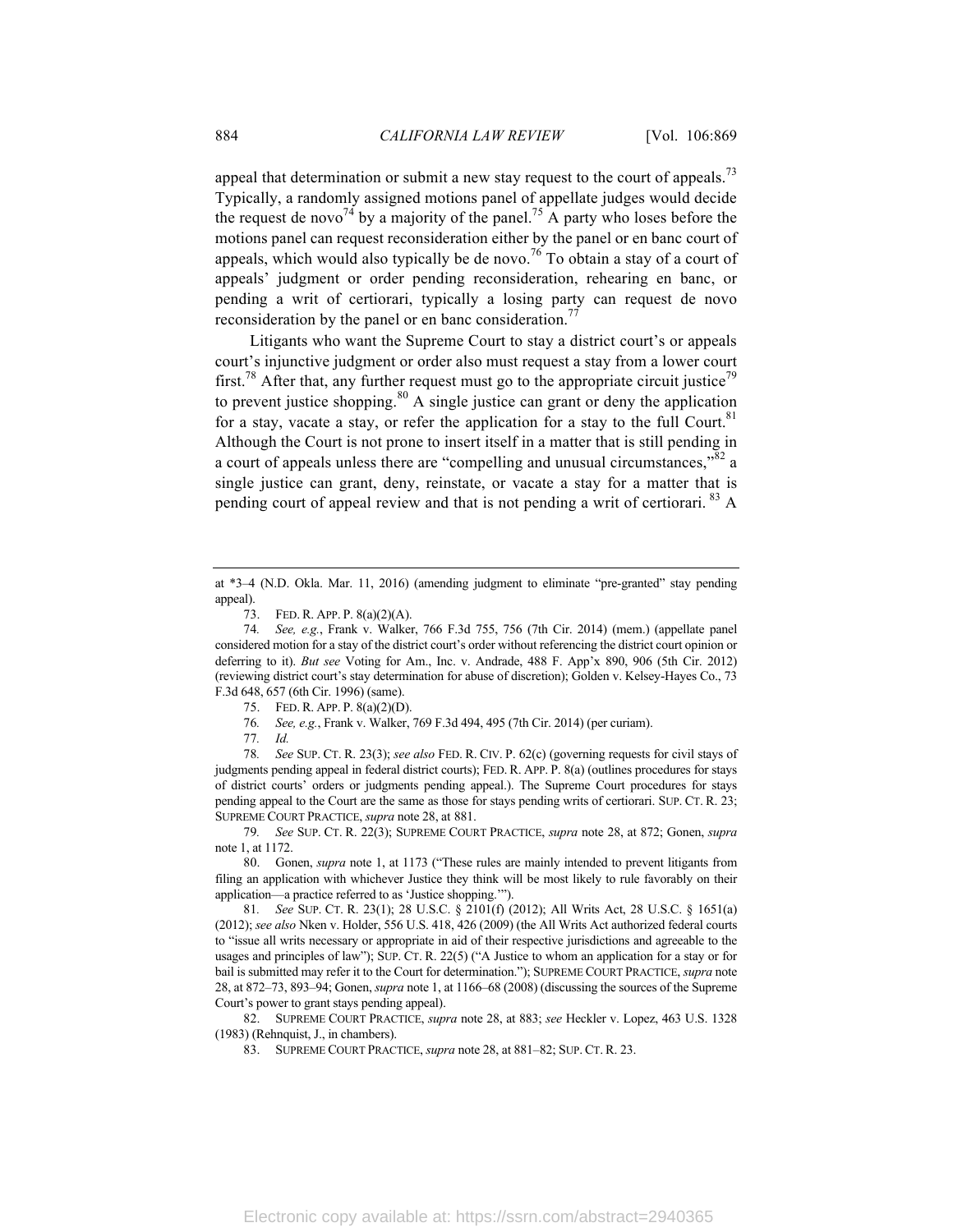justice can also refer an application regarding a stay pending court of appeal review to the full Court.<sup>84</sup>

Justices give great deference to district court and court of appeals stay determinations when the matters are still pending before a court of appeals.<sup>85</sup> Referrals to the full Court are typically reserved only for specific complex or controversial questions, and the Court makes stay determinations by majority decision.<sup>86</sup> Deciding as individuals, justices often put aside their own views and, instead, predict or find out through informal means the view of the full Court. $87$ If the circuit justice denies the request for a stay, the applicant can renew the application by reapplying to another justice.<sup>88</sup> At this point, justice shopping could be the norm,  $89$  but the Court disfavors renewals,  $90$  and typically individual justices refer renewals to the full Court.<sup>91</sup> The Court almost never grants a renewed application for a stay.<sup>92</sup>

86. Gonen, *supra* note 1, at 1173. Circuit justices referred to the full Court many, if not all, of the most controversial stay determinations of the past few terms. *See supra* Part II.A.

87*. See* Holtzman v. Schlesinger, 414 U.S. 1304, 1313 (1973) (Marshall, J., in chambers); SUPREME COURT PRACTICE, *supra* note 28, at 873 ("[T]he practice and procedure are largely in terms of individual action by the various Justices. . . . A number of the Justices have emphasized that when they act in their capacity as Circuit Justices they act primarily as a spokesperson or 'surrogate' for the entire Court."); *Id.* at 896 ("[A] Justice may contact other members of the Court who are available in person or by telephone and ascertain their views without formally submitting or referring the application to the entire Court, particularly when the Court is not in session."); Gonen, *supra* note 1, at 1174.

88. SUP. CT. R. 22(4).

89. Because parties can submit their renewed application to any justice of their choosing, it follows that parties would aim to submit renewed applications to the justice most likely to grant their request.

<sup>84.</sup> SUPREME COURT PRACTICE, *supra* note 28, at 881–84 (citing to instances of individual Justices referring such requests to the full Court).

<sup>85</sup>*. See* Fargo Women's Health Org. v. Schafer, 507 U.S. 1013, 1014 (1993) (O'Connor, J., concurring) (mem.) ("When a matter is pending before a court of appeals, it long has been the practice of members of this Court to grant stay applications only 'upon the weightiest considerations.'" (quoting O'Rourke v. Levine, 80 S. Ct. 623, 624 (1960) (Harlan, J., in chambers))); Ruckelshaus v. Monsanto Co., 463 U.S. 1315, 1316 (1983) ("[A] district court's conclusion that a stay is unwarranted is entitled to considerable deference.").

<sup>90.</sup> SUP. CT. R. 22(4); *see* SUPREME COURT PRACTICE, *supra* note 28, at 891 ("[T]he Justices are reluctant to encourage such shopping around by granting what has already been denied, and rarely grant such applications.").

<sup>91.</sup> SUPREME COURT PRACTICE, *supra* note 28, at 876 ("The general policy is to refer the renewed application to the full Court for action unless time does not permit . . . ."); *Id.* at 892 ("[I]t is also the present practice for the Justice to whom a resubmission has been transmitted to refer the application to the entire Court for action.").

<sup>92</sup>*. See id.* at 892 ("Almost uniformly the reapplications have been denied."); Gonen, *supra* note 1, at 1177; *see also* SUPREME COURT PRACTICE, *supra* note 28, at 897 (noting that the Court is unlikely to review or reverse an individual Justice's stay determination except "in the most extraordinary circumstances").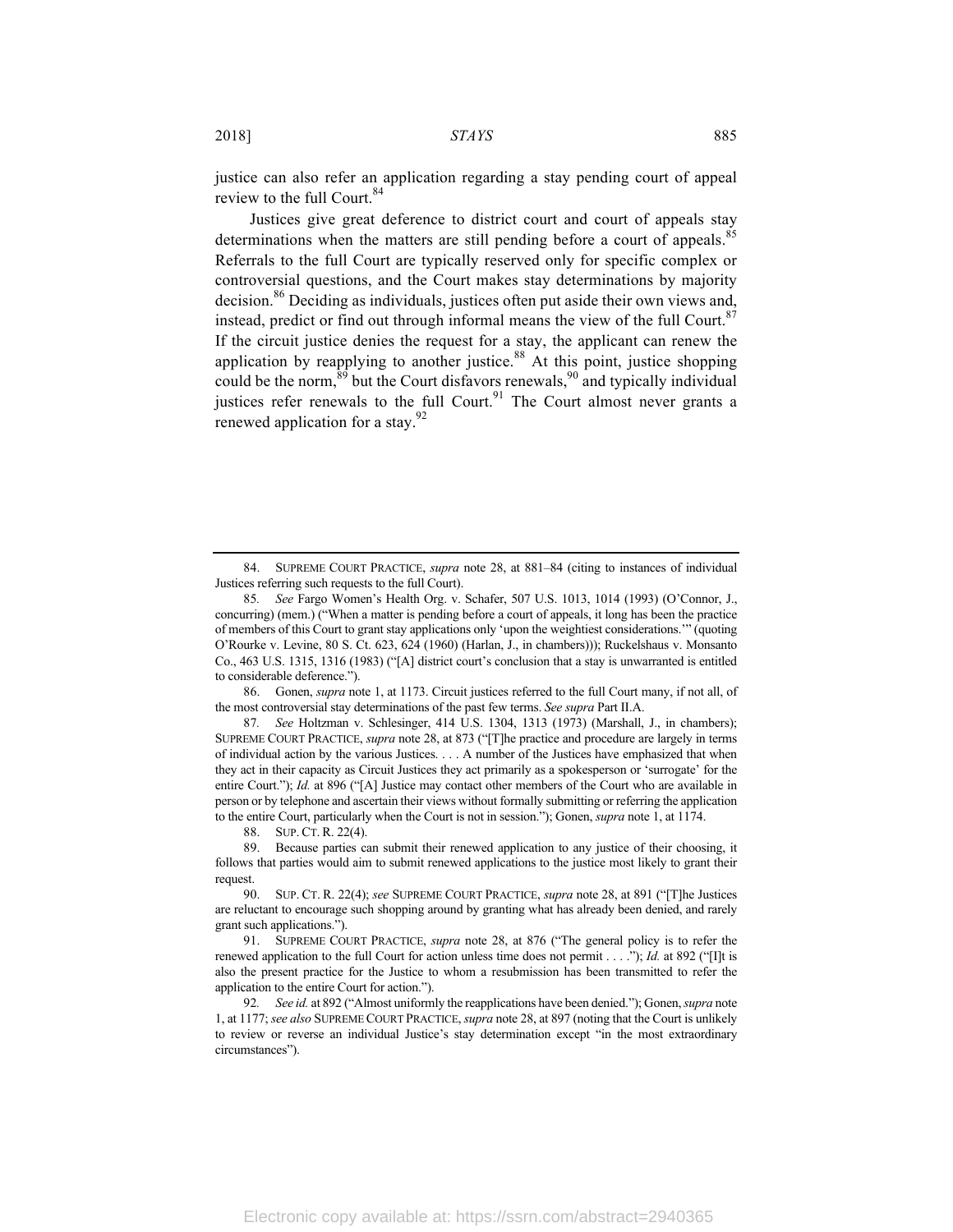Justices usually decide stays solely on the submitted papers.<sup>93</sup> Individual justices, acting as circuit justices, typically consider stay determinations to be "in-chambers" work.<sup>94</sup> Yet justices very rarely write in-chambers opinions.<sup>95</sup>

Because parties may ordinarily enforce injunctive orders or judgments immediately, courts often try to decide motions for stays pending appeal rather quickly. Justices often review stay applications for only a matter of minutes and decide even more complex applications within twenty-four hours.<sup>96</sup> Circuit and district court judges also often review and decide motions for stays within a short period of time.<sup>97</sup>

Stays pending appeal typically terminate when a court completes its review.<sup>98</sup> For example, a stay granted by an individual justice typically has effect only until the Court decides whether to grant certiorari.<sup>99</sup> If the Court does grant certiorari, then any stay would typically end with the Court's decision on the case. 100

#### *B. The Standard for Determining Stays*

When determining stays of injunctive orders $101$  pending appeal, federal courts ostensibly consider the factors enumerated in *Hilton v. Braunskill*: 102

94. SUPREME COURT PRACTICE, *supra* note 28, at 873–74.

<sup>93.</sup> SUPREME COURT PRACTICE, *supra* note 28, at 876 (Court rules do not provide for oral argument for stay applications; the last hearing on a stay application was in 1980). Courts of Appeals may hold hearings on stay motions more often than the Supreme Court does, but still usually decide stay motions on the papers. *See supra* notes 74 and 79. *But see, e.g.*, Frank v. Walker, 769 F.3d 494, 495 (7th Cir. 2014) (per curiam) (noting that the court heard oral argument).

<sup>95</sup>*. Id.* at 874.

<sup>96</sup>*. See* Gonen, *supra* note 1, at 1173 n.95 (citing ROBERT L. STERN ET AL., SUPREME COURT PRACTICE § 17.2, at 850 (9th ed. 2007) ("Justices often deny applications within 24 hours after they are filed.")).

<sup>97</sup>*. See, e.g.*, Planned Parenthood of Greater Tex. Surgical Health Servs. v. Abbott, 748 F.3d 583, 588 (5th Cir. 2014) (court responded to emergency stay motion "[w]ithin forty-eight hours"); Russell v. Lundergan-Grimes, 769 F.3d 919, 920 (6th Cir. 2014) (deciding motion for stay three days after district court issued injunction against enforcing an electioneering statute three weeks before election).

Federal courts sometimes employ a two-stage strategy for making stay determinations. This strategy typically entails granting a "temporary stay" or "administrative stay" until the court has time to receive or review briefs or to hold oral argument on the motion. *See, e.g.*, *In re* Chevron Corp., 650 F.3d 276, 286 (3d Cir. 2011) (granting a temporary stay before hearing oral arguments on the motion for a stay pending appeal); Brady v. Nat'l Football League, 638 F.3d 1004, 1005 (8th Cir. 2011) (granting a "temporary" or "administrative stay" in order "to give the court sufficient opportunity to consider the merits of the motion for a stay pending appeal") (internal citations omitted). *But see Brady*, 638 F.3d at 1005 (Bye, J., dissenting) (opining that courts do not employ a two-step temporary administrative stay process for non-emergency stays in the circuit).

<sup>98.</sup> SUPREME COURT PRACTICE, *supra* note 28, at 895–97.

<sup>99</sup>*. Id.*; *see, e.g.*, Gloucester Cty. Sch. Bd. v. G.G., 136 S. Ct. 2442, 2442 (2016) (mem.).

<sup>100.</sup> SUPREME COURT PRACTICE, *supra* note 28, at 897.

<sup>101.</sup> Procedure differs with respect to stays of damages orders. FED. R. CIV. P. 62(a), (d).

<sup>102</sup>*. See* Hilton v. Braunskill, 481 U.S. 770, 776 (1987); *see also* Nken v. Holder, 556 U.S. 418, 434 (2009) (applying four *Hilton* factors). Courts consider these same, or very similar, factors when determining whether to grant a preliminary injunction. *See infra* Part II.C.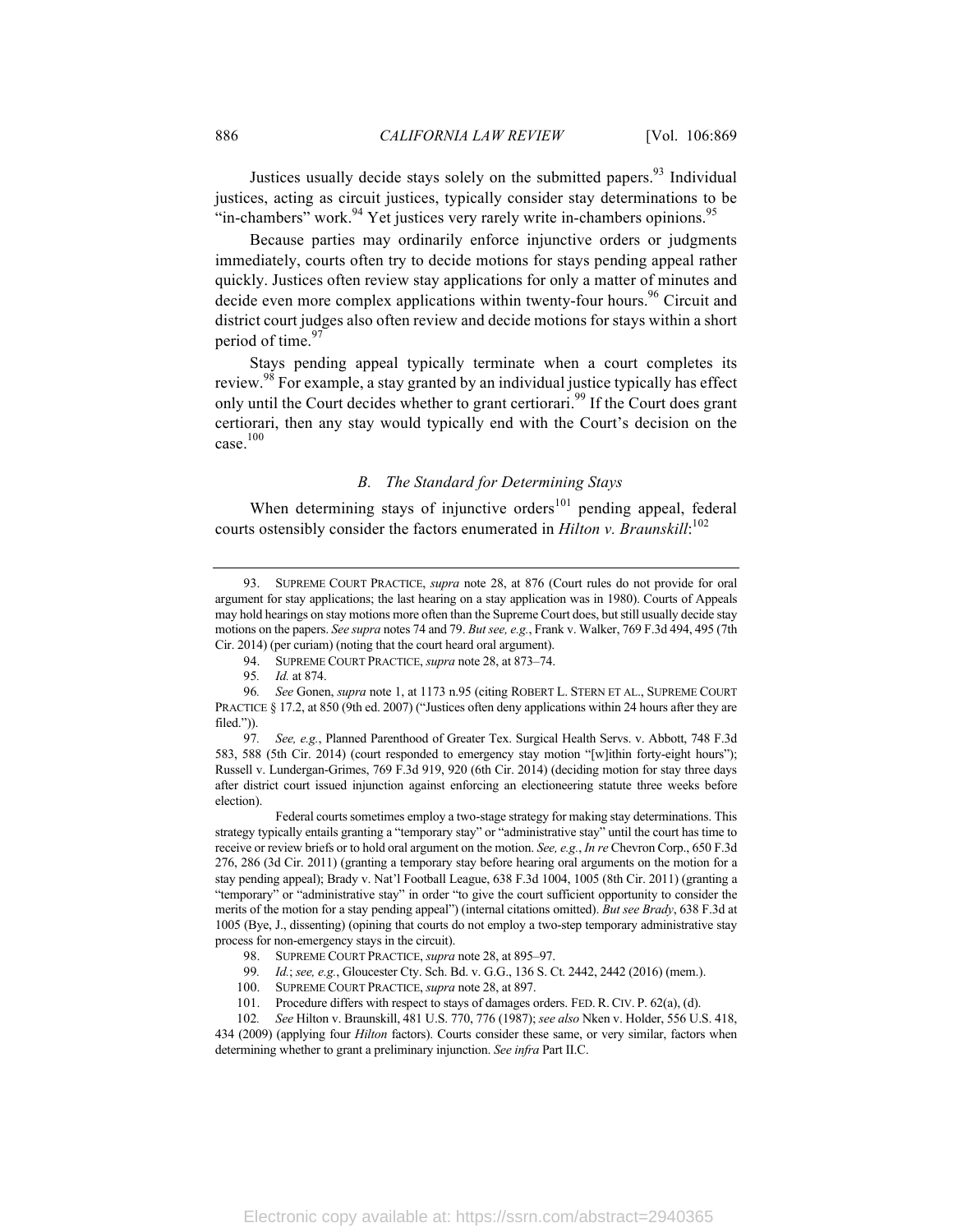#### 2018] *STAYS* 887

- (1) whether the movant has demonstrated a likelihood of success on the merits;
- (2) whether the movant is likely to suffer irreparable harm if the court denies a stay;
- (3) whether the balance of the hardships to the parties counsels in favor of issuing a stay; $^{103}$  and
- (4) where the public interest lies.

When determining applications for stays pending certiorari, Supreme Court justices consider factors that largely accord with those that lower federal courts use when determining stays pending appeal requests. For the Supreme Court to grant a stay pending certiorari, an applicant must show:

- (1) "a reasonable probability that four Justices will consider the issue sufficiently meritorious to grant certiorari";
- (2) "a fair prospect that a majority of the Court will vote to reverse the judgment below";
- (3) "a likelihood that irreparable harm will result from the denial of a stay"; and
- (4) "in close cases it may be appropriate to 'balance the equities' to explore the relative harms to applicant and respondent, as well as the interests of the public at large."<sup>104</sup>

The Supreme Court's approach for determining stays pending certiorari, however, differs in at least two key respects from lower federal courts' approach for determining stays pending appeal. First, in contrast to lower federal courts, Supreme Court justices consider the probability that the full Court will vote to grant certiorari. Second, unlike the standard for stays pending appeal, the Court's

<sup>103.</sup> Federal courts often use language such as "whether issuance of the stay will substantially injure the other parties interested in the proceeding" when describing the third factor. *See Nken*, 556 U.S. at 426; *see also* Chafin v. Chafin, 133 S. Ct. 1017, 1027 (2013); June Med. Servs., LLC v. Gee, 814 F.3d 319, 323 (5th Cir. 2016), *vacated on other grounds*, 136 S. Ct. 1354 (2016); Campaign for S. Equal. v. Bryant, 773 F.3d 55, 57 (5th Cir. 2014); *In re* World Trade Ctr. Disaster Site Litig., 503 F.3d 167, 170 (2d Cir. 2007); Republic of Phil. v. Westinghouse Elec. Corp., 949 F.2d 653, 658 (3d Cir. 1991); Wash. Metro. Area Transit Comm'n v. Holiday Tours, Inc., 559 F.2d 841, 843 (D.C. Cir. 1977); Garcia-Mir v. Meese, 781 F.2d 1450, 1453 (11th Cir. 1986).

Determining whether a stay will injure other parties and balancing the hardships are ostensibly different tasks. Despite using language that only refers to whether there would be harm to nonmoving parties if the court were to issue a stay pending appeal, federal courts likely intend this factor to also include balancing the equities. *See Nken*, 556 U.S. at 438 (Kennedy, J., concurring) ("Under the Court's four-part standard, the [movant] must . . . establish[] that the interests of the parties [] weigh in his or her favor."); Winter v. Nat. Res. Def. Council, Inc., 555 U.S. 7, 20, 26-27 (2008) (preliminary injunction) (discussing the third factor as whether "the balance of equities tips in [the movant's] favor" and noting "the importance of assessing the balance of equities" while discussing the third factor).

<sup>104.</sup> Hollingsworth v. Perry, 558 U.S. 183, 190 (2010) (citing Lucas v. Townsend, 486 U.S. 1301, 1304 (1988) (Kennedy, J., in chambers)); Rostker v. Goldberg, 448 U.S. 1306, 1308 (1980) (Brennan, J., in chambers); *see Hollingsworth*, 558 U.S. at 199 (Breyer, J., dissenting) (suggesting a correction to the Court's description of the fourth consideration for in-chambers stay determinations by saying "(4) the balance of the equities (including, the Court should say, possible harm to the public interest) favors issuance"); SUPREME COURT PRACTICE, *supra* note 28, at 898–99.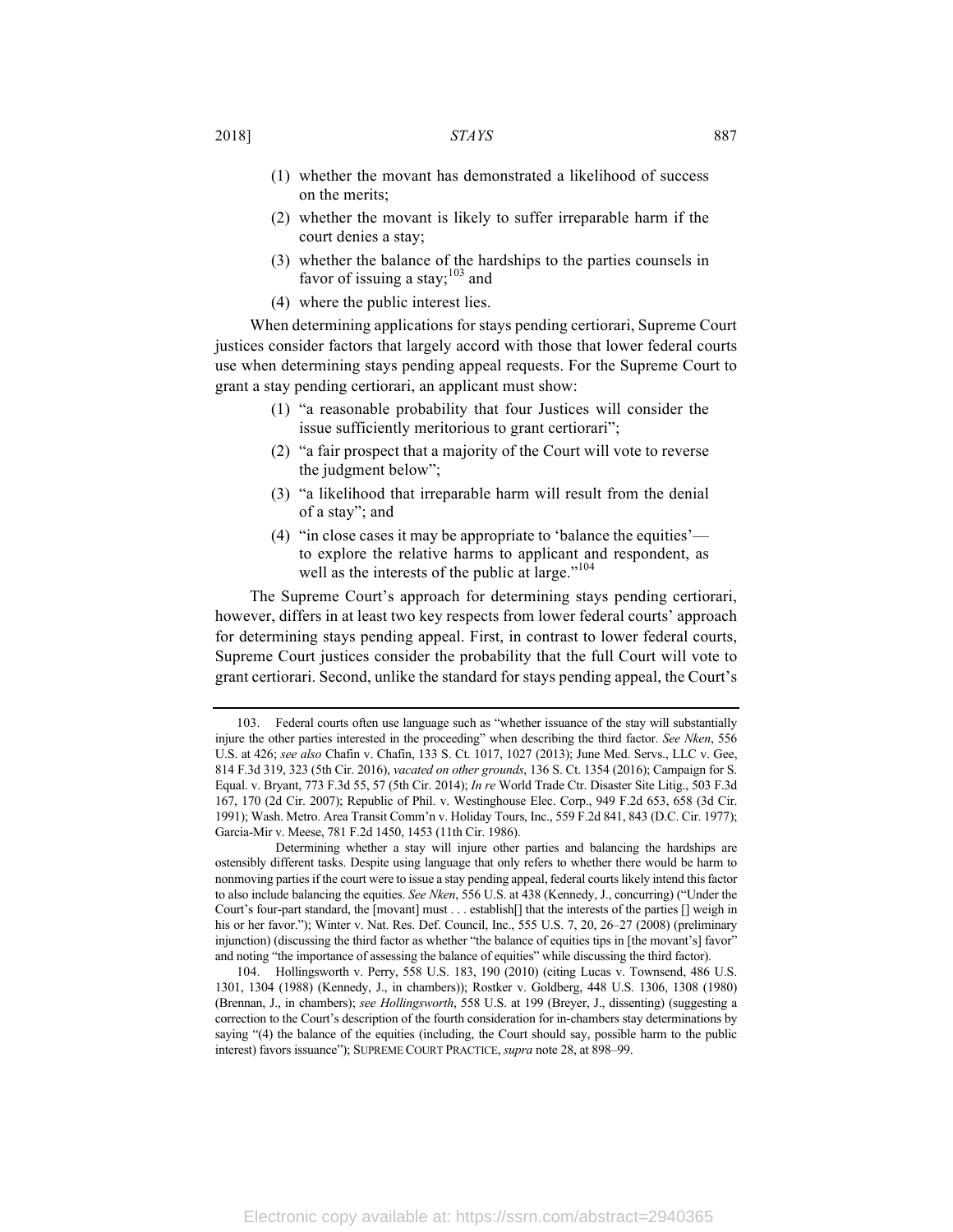standard for stays pending certiorari calls for balancing the relative harms to the applicant and respondent, and to the public interest, only in a "close case."<sup>105</sup> Like lower federal courts, however, the Court has not stated in a stay decision that it will *not* consider these two factors.

While parties moving for stays pending appeal or certiorari have the burden of demonstrating that the four factors warrant granting a stay,  $106$  two factors stand out as particularly important. First, courts consider the likelihood of success to be one of the two "most critical" factors in determining stays pending appeal.<sup>107</sup> To demonstrate likelihood of success upon review, the movant must make "a strong showing that he is likely to succeed."<sup>108</sup> It is not enough for a movant to show that the chance of success is only a "mere 'possibility'" or "better than negligible."<sup>109</sup>

Irreparable harm represents the second critical factor for deciding stay requests.<sup>110</sup> A movant must show that, absent a stay, he or she likely will be irreparably injured pending appeal. A harm is irreparable if any other available remedy, such as compensatory or corrective relief, will be insufficient.<sup>111</sup>

<sup>105</sup>*. Rostker*, 448 U.S. at 1308 (Brennan, J., in chambers).

<sup>106</sup>*. See Hollingsworth*, 558 U.S. at 190; Latta v. Otter, 771 F.3d 496, 498 (9th Cir. 2014) (per curiam) (marriage); Bos. Taxi Owners Ass'n, Inc. v. Boston, 187 F. Supp. 3d 339, 341–42 (D. Mass. 2016); Rosenbrahn v. Daugaard, 61 F. Supp. 3d 862, 876–77 (D.S.D. 2015), *aff'd*, 799 F.3d 918 (8th Cir. 2015); Nat. Res. Def. Council, Inc. v. U.S. Food & Drug Admin., 884 F. Supp. 2d 108, 122 (S.D.N.Y. 2012).

<sup>107</sup>*. Nken*, 556 U.S. at 434 ("The first two factors of the traditional standard are the most critical."); Barber v. Bryant, 833 F.3d 510, 511 (5th Cir. 2016); Candelario-Del Moral v. UBS Fin. Servs. Inc. of P.R., 290 F.R.D. 336, 345 (D.P.R. 2013), *as corrected* (May 8, 2013), *aff'd sub nom. In re* Efron, 746 F.3d 30 (1st Cir. 2014); *Nat. Res. Def. Council, Inc.*, 884 F. Supp. 2d at 122; Friendship Edison Pub. Charter Sch. Collegiate Campus v. Nesbitt, 704 F. Supp. 2d 50, 51–52 (D.D.C. 2010); KSTU, LLC v. Aereo, Inc., No. 14-4020, 2014 WL 1687749, at \*1 (10th Cir. Mar. 7, 2014).

<sup>108</sup>*. Nken*, 556 U.S. at 426 (2009) (quoting Hilton v. Braunskill, 481 U.S. 770, 776 (1987)).

<sup>109.</sup> *Id.* at 434 ("It is not enough that the chance of success on the merits simply be 'better than negligible. . . . [M]ore than a mere 'possibility' of relief is required." (quoting Sofinet v. INS, 188 F.3d 703, 707 (C.A.7 1999))); Brady v. Nat'l Football League, 779 F. Supp. 2d 1043, 1046–47 (D. Minn. 2011) (stay of preliminary injunction) (declining to adopt the "not wholly without doubt" standard for the likelihood of success factor, the court noted that the National Football League urged a "not wholly without doubt" standard, under which applicants meet the likelihood of success requirement if there is "*any possibility of success* on the merits").

<sup>110.</sup> *See Nken*, 556 U.S. at 434 (describing irreparable harm as one of the two "most critical" factors).

<sup>111</sup>*. See, e.g.*, Reynolds v. Int'l Amateur Athletic Fed'n, 505 U.S. 1301, 1302 (1992) (Stevens, J.) (preliminary injunction) (granting stay where "a decent respect for the incomparable importance of winning a gold medal in the Olympic Games convinces me that a pecuniary award is not an adequate substitute for the intangible values for which the world's greatest athletes compete").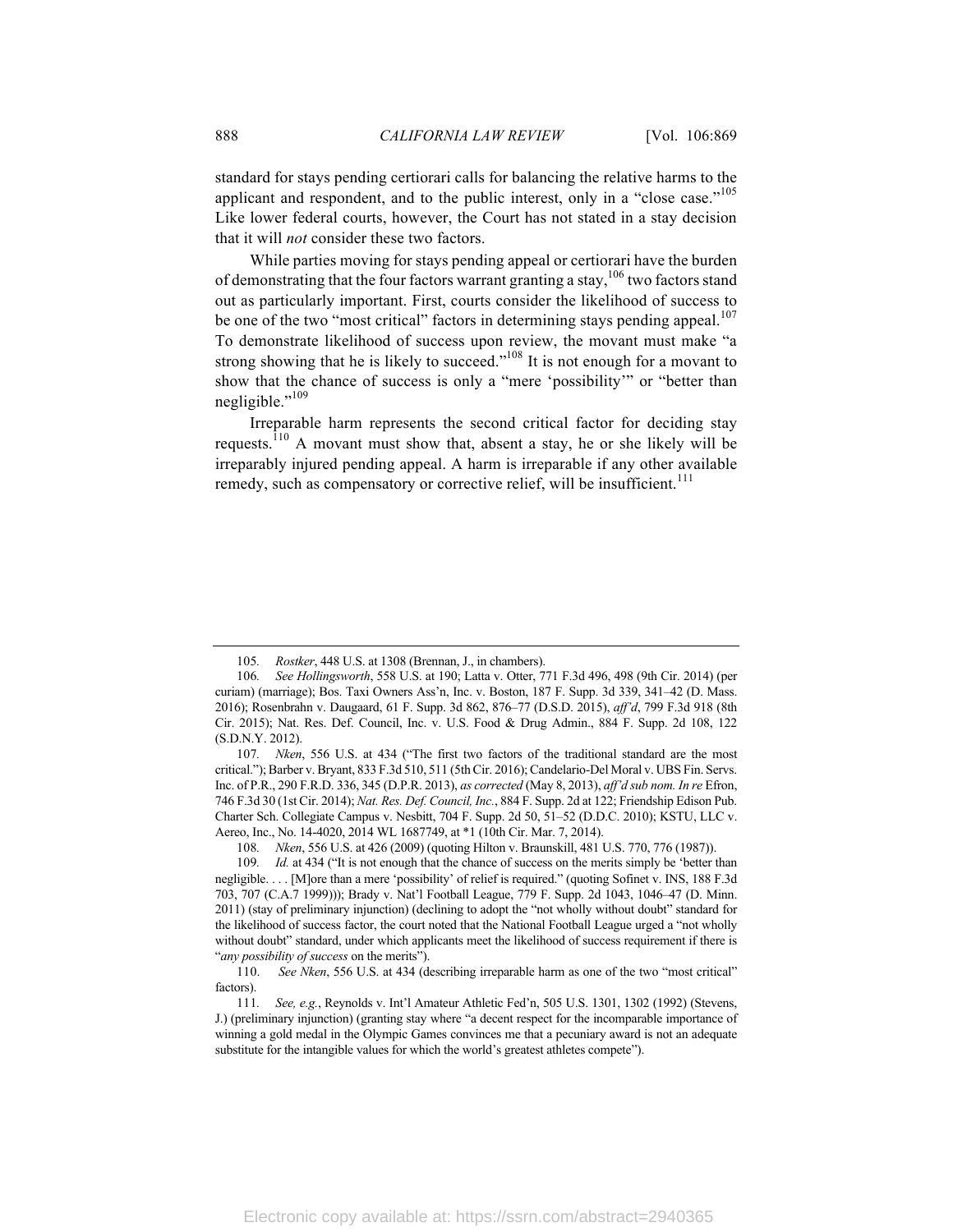2018] *STAYS* 889

The third factor that courts consider is balancing the harm to the movants against any harm to other parties. $112$  Courts compare and "determine on which side the risk of irreparable injury weighs most heavily."<sup>113</sup>

Finally, federal courts consider the impact that the stay, or lack thereof, will have on people beyond the parties while appeal is pending.<sup>114</sup> Courts have recognized many public interests relevant to this fourth factor, such as public health and safety and notice of voting procedures.<sup>115</sup> In practice, however, courts do not always consider the public interest when determining stays.<sup>116</sup>

#### *C. Stays Pending Appeal in Context and in Comparison*

Although the procedural posture of stays pending appeal differs significantly from that of preliminary injunctions and temporary restraining orders, federal courts treat these three procedural mechanisms similarly. This difference in procedural postures between stays pending appeal and preliminary mechanisms suggests that, even if courts use similar factors for evaluating each mechanism, courts should weigh those factors differently when determining stays.<sup>117</sup> To stay a fully informed and reasoned order or judgment pending appeal, courts should require a showing at least as strong as what they require for a preliminary mechanism such as preliminary injunctions or temporary restraining orders.<sup>118</sup> Perhaps the import of this difference in procedural postures

115*. See, e.g.*, Purcell v. Gonzales, 549 U.S. 1, 5 (2006) (recognizing public interest in avoiding "voter confusion"); United States v. Philip Morris USA, Inc., 449 F. Supp. 2d 988, 990 (D.D.C. 2006) (recognizing public interest in knowledge of health risks associated with smoking).

116*. See* Rostker v. Goldberg, 448 U.S. 1306, 1308 (1980) (Brennan, J., in chambers) (the Supreme Court's standard for in-chambers determinations of applications for stays pending appeal or certiorari notes only that it "may be appropriate" to consider the public interest "in a close case"). *But see* SUPREME COURT PRACTICE, *supra* note 28, at 900 (suggesting that the Court does seem to consider the public interest when an applicant demonstrates irreparable harm).

117*. See* United States v. Omega Sols., LLC, 889 F. Supp. 2d 945, 948 (E.D. Mich. 2012) ("Though the factors are the same for both a preliminary injunction and a stay pending appeal, the balancing process is not identical due to the different procedural postures." (citing Mich. Coal. of Radioactive Material Users, Inc. v. Griepentrog, 945 F.2d 150, 153 (6th Cir. 1991))).

<sup>112</sup>*. See* SUPREME COURT PRACTICE, *supra* note 28, at 900 ("Even if the applicant can demonstrate irreparable injury, that harm must be balanced against the injury to other parties to the  $case \ldots$ ").

<sup>113.</sup> Holtzman v. Schlesinger, 414 U.S. 1304, 1309 (1973) (Marshall, J., in chambers). Balancing the hardships to the parties also played a key role in the *Bush v. Gore* stay determination. The dissent noted that the applicants did not demonstrate the likelihood of irreparable harm, but that there was "a danger that a stay may cause irreparable harm to respondents . . . because of the risk that 'the entry of the stay would be tantamount to a decision on the merits in favor of the applicants.'" Bush v. Gore, 531 U.S. 1046, 1047–48 (2000) (mem.) (Stevens, J., dissenting) (quoting National Socialist Party of Am. v. Skokie, 434 U.S. 1327, 1328 (1977) (Stevens, J., in chambers)).

<sup>114</sup>*. See* Nken v. Holder, 556 U.S. 418, 434 (2009) (characterizing inquiry as "where the public interest lies" (quoting Hilton v. Braunskill, 481 U.S. 770, 776 (1987))).

<sup>118</sup>*. See* Ohio Valley Envtl. Coal., Inc. v. U.S. Army Corps of Eng'rs, 890 F. Supp. 2d 688, 692– 93 (S.D. W. Va. 2012) ("At this point, the merits of Plaintiffs' case have already been considered, and Plaintiffs have lost. . . . With this in mind, it would be problematic and unfair to allow Plaintiffs to further delay based on a showing much lower than that required for them to have received a preliminary injunction in the first place."); Gotanda, *supra* note 20, at 812 ("The rationale for imposing on the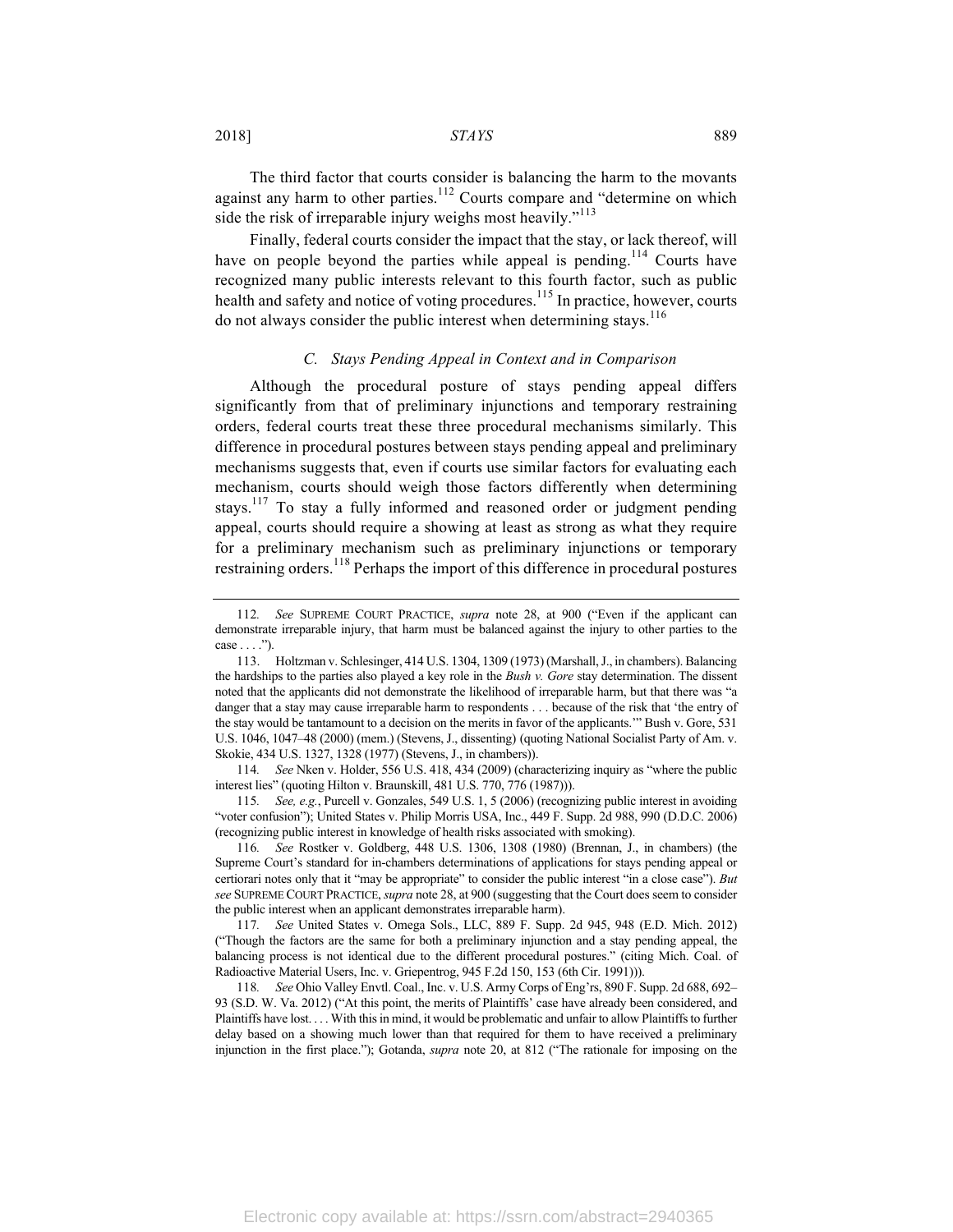for stays as opposed to preliminary injunctions and temporary restraining orders has gone unnoticed because courts and scholars have yet to evaluate the purposes, standards, and stakes of stays pending appeal, despite vast scholarly literatures on injunctions and temporary restraining orders.<sup>119</sup>

Stays are similar to injunctions and restraining orders in some respects. For example, stays, injunctions, and restraining orders can have comparable effects—"preventing some action before the legality of that action has been conclusively determined."<sup>120</sup> The mechanisms also share similar standards.<sup>121</sup>

Despite these similarities, the mechanisms differ in meaningful ways.<sup>122</sup> First, stays differ functionally from injunctions or restraining orders.<sup>123</sup> By issuing injunctions—whether preliminary or final—courts employ their coercive powers to tell a party "what to do or not to do."<sup>124</sup> Conversely, by issuing stays largely regardless of the type of stay—courts do not tell any actor what to do, but, instead, temporarily suspend the enforceability of an order.<sup>125</sup> As a result, to

120. Nken v. Holder, 556 U.S. 418, 428 (2009).

121*. Compare* eBay Inc. v. MercExchange, LLC, 547 U.S. 388, 391 (2006) ("[A] plaintiff seeking a permanent injunction must . . . demonstrate: (1) that it has suffered an irreparable injury; (2) that remedies available at law, such as monetary damages, are inadequate to compensate for that injury; (3) that, considering the balance of hardships between the plaintiff and defendant, a remedy in equity is warranted; and (4) that the public interest would not be disserved by a permanent injunction."), *with Nken*, 556 U.S. at 434 (noting that the issuance of a stay requires consideration of four factors: "(1) whether the stay applicant has made a strong showing that he is likely to succeed on the merits; (2) whether the applicant will be irreparably injured absent a stay; (3) whether issuance of the stay will substantially injure the other parties interested in the proceeding; and (4) where the public interest lies") (quoting Hilton v. Braunskill, 481 U.S. 770, 776 (1987)); *see also supra* Part II.C (explaining that courts often decide preliminary or interlocutory injunctions based on the four stay factors).

122*. See* Turner Broad. Sys., Inc. v. FCC, 507 U.S. 1301, 1302 (1993) ("[A]pplicants are not merely seeking a stay of a lower court's order, but an injunction against the enforcement of a presumptively valid Act of Congress. Unlike a stay, which temporarily suspends 'judicial alteration of the status quo,' an injunction 'grants judicial intervention that has been withheld by the lower courts.'" (citing Ohio Citizens for Responsible Energy, Inc. v. NRC, 479 U.S. 1312, 1313 (1986) (Scalia, J., in chambers))); FED. R. APP. P. 8(a)(1) (separating out "a stay of the judgment or order of a district court pending appeal" as a type of relief apart from "an order suspending, modifying, restoring, or granting an injunction while an appeal is pending"); FED. R. CIV. P. 62(b) and (c) (separating out "Stay Pending the Disposition of a Motion . . . for relief from a judgment or order" from "Injunction Pending an Appeal").

123*. See, e.g.*, *Nken*, 556 U.S. at 430–31 (distinguishing between stays and injunctions in the removal context because, among other reasons, Congress limited the availability of injunctions in 8 U.S.C. § 1252(f) (2012), titled "Limit on injunctive relief," and treated stays separately in § 1252(b)(3)(B), titled "Stay of order").

124*. Nken*, 556 U.S. at 428 ("defining 'injunction' as '[a] court order prohibiting someone from doing some specified act or commanding someone to undo some wrong or injury'" (quoting BLACK'S LAW DICTIONARY 784 (6th ed.1990))). *See also id.* ("[T]he order is directed at someone, and governs that party's conduct.").

125*. Id.* ("defining 'stay' as 'a suspension of the case or some designated proceedings within it.'" (quoting BLACK'S LAW DICTIONARY 1413)).

movant a heavier burden is that the motion for a stay has already received full consideration by the trial judge.").

<sup>119</sup>*. See, e.g.*, RENDLEMAN,*supra* note 20, at 528; FISS, INJUNCTION 11, *supra* note 20; Lynch, *supra* note 20, at 779.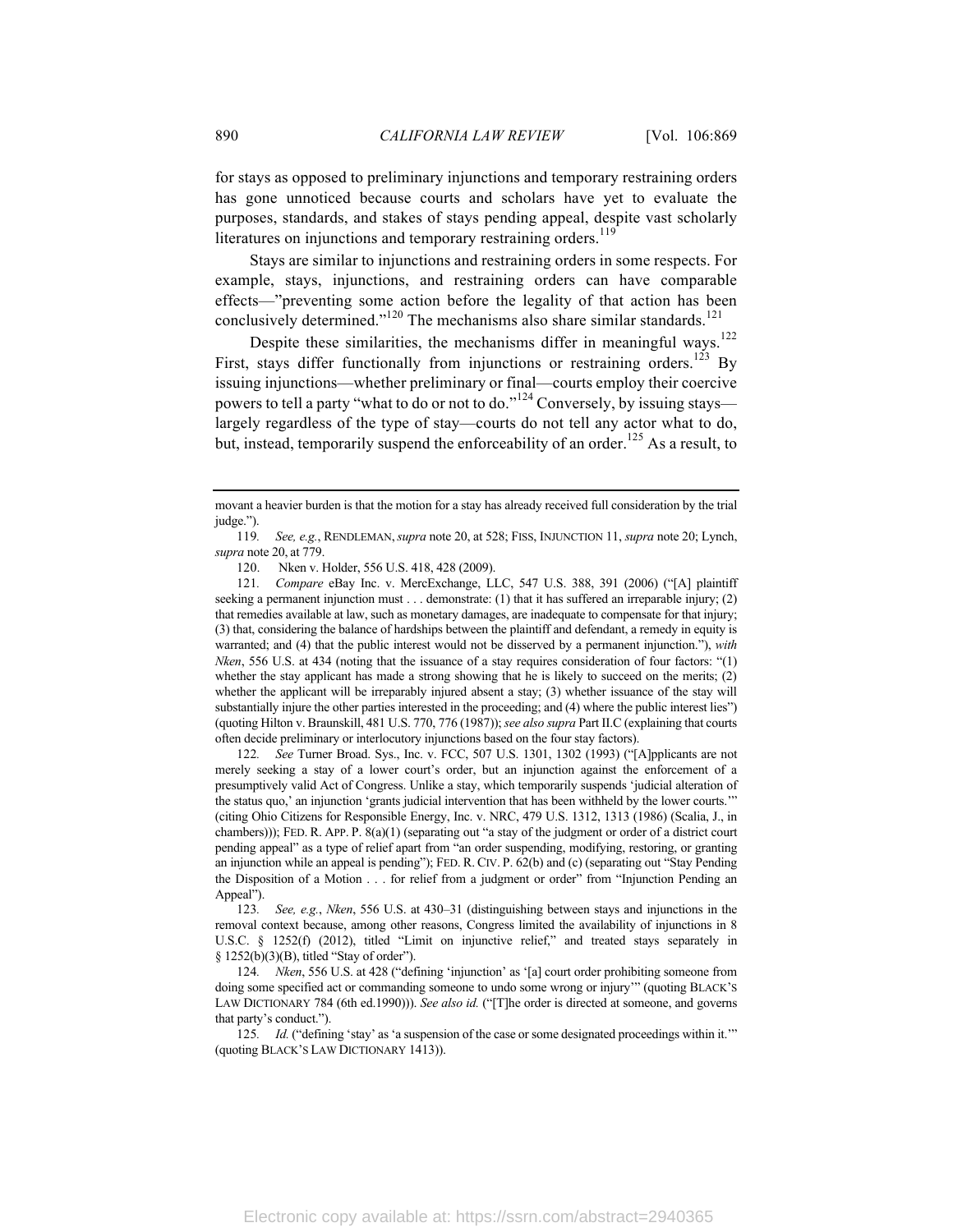the extent courts require different levels of justification for the mechanisms, justices have noted that a request for an injunction "demands a significantly higher justification" than a request for a stay.<sup>126</sup>

Stays of final orders or judgments pending appeal also differ notably from preliminary injunctions and temporary restraining orders in terms of the requirements imposed on the court and parties. As noted above, courts consider similar factors in determining whether to grant a preliminary injunction or a stay.<sup>127</sup> Yet, the federal rules prescribe different requirements for stays pending appeal than they do for preliminary injunctions and temporary restraining orders.128 For example, whenever a court issues a temporary restraining order without notice to a party, the order must "describe the injury and state why it is irreparable,"<sup>129</sup> but a court need not describe a stay decision.<sup>130</sup> In fact, "[e]very order granting an injunction and every restraining order must . . . state the reasons why it issued."<sup>131</sup> No federal court ever has to state the reasons why it granted or denied a motion or application for a stay.<sup>132</sup> In addition, a court may issue a preliminary injunction or a temporary restraining order only if the movant gives security,<sup>133</sup> but movants may not obtain stays of injunctive judgments pending appeal by posting a bond.<sup>134</sup>

Last, the procedural posture of stays differs significantly from that of preliminary injunctions and temporary restraining orders. Once a noninterlocutory appeal is pending, "the merits of the underlying case [to the extent that they are relevant to a final order or judgment] have already been decided upon by a court, unlike when a party is seeking a preliminary injunction" or temporary restraining order.<sup>135</sup> "[T]here is a reduced probability of error, at least with respect to a court's findings of fact, because the district court had the benefit

129. FED. R. CIV. P. 65(b)(2).

130*. See* FED. R. CIV. P. 62(c); FED. R. APP. P. 8(a). This difference may be due to the potential ex parte nature of the temporary restraining order, but it is a difference nonetheless.

131. FED. R. CIV. P. 65(d)(1)(A).

132*. See* FED. R. CIV. P. 62(c); FED. R. APP. P. 8(a); SUP. CT. R. 22–23.

133. FED. R. CIV. P. 65(c) (excluded from this requirement are the "United States, its officers, and its agencies").

134. FED. R. CIV. P. 62(a), (d).

135. Ohio Valley Envtl. Coal., Inc. v. U.S. Army Corps of Eng'rs., 890 F. Supp. 2d 688, 691 (S.D. W. Va. 2012) (citing Blackwelder Furniture Co. of Statesville v. Seilig Mfg. Co., 550 F.2d 189, 194 (4th Cir.1977)); *see also* United States v. Omega Sols., LLC, 889 F. Supp. 2d 945, 948 (E.D. Mich. 2012) ("A motion for stay pending appeal is made after significant factual development and after the court has fully considered the merits." (citing Mich. Coal. of Radioactive Material Users, Inc. v. Griepentrog, 945 F.2d 150, 153 (6th Cir. 1991))).

<sup>126</sup>*. See*Respect Me. PAC v. McKee, 131 S. Ct. 445, 445 (2010) (mem.) (quoting *Ohio Citizens*, 479 U.S. at 1313 (Scalia, J., in chambers)). Individual justices have historically echoed this view. *See* SUPREME COURT PRACTICE, *supra* note 28, at 879.

<sup>127</sup>*. See Nken*, 556 U.S. at 434 (noting "substantial overlap" between stay and preliminary injunction factors); Gotanda, *supra* note 20, at 812.

<sup>128</sup>*. Compare* FED.R.CIV. P. 62(c) (prescribing procedures for injunctive stays pending appeal), *and* FED. R. APP. P. 8(a) (same), *with* FED. R. CIV. P. 65 (prescribing procedures for preliminary injunctions and temporary restraining orders).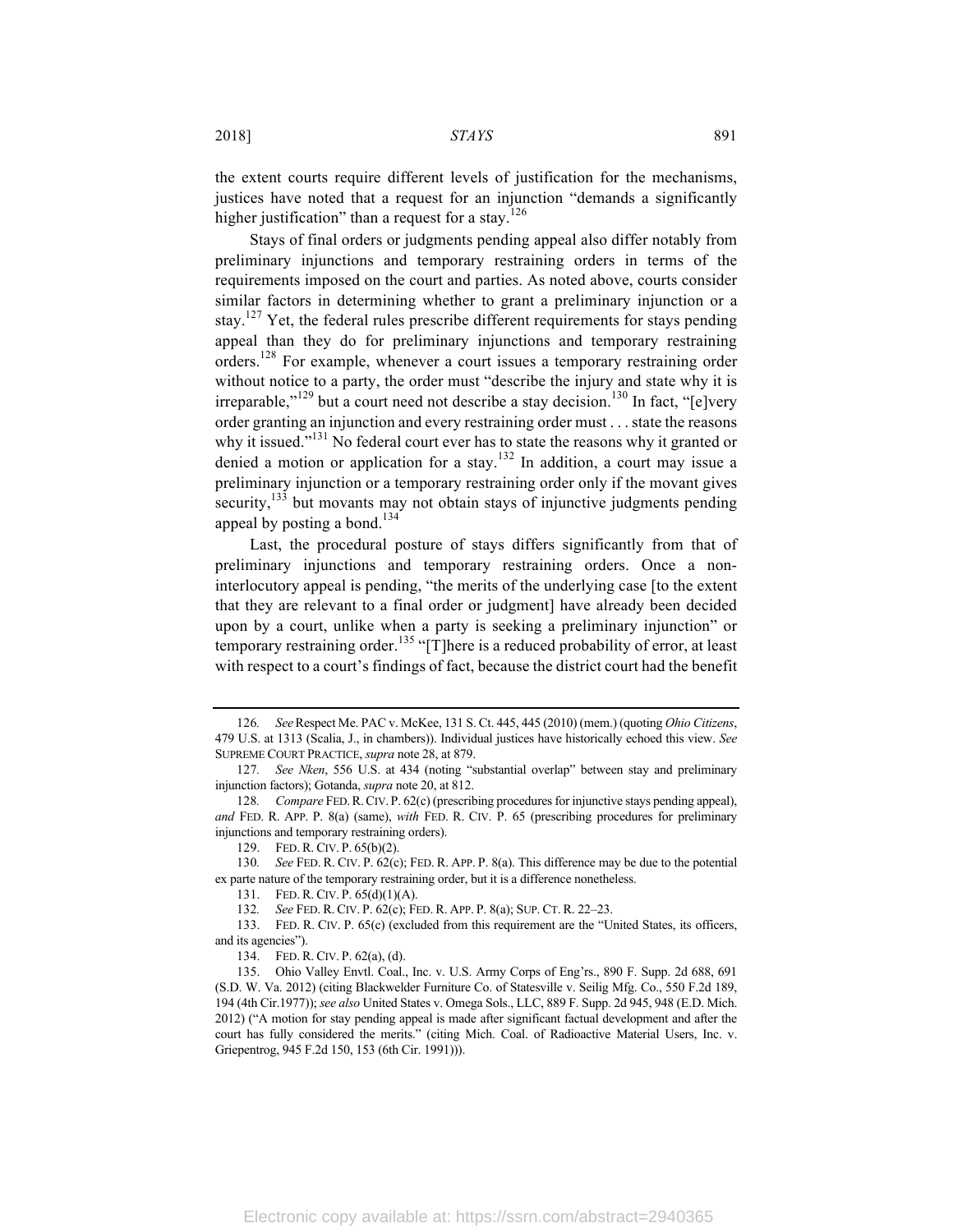of a complete record . . . .  $\cdot$ <sup>136</sup> In contrast, motions for preliminary injunctions or temporary restraining orders are "supported only by limited discovery," at which point, it "seem[s] almost inimical to good judging to hazard a prediction about which side is likely to succeed."<sup>137</sup> In sum, courts treat stays pending appeal similarly to how they treat preliminary injunctions and temporary restraining orders. But the unique procedural posture of stays, to prevent the enforcement of a final order or judgment, and their significant irreversible consequences suggest that stays require different treatment by courts.

#### III.

#### A NEARLY LAW-FREE ZONE

Although there is a standard for stays pending appeal, the area of stays pending appeal is a nearly law-free zone. Despite the stays standard and the immense consequences that stay decisions can pose for parties, courts apply the stay standard inconsistently, if at all.

#### A. *Inconsistencies in Courts' Consideration of Stay Factors*

When courts write opinions on stay determinations, the manner in which they consider the relevant factors varies widely enough to make prediction of future determinations difficult. This leads to uncertainty and potential unfairness for parties and less guidance for courts, rendering stays a nearly law-free zone.

Courts use several approaches for weighing the stay factors, and distinctions among the approaches are often less than clear. At least one court of appeals requires a stay movant to demonstrate each of the four traditional factors.<sup>138</sup> Other courts use a balancing approach, weighing the factors "such that a stronger showing on some of these prongs can make up for a weaker showing on others."<sup>139</sup> The Fourth Circuit applies a "balance-of-hardships" standard,

<sup>136</sup>*. Griepentrog*, 945 F.2d at 153.

<sup>137.</sup> Diné Citizens Against Ruining Our Env't v. Jewell, 839 F.3d 1276, 1286 (10th Cir. 2016) (quoting All. for the Wild Rockies v. Cottrell, 632 F.3d 1127, 1139–40 (9th Cir. 2011) (Mosman, J., concurring)); *see also* Univ. of Tex. v. Camenisch, 451 U.S. 390, 395 (1981):

The purpose of a preliminary injunction is merely to preserve the relative positions of the parties until a trial on the merits can be held. Given this limited purpose and the haste that is often necessary to preserve those positions, a court customarily grants a preliminary injunction on the basis of procedures that are less formal and evidence that is less complete than in a trial on the merits.

<sup>138</sup>*. See* Feldman v. Ariz. Sec'y of State's Office, 843 F.3d 366, 375 (9th Cir. 2016) ("A plaintiff must make a showing as to each of these elements . . . .").

<sup>139</sup>*. Ohio Valley Envtl. Coal., Inc.*, 890 F. Supp. 2d at 692 (citing 16A CHARLES ALAN WRIGHT & ARTHUR R. MILLER, FEDERAL PRACTICE AND PROCEDURE § 3954 (4th ed. 2012)); *see also* Concerned Pastors for Soc. Action v. Khouri, 844 F.3d 546, 548–49 (6th Cir. 2016) (denying stay of preliminary injunction based primarily on the relative risk of irreparable harm to each party); Davis v. Pension Benefit Guar. Corp., 571 F.3d 1288, 1291–92 (D.C. Cir. 2009) (affirming denial of preliminary injunction); Hoosier Energy Rural Elec. Coop. v. John Hancock Life Ins., 582 F.3d 721, 725 (7th Cir. 2009); Concerned Pastors for Soc. Action v. Khouri, 220 F. Supp. 3d 823, 827 (E.D. Mich. 2016)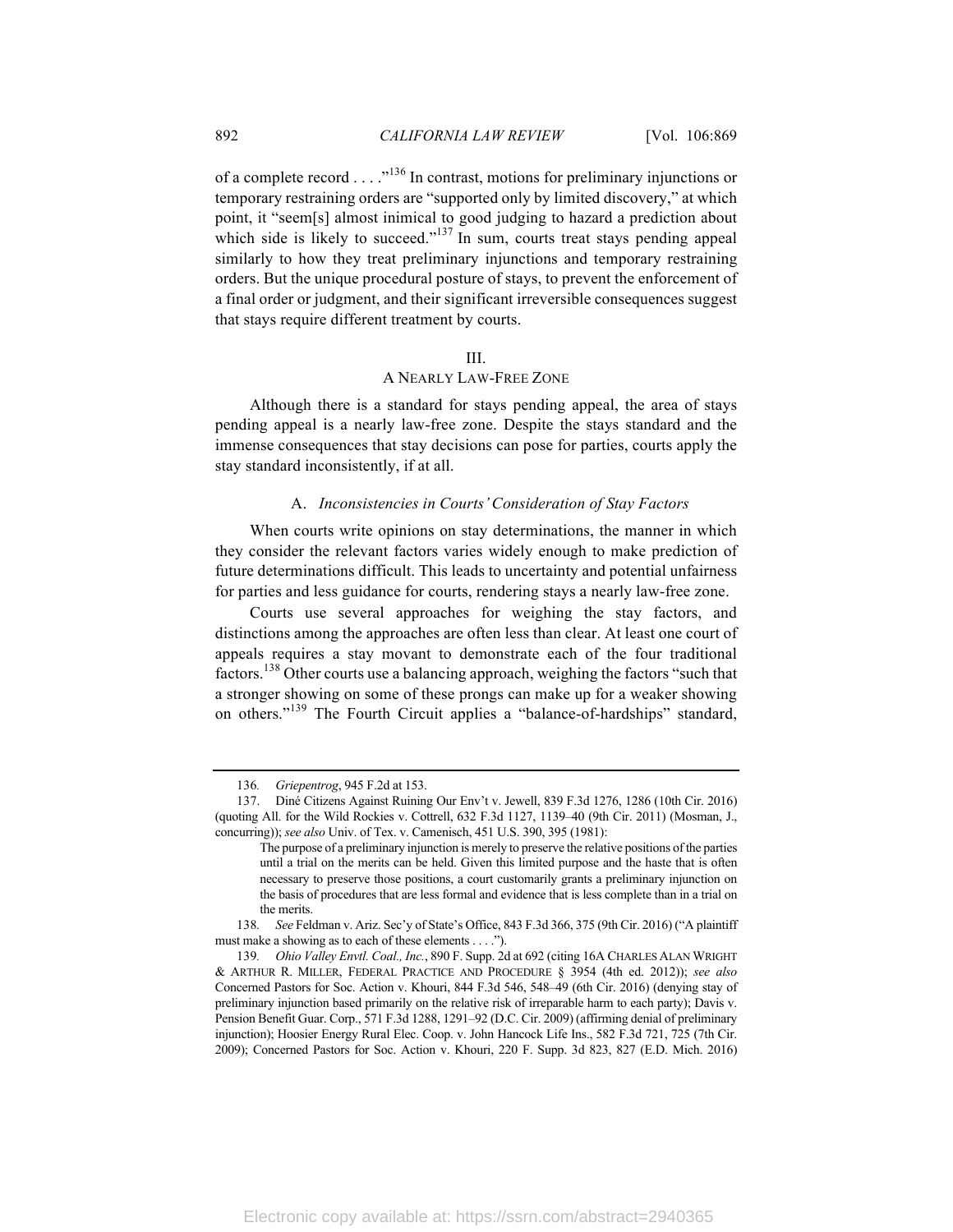which is, perhaps, a version of the balancing approach.<sup>140</sup> This requires "that the likelihood-of-success requirement be considered, if at all, only *after* a balancing of hardships is conducted and then only under the relaxed standard of showing that 'grave or serious *questions* are presented' for litigation."<sup>141</sup>

Perhaps yet another variation of the balancing approach is a "sliding scale" between the first two factors such that "a strong showing that the applicant is likely to succeed [on the merits] excuses a weaker showing of irreparable injury"<sup>142</sup> and vice versa.<sup>143</sup> Some courts hold that the movant must always demonstrate that both factors are satisfied;<sup>144</sup> others do not require both factors,  $145$  and still others are unsure what they should require.<sup>146</sup>

There is yet another approach, often called the "serious questions" approach, under which a court may grant a stay where a movant is not likely to succeed on the merits of the appeal, if the movant demonstrates "serious questions going to the merits."<sup>147</sup> Some courts use what is perhaps a subset of

143*. See* Thapa v. Gonzales, 460 F.3d 323, 334–35 (2d Cir. 2006) (citing *Mohammed*, 309 F.3d at 101; Mich. Coal. of Radioactive Material Users, Inc. v. Griepentrog, 945 F.2d 150, 153 (6th Cir. 1991)); Cuomo v. U.S. Nuclear Regulatory Comm'n, 772 F.2d 972, 974 (D.C. Cir. 1985); Frank v. Walker, 17 F. Supp. 3d 837, 890 (E.D. Wis. 2014), *rev'd on other grounds*, 768 F.3d 744 (7th Cir. 2014) (citing *In re* A & F Enters., Inc. II, 742 F.3d 763, 766 (7th Cir. 2014)). Some courts allow demonstration of "serious questions going to the merits" as a weaker, but acceptable, showing of likelihood of success when "the balance of hardships tips sharply in the applicant's favor." CTIA-The Wireless Ass'n v. Berkeley, 158 F. Supp. 3d 897, 900 (N.D. Cal. 2016) (quoting Stormans Inc. v. Selecky, 526 F.3d 406, 412 (9th Cir. 2008)); *see also* Leiva-Perez v. Holder, 640 F.3d 962, 966 (9th Cir. 2011) (quoting All. for the Wild Rockies v. Cottrell, 632 F.3d 1127, 1131–32 (9th Cir. 2011)); Standard Havens Prod., Inc. v. Gencor Indus., Inc., 897 F.2d 511, 512–13 (Fed. Cir. 1990); Turner Const. Co. v. United States, 94 Fed. Cl. 586, 590 (Fed. Cl. 2010) (quoting *Standard Havens Prods.*, 897 F.2d at 513); Akiachak Native Cmty. v. Jewell, 995 F. Supp. 2d 7, 12–13 (D.D.C. 2014) (citing Sherley v. Sebelius, 644 F.3d 388, 392 (D.C. Cir. 2011); Guttenberg v. Emery, 26 F. Supp. 3d 88 (D.D.C. 2014); Kingman Park Civic Ass'n v. Gray, 956 F. Supp. 2d 230 (D.D.C. 2013); All. for the Wild Rockies v. Kruger, 35 F. Supp. 3d 1259, 1266 (D. Mont. 2014) (quoting *Cottrell*, 632 F.3d at 1134–35). *But see, e.g.*, Conestoga Wood Specialties Corp. v. Sec'y of U.S. Dep't of Health & Human Servs., No. 13-1144, 2013 WL 1277419, at \*1–2 (3d Cir. Feb. 8, 2013) (declining to adopt the sliding scale approach).

144*. See, e.g.*, *Nat. Res. Def. Council*, 884 F. Supp. at 122; *Hizam*, 2012 WL 4220498, at \*3; *Turner Const. Co.*, 94 Fed. Cl. at 590.

145*. See, e.g.*, Lair v. Bullock, 697 F.3d 1200, 1204 (9th Cir. 2012) (quoting *Leiva-Perez*, 640 F.3d at 966, 968).

146*. See, e.g.*, League of Women Voters of United States v. Newby, 838 F.3d 1, 7 (D.C. Cir. 2016); Klayman v. Obama, 957 F. Supp. 2d 1, 25 n.31 (D.D.C. 2013), *vacated on other grounds*, 800 F.3d 559 (D.C. Cir. 2015); *Akiachak Native Cmty.*, 995 F. Supp. 2d at 12–13; *Kingman Park Civic Ass'n*, 956 F. Supp. 2d at 241; *Guttenberg*, 2014 WL 1100982, at \*8–9.

147*. See Griepentrog*, 945 F.2d at 154 (quoting *In re* DeLorean Motor Co., 755 F.2d 1223, 1229 (6th Cir. 1985)); *see also Leiva-Perez*, 640 F.3d at 966 (concluding that the "serious questions" approach

<sup>(</sup>denying stay of preliminary injunction); *Omega Sols., LLC*, 889 F. Supp. 2d at 948. *See generally Gotanda*, *supra* note 20, at 819–22 (identifying four approaches for weighing stay factors).

<sup>140</sup>*. Ohio Valley Envtl. Coal., Inc.*, 890 F. Supp. 2d at 691–93.

<sup>141.</sup> Real Truth About Obama, Inc. v. Fed. Election Comm'n, 575 F.3d 342, 346 (4th Cir. 2009), *vacated*, 559 U.S. 1089 (2010), and *aff'd in part*, 607 F.3d 355 (4th Cir. 2010) (per curiam) (quoting Blackwelder Furniture Co. of Statesville v. Seilig Mfg. Co., 550 F.2d 189, 195–96 (4th Cir.1977)).

<sup>142</sup>*. See* Nat. Res. Def. Council, Inc. v. U.S. Food & Drug Admin., 884 F. Supp. 2d 108, 122 (S.D.N.Y. 2012); *see also* Hizam v. Clinton, No. 11 CIV. 7693 JCF, 2012 WL 4220498, at \*7 (S.D.N.Y. Sept. 20, 2012) (citing Mohammed v. Reno, 309 F.3d 95, 101 (2d Cir. 2002)).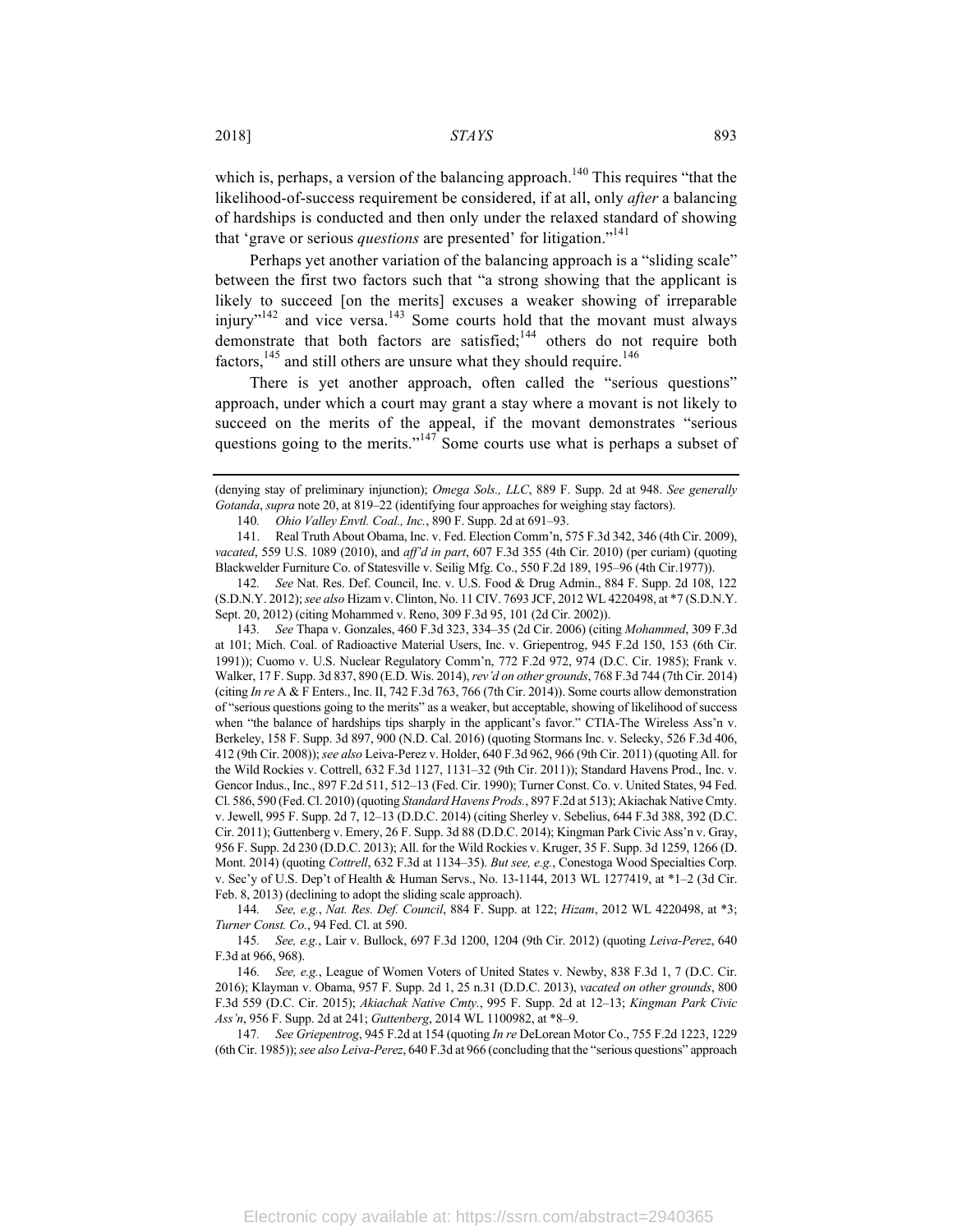the "serious questions" analysis, noting that the stay movant need not "show a 'probability' of success on the merits" if the movant demonstrates that "the balance of the equities weighs heavily in favor of granting the stay" on appeal of a "serious legal question."<sup>148</sup> This means that it is possible that a movant may only need to demonstrate "the three 'harm' factors": irreparable harm, balance of the hardships, and the public interest.<sup>149</sup>

Understandably, some courts are confused about how to consider the four factors.<sup>150</sup> This confusion is not due to benign circuit splits or federal courts

149*. See* FTC v. Mainstream Mktg. Servs., Inc., 345 F.3d 850, 852–53 (10th Cir. 2003) (allowing a "relaxed" review of "probability of success" when the other harm factors "decidedly" weigh in the moving party's favor).

150*. See infra* note 155. Also consider, for example, the Fourth Circuit and its district courts, in which some judges use a "balance-of-hardship" test. *See, e.g.*, *supra* notes 147–149; Real Truth About Obama, Inc. v. Fed. Election Comm'n, 575 F.3d 342, 346 (4th Cir. 2009) (holding that *Winter* precludes the use of the "balance-of-hardship" test for preliminary injunctions). Yet, other opinions in the same circuit hold that neither the "balance-of-hardships" test nor *Winter* apply to stays pending appeal. *See infra* notes 156-158; Ohio Valley Envtl. Coal., Inc. v. U.S. Army Corps of Eng'rs., 890 F. Supp. 2d 688, 692 (S.D. W. Va. 2012). It is somewhat puzzling that the *Ohio Valley Environmental Coal* court held that stays pending appeal do not require an independent showing of each of the four factors even though the court noted that, under *Blackwelder* (which Fourth Circuit judges recognize as the source of the "balance-of-hardships" test) the standard for granting a stay pending appeal is *more* demanding than that for granting a preliminary injunction and, pursuant to *Winter*, preliminary injunctions require independent showings of each of the four factors. *See Ohio Valley Envtl. Coal. Inc.*, 890 F. Supp. 2d at

survives *Winter* in the context of stays of removal); Dodds v. U.S. Dep't of Educ., 845 F.3d 217, 221 (6th Cir. 2016) (granting a stay of preliminary injunction for restrooms for transgender student); Bos. Taxi Owners Ass'n, Inc. v. Boston, 187 F. Supp. 3d 339, 341–42 (D. Mass. 2016) ("Defendant 'need not persuade the court that is it [*sic*] likely to be reversed on appeal,' but the appeal must 'raise serious and difficult questions of law in an area where the law is somewhat unclear.'" (quoting Canterbury Liquors & Pantry v. Sullivan, 999 F.Supp. 144, 150 (D.Mass.1998)); *Concerned Pastors for Soc. Action*, 220 F. Supp. 3d at 827 (drinking water); United States v. Omega Sols., LLC, 889 F. Supp. 2d 945, 948 (E.D. Mich. 2012) (noting that a "a stay may be granted with . . . serious questions going to the merits and 'irreparable harm which decidedly outweighs any potential harm to the defendant if a stay is issued" (quoting Ohio ex rel. Celebrezze, 812 F.2d 228, 290 (6th Cir. 1987)); Rosenbrahn v. Daugaard, 61 F. Supp. 3d 862, 876–77 (D.S.D. 2015), *aff'd*, 799 F.3d 918 (8th Cir. 2015) (marriage); Sweeney v. Bond, 519 F. Supp. 124, 132 (E.D. Mo. 1981), *aff'd*, 669 F.2d 542 (8th Cir. 1982) ("[T]rial courts have issued or stayed injunctions pending appeal . . . where the legal questions were substantial and matters of first impression." (citing Mesabi Iron Co. v. Reserve Mining Co., 268 F.2d 782, 783 (8th Cir. 1959))).

United States v. Transocean Deepwater Drilling, Inc., 537 F. App'x 358, 360–61 (5th Cir. 2013) (quoting Ruiz v. Estelle (*Ruiz I*), 650 F.2d 555, 562 (5th Cir. 1981) (per curiam)); *see also* Campaign for S. Equal. v. Bryant, 773 F.3d 55, 57 (5th Cir. 2014) (staying preliminary injunction) (marriage); CRAssociates, Inc. v. United States, 103 Fed. Cl. 23, 24–25 (Fed. Cl. 2012); Loving v. Internal Revenue Serv., 920 F. Supp. 2d 108, 110 (D.D.C. 2013) (quoting CREW v. Office of Admin., 593 F.Supp.2d 156, 160 (D.D.C. 2009)); Patino v. Pasadena, 229 F. Supp. 3d. 582, 585 (S.D. Tex. 2017) (discussing election redistricting after *Shelby County*); Cowan v. Bolivar Cty Bd. of Educ., No. 2:65- CV-00031-DMB, 2016 WL 5462820, at \*3 (N.D. Miss. Sept. 29, 2016) (discussing desegregation in schools); *In re* Bracha Found., No. 2:15-MC-748-KOB, 2015 WL 6828677, at \*1 (N.D. Ala. Nov. 6, 2015) (noting that a stay movant may "have his motion granted upon a lesser showing of a 'substantial case on the merits' when 'the balance of the equities [identified in factors 2, 3, and 4] weighs heavily in favor of granting the stay'" (quoting Garcia-Mir v. Meese, 781 F.2d 1450, 1453 (11th Cir. 1986) (quoting Ruiz v. Estelle, 650 F.2d 555, 565 (5th Cir. 1981)))); Searcy v. Strange, No. CIV.A. 14-0208- CG-N, 2015 WL 328825, at \*1 (S.D. Ala. Jan. 25, 2015) (marriage) (quoting Garcia-Mir v. Meese, 781 F.2d 1450, 1453 (11th Cir. 1986)).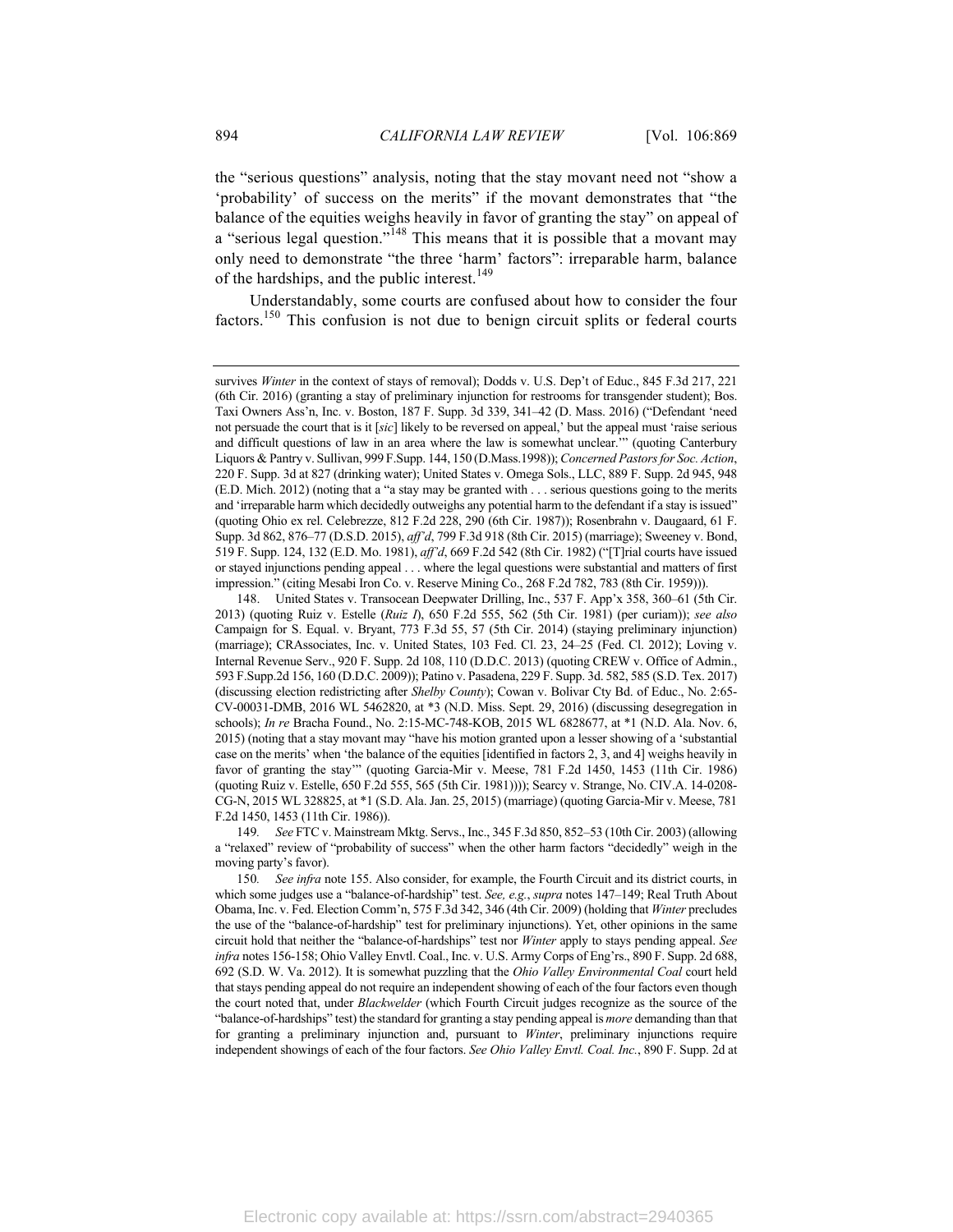serving as laboratories of democracy.<sup>151</sup> Instead, this confusion can lead to courts continuing to employ approaches for years that the Supreme Court has held impermissibly deviate from the "frequently reiterated standard."<sup>152</sup> The risk that courts' approaches conflict with the stays standard is particularly high for courts that use a sliding scale or serious-questions analysis to analyze the standard for stays after *Winter v. Natural Resources Defense Council*. <sup>153</sup> In *Winter*, the Court overruled the Ninth Circuit's preliminary injunction test under which courts grant preliminary injunctions to movants with a strong likelihood of prevailing even if they demonstrate only a possibility of irreparable harm.<sup>154</sup> Although many courts note that stays pending appeal and preliminary injunctions share the same standard, some courts have not yet determined whether the sliding scale or serious-questions approaches, as applied in determining stays pending appeal, survive *Winter*. 155

Adding confusion to chaos, a number of courts have held that the seriousquestions approach, the serious legal questions plus balance of equities approach, and maybe any sliding scale approach, do not survive *Winter*. <sup>156</sup> And some courts use two or three terms out of the terms "sliding scale," "serious questions," and

156*. See, e.g.*, Diné Citizens Against Ruining Our Env't v. Jewell, 839 F.3d 1276, 1282 (10th Cir. 2016); Pashby v. Delia, 709 F.3d 307, 320–21 (4th Cir. 2013).

<sup>690–92 (</sup>identifying the critical quandary about "how the 'likelihood of success' factor is applied: is it a literal requirement or may a stay be granted where success on appeal is unlikely but the other factors are met?").

<sup>151</sup>*. See generally* New State Ice Co. v. Liebmann, 285 U.S. 262, 311 (1932) (noting the Court's important role in preserving the states' power to "remould, through experimentation, our . . . institutions to meet changing social and economic needs").

<sup>152</sup>*. See* Winter v. Nat. Res. Def. Council, Inc., 555 U.S. 7, 20, 22 (2008).

<sup>153</sup>*. Id.*

<sup>154</sup>*. Id.*

<sup>155</sup>*. See, e.g.*, League of Women Voters of United States v. Newby, 838 F.3d 1, 7 (D.C. Cir. 2016) (noting that the court "has not yet needed to decide" whether *Winter* requires abandoning the "sliding-scale" approach); Revel AC, Inc. v. IDEA Boardwalk LLC, 802 F.3d 558, 569–71 (3d Cir. 2015) (noting that the court views the sliding scale approach favorably); Lair v. Bullock, 697 F.3d 1200, 1204 n.2 (9th Cir. 2012) (noting overlap between factors for stays and preliminary injunctions, but not deciding whether *Winter* applies to stays pending appeal); CTIA-The Wireless Ass'n v. Berkeley, 158 F. Supp. 3d 897, 900 (N.D. Cal. 2016) (applying sliding scale approach after *Winter* without mentioning *Winter*); Klayman v. Obama, 957 F. Supp. 2d 1, 25 n.31 (D.D.C. 2013), *vacated on other grounds*, 800 F.3d 559 (D.C. Cir. 2015) ("[O]ur Circuit 'has suggested, without deciding, that Winter should be read to abandon the sliding-scale analysis in favor of a 'more demanding burden' requiring Plaintiffs to independently demonstrate both a likelihood of success on the merits and irreparable harm.'" (quoting Smith v. Henderson, 944 F.Supp.2d 89, 95 (D.D.C. 2013) (internal citations omitted))); Akiachak Native Cmty. v. Jewell, 995 F. Supp. 2d 7, 12–13 (D.D.C. 2014) ("Before the Supreme Court decided Winter v. Natural Res. Def. Council, Inc., the four factors for a stay and injunctive relief were analyzed on a sliding scale. Since Winter, however, it is unclear whether the likelihood of success on the merits factor is a threshold inquiry that must be addressed before the other factors." (citing and quoting numerous cases in support) (citing Sherley v. Sebelius, 644 F.3d 388, 392 (D.C. Cir. 2011))).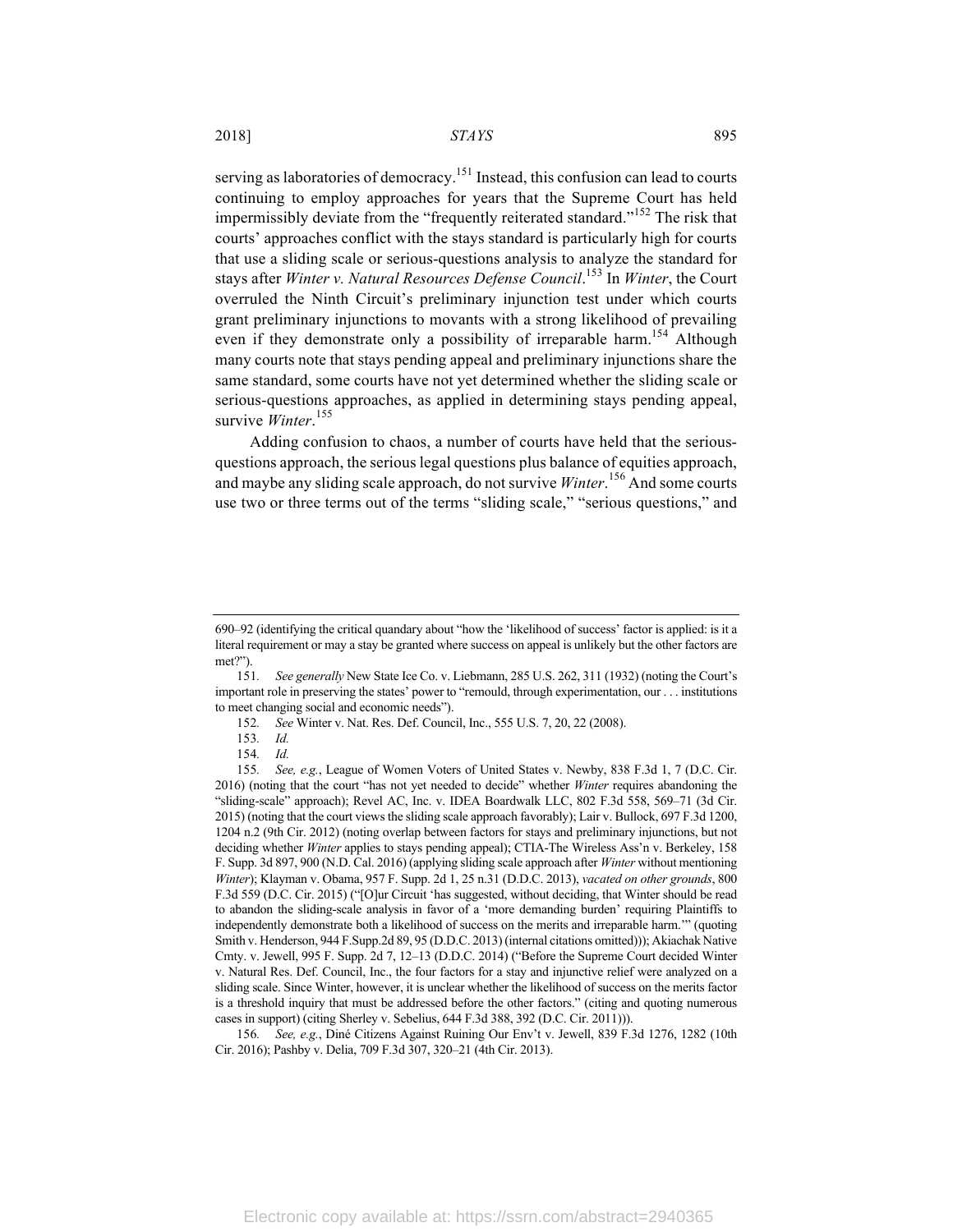"balancing" interchangeably<sup>157</sup> even though there are significant differences in how other courts define those tests.<sup>158</sup>

Some courts decide stays while disregarding at least one of the four traditional factors.<sup>159</sup> Other courts decide stays based on factors that are arguably outside of the four-prong standard altogether.<sup>160</sup> Courts have also articulated stay standards that are either difficult to decipher at best or internally inconsistent at worst.<sup>161</sup>

Such a hazy legal standard for stay determinations by district court and circuit judges is deeply troubling, given that the courts often make such determinations hastily and that they pose such serious consequences for litigants.<sup>162</sup> This confusing collection of weights, or lack thereof, that courts give to the traditional stay factors means, in some ways, that there is no standard for stays.

159*. See, e.g.*, Frank v. Walker, 769 F.3d 494, 495–96 (7th Cir. 2014) (not mentioning the second or third traditional stay factors); Meyer v. Kalanick, 203 F.Supp.3d 393, 396–97 (S.D.N.Y. 2016) (finding no reason to consider the last factor, the public interest.); Wolf v. Walker, 26 F. Supp. 3d 866, 873 (W.D. Wis. 2014) (disregarding traditional factors in attempt to follow Supreme Court decisions without opinions). There is a question regarding whether sliding scale or serious questions analyses are, in essence, courts determining stays without requiring movants to meet one or more of the traditional stay factors. *See supra* text accompanying notes 147–156.

162*. See supra* Part I.

<sup>157</sup>*. See League of Women Voters*, 838 F.3d at 7 (equating sliding scale and balancing); Standard Havens Prod., Inc. v. Gencor Indus., Inc., 897 F.2d 511, 512–13 (Fed. Cir. 1990) (equating sliding scale, serious questions, and balancing); *Akiachak Native Cmty.*, 995 F. Supp. 2d at 12–13 (equating sliding scale analysis with serious question analysis); Friendship Edison Pub. Charter Sch. Collegiate Campus v. Nesbitt, 704 F. Supp. 2d 50, 51–52 (D.D.C. 2010) (equating sliding scale with balancing).

<sup>158.</sup> As mentioned above, courts often define "balancing" as weighing the "interrelated considerations" of all four factors, Concerned Pastors for Soc. Action v. Khouri, 844 F.3d 546, 548–49 (6th Cir. 2016) (quoting *In re* EPA, 803 F.3d 804, 806 (6th Cir. 2015)); "sliding scale" as only balancing between the likelihood of success on the merits and irreparable harm. Frank v. Walker, 17 F. Supp. 3d 837, 890 (E.D. Wis. 2014), *rev'd on other grounds*, 768 F.3d 744 (7th Cir. 2014); and the "serious questions" test much more narrowly as only requiring that the appeal "'raise serious and difficult questions of law in an area where the law is somewhat unclear'" to demonstrate likelihood of success. Bos. Taxi Owners Ass'n, Inc. v. Boston, 187 F. Supp. 3d 339, 341–42 (D. Mass. 2016) (quoting Canterbury Liquors & Pantry v. Sullivan, 999 F. Supp. 144, 150 (D. Mass.1998)).

<sup>160</sup>*. See, e.g.*, *Frank*, 769 F.3d at 496 ("A second important consideration is the public interest in using laws enacted through the democratic process, until the laws' validity has been finally determined."); *Meyer*, 203 F. Supp. 3d at 396 (considering an additional factor, the need for appellate clarification on a particular issue); Rosenbrahn v. Daugaard, 61 F. Supp. 3d 862, 877 (D.S.D. 2015), *aff'd*, 799 F.3d 918 (8th Cir. 2015) (staying a judgment because of the "public interest in having stable marriage laws[,] avoiding uncertainty produced by a decision that is issued and subsequently stayed by an appellate court or overturned," and maintaining "uniformity and stability of the law"); Brenner v. Scott, 999 F. Supp. 2d 1278, 1292 (N.D. Fla. 2014), *order clarified*, No. 4:14CV107-RH/CAS, 2015 WL 44260 (N.D. Fla. 2015) (considering an additional "substantial public interest in stable marriage laws").

<sup>161</sup>*. See* Ohio Valley Envtl. Coal., Inc. v. U.S. Army Corps of Engineers, 890 F. Supp. 2d 688, 692 (S.D. W. Va. 2012) ("It may be possible that showing somewhat less than a 'strong showing' or 'likelihood' of success on the merits can suffice if the harm to the moving party without a stay is great enough; however, that showing must be more than merely pointing to 'serious questions.'").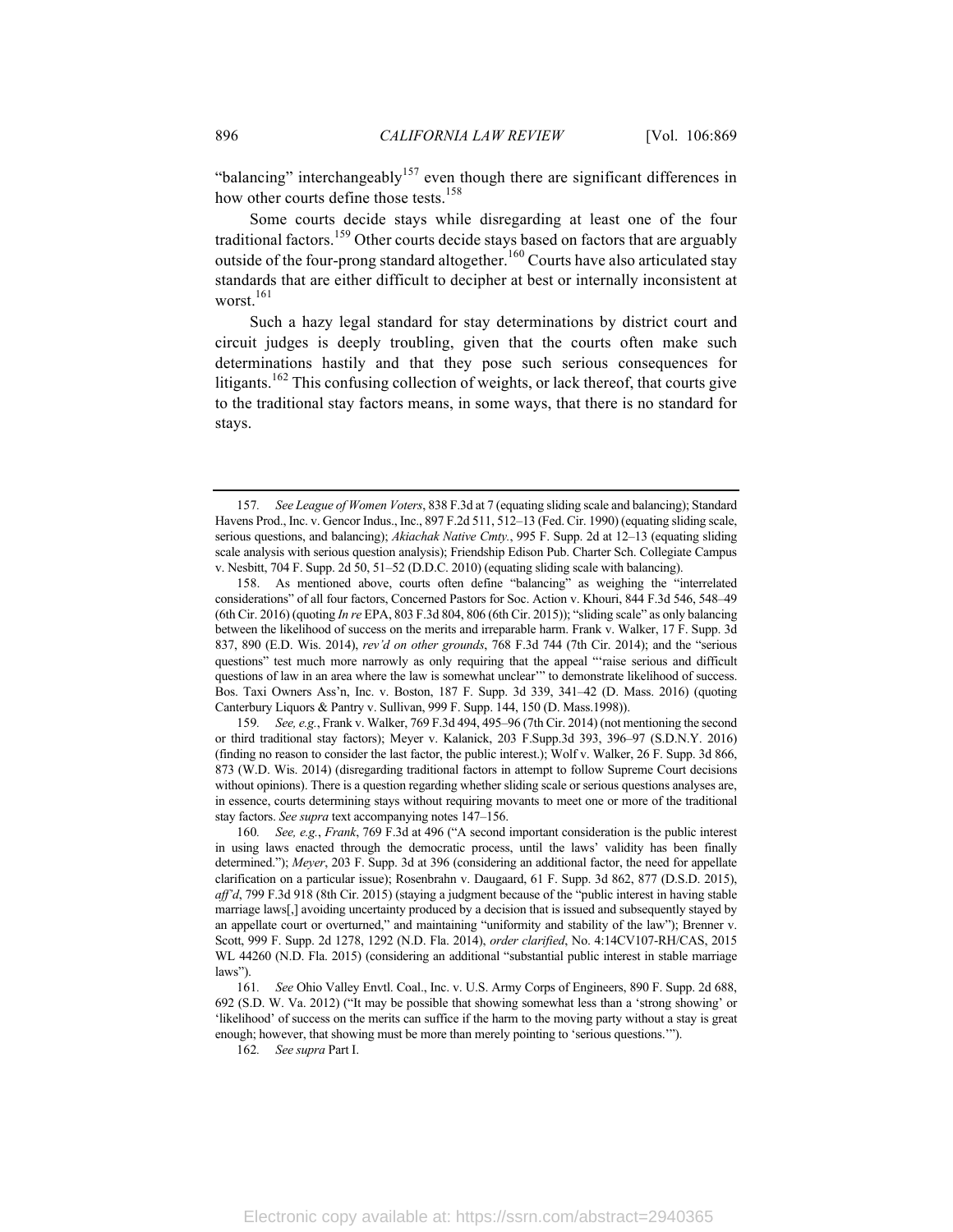#### B. *Courts Do Not Write*

Most often, federal courts do not write opinions for stay determinations.<sup>163</sup> There were no written opinions explaining the Supreme Court's decisions or clarifying the stay standards in any of the most pressing stay determinations of the past few Court terms.<sup>164</sup> The Court is not necessarily more likely to write an opinion explaining its stay decision when it reaches a different outcome than the district court or court of appeals did after a long and seemingly exhaustive discovery process, trial, and opinion on the underlying order.<sup>165</sup> On the rare occasion that a Justice issues a reasoned opinion in a stay determination, moreover, it is most typically in dissent, $166 \text{ or sometimes in concurrence}.$ <sup>167</sup> Sometimes as many as three or four justices would deny a stay, but none write a dissenting opinion explaining their differences in reasoning from the majority.<sup>168</sup>

Similarly, courts of appeals tend not to write reasoned, reported, or published opinions on stay determinations.<sup>169</sup> Compared to the Supreme Court,

164*. See, e.g.*, Ariz. Sec. of State v. Feldman, 137 S. Ct. 446 (2016) (mem.), *staying*, 843 F.3d 366 (9th Cir. 2016) (Arizona law that made it a felony for someone to collect another's early voting ballot); Gloucester Cty. School Bd. v. G.G., 136 S. Ct. 2442, 2442 (2016) (mem.), *staying*, 822 F.3d 709 (4th Cir. 2016) (transgender student access to restrooms); Strange v. Searcy, 135 S. Ct. 940 (2015) (mem.), *denying stay*, No. 14-0208, 2015 WL 328825 (S.D. Ala. Jan. 25, 2015) (Alabama marriage provisions); Frank v. Walker, 135 S. Ct. 7 (2014) (mem.), *vacating*, 766 F.3d 755 (7th Cir. 2014) (Wisconsin voter identification requirement); Husted v. Ohio State Conference of the NAACP, 135 S. Ct. 42 (2014) (mem.), *staying*, 768 F.3d 524 (6th Cir. 2014) (Ohio early voting days); North Carolina v. League of Women Voters, 135 S. Ct. 6 (2014) (mem.), *staying*, 769 F.3d 224 (4th Cir. 2014) (North Carolina same-day voter registration and counting of certain provisional ballots); Veasey v. Perry, 135 S. Ct. 9 (2014) (mem.), *denying app. to vacate stay*, 769 F.3d 890 (5th Cir. 2014) (Texas voter identification requirement); Whole Woman's Health v. Lakey, 135 S. Ct. 399 (2014) (mem.), *granting in part and denying in part app. to vacate stay*, 769 F.3d 285 (5th Cir. 2014) (Texas abortion provider requirements); Herbert v. Kitchen, 134 S. Ct. 893 (2014) (mem.), *staying*, 961 F. Supp. 2d 1181 (D. Utah 2013) (Utah marriage amendment); Brown v. Plata, 570 U.S. 938 (2013) (mem.), *denying stay*, 960 F. Supp. 2d 1057 (E.D. Cal. 2013) (California prison population reduction).

165*. See Plata*, 570 U.S. at 938. Plaintiffs convened the *Plata* three-judge court below after years of litigation failed to remedy the constitutional violations in mental health care and medical care, then the three-judge court issued its order after a fourteen-day trial in a 184-page opinion. Coleman v. Brown, 960 F. Supp. 2d 1057, 1060 (E.D. Cal. 2013).

166*. See Strange*, 135 S. Ct. at 940–41 (Thomas, J., dissenting); *Veasey*, 135 S. Ct. at 10–12 (Ginsburg, J., dissenting); *League of Women Voters*, 135 S. Ct. at 6–7 (Ginsburg, J., dissenting); *Frank*, 135 S. Ct. at 7 (Alito, J., dissenting); *Plata*, 570 U.S. at 938 (Scalia, J., dissenting).

169. A Westlaw search in the Third Circuit and the courts within it for recent, reported, civil opinions that seem likely to discuss the traditional stay standards for stays pending appeal (using search terms "adv: ("stay!" /p ("factor!" or "prong!" or "standard" or "consider!")) and ATLEAST4("stay") and ("stay" /p "pending appeal") and DA(aft  $11-12-2008$ ) % debtor % patent % bankruptcy %

<sup>163</sup>*. See* Bush v. Gore, 531 U.S. 1046 (2000) (mem.) (Scalia, J., concurring) ("[I]t is not customary for the Court to issue an opinion in connection with its grant of a stay . . . ."); Republic of Phil. v. Westinghouse Elec. Corp., 949 F.2d 653, 658 (3d Cir. 1991) ("Because this court ordinarily grants or denies a stay pending appeal without opinion, there is little reported authority discussing the standard we apply in entering such orders."); SUPREME COURT PRACTICE, *supra* note 28, at 874 ("The Justices write in-chambers opinions only sporadically and selectively. . . . It is rare for more than a handful [of in-chambers opinions] to be written during any one term.").

<sup>167</sup>*. See Gloucester Cty. School Bd.*, 136 S. Ct. at 2442 (2016) (mem.) (Breyer, J., concurring).

<sup>168</sup>*. See Whole Woman's Health*, 135 S. Ct. at 399; *Husted*, 135 S. Ct. at 42.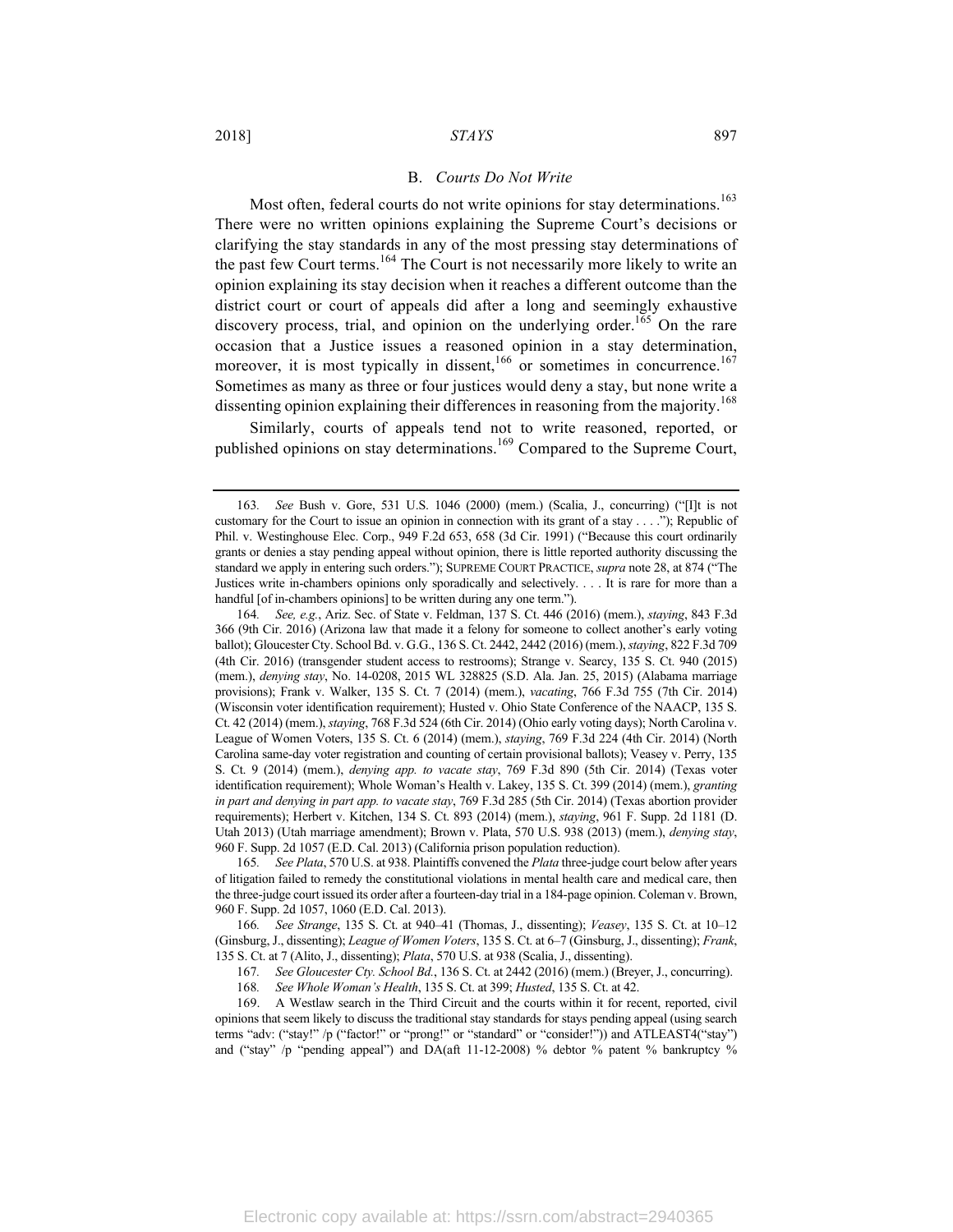however, courts of appeals do seem more likely to write reasoned opinions explaining their decisions in the most controversial stay determinations of the past few years.<sup>170</sup> Like the Supreme Court, though, courts of appeals are not necessarily more likely to write opinions when their stay decision differs from the district court's after a long and seemingly exhaustive discovery process, trial, and opinion on the underlying order.<sup>171</sup> Similarly, district courts do not have any common practice of writing opinions for decisions regarding stay pending appeal requests.

Courts frequently do not provide reasoning for their stay determinations, and when they do, they do not consider the traditional stays factors in a consistent manner.<sup>172</sup> Court justifications for determining stays pending appeal are often in tension with other explanations and, together, the justifications do not fit any coherent, purposive theory.<sup>173</sup> Despite the potential serious, irreversible consequences to injunctive plaintiffs and defendants, stay request outcomes are difficult to predict and arbitrary.

#### IV.

## A PRINCIPLED BASIS FOR INJUNCTIVE STAYS PENDING APPEAL

Perhaps courts apply the stay standard inconsistently, if at all, because, at present, courts do not have a set of values guiding stay pending appeal decisions. For numerous public law issues, a court's decisions on a stay pending appeal request may essentially decide the matters finally.<sup>174</sup> Because this context means that the stakes are often high and getting it "right" matters, it is important to articulate a coherent vision for stays pending appeal.

interlocutory") provided only ten results on Apr. 2, 2018. A similar Westlaw search with no date limitations ("adv: ("stay!" /p ("factor!" or "prong!" or "standard" or "consider!")) and ATLEAST4("stay") and ("stay" /p "pending appeal") % debtor % patent % bankruptcy % interlocutory") provided only sixty-five results on Apr. 2, 2018. *See* Concerned Pastors for Soc. Action v. Khouri, 217 F. Supp. 3d 960 (E.D. Mich. 2016).

The same searches in the Tenth Circuit and the courts within it provided only two results and only twenty-six results on Apr. 2, 2018. The same searches in the Eleventh Circuit and the courts within it provided only nine results and only fifty-one results on Apr. 2, 2018. The same searches in the Federal Circuit and the courts within it provided only six results and only sixteen results on Apr. 2, 2018.

<sup>170</sup>*. See* Frank v. Walker, 769 F.3d 494 (7th Cir. 2014) (per curiam); Veasey v. Perry, 769 F.3d 890 (5th Cir. 2014); Kitchen v. Herbert, No. 2:13-CV-217, 2013 WL 6834634 (D. Utah Dec. 23, 2013); Whole Woman's Health v. Lakey, 769 F.3d 285, 288 (5th Cir. 2014), *vacated in part*, 135 S. Ct. 399 (2014); Ohio State Conference of N.A.A.C.P. v. Husted, 769 F.3d 385 (6th Cir. 2014). *But see* G.G. v. Gloucester Cty. Sch. Bd., 654 F. App'x 606 (4th Cir. 2016) (mem.); Frank v. Walker, 766 F.3d 755 (7th Cir. 2014) (mem.).

<sup>171</sup>*. See* United States v. Philip Morris USA Inc., No. 06-5267, 2006 WL 4608645 (D.C. Cir. Nov. 1, 2006) (per curiam). The D.C. Circuit granted the stay less than two months after the trial court denied a stay, which followed a nine month trial and a 1,700-page opinion on the merits. *See* United States v. Philip Morris USA, Inc., 449 F. Supp. 2d 988 (D.D.C. 2006) (mem.); United States v. Philip Morris USA, Inc., 449 F. Supp. 2d 1 (D.D.C. 2006).

<sup>172</sup>*. See supra* Part III.A.

<sup>173</sup>*. See infra* Parts IV.A and B.

<sup>174</sup>*. See supra* Part I.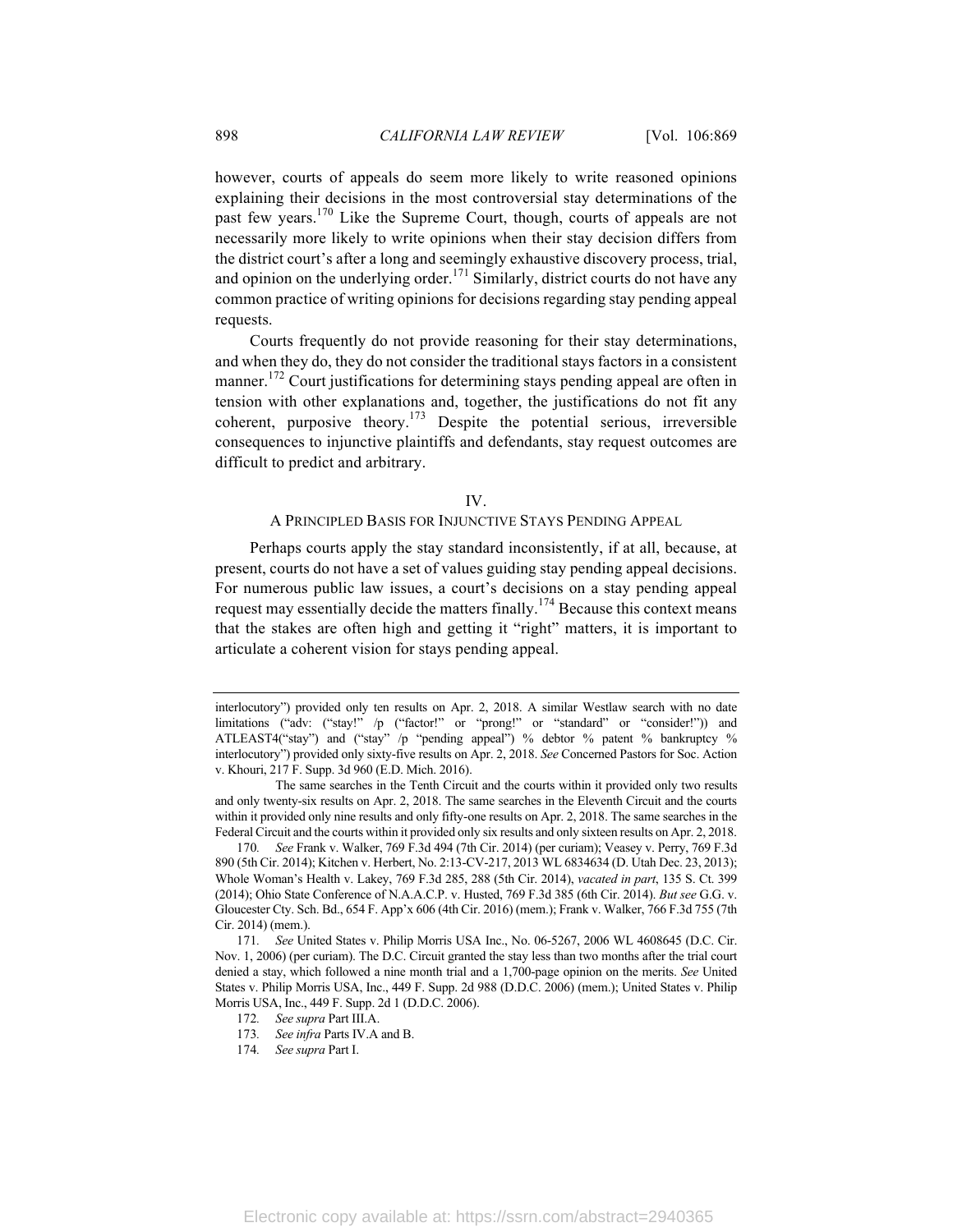2018] *STAYS* 899

This Part, descriptively and normatively, suggests a purpose for stays pending appeal within which principles of finality limit the exercise of stays. The purpose of stays pending appeal should turn on the availability of the right to appeal. The standard for stays pending appeal ought to lean toward allowing for meaningful appeal where appeal is guaranteed and against staying judgments or orders where there is little chance of review.

This Part describes and then critiques existing potential purposes of stays pending appeal. Next, this Part proposes a purpose for stays pending appeal, and, to further that purpose, suggests differing standards for stays pending guaranteed appeal to lower federal courts versus stays pending petition for discretionary review. Finally, this Part proposes that courts should write reasoned opinions for stay determinations more often and suggests changes to the substantive standard and procedure for stays.

#### *A. Potential Purposes for Stays Pending Appeal*

Legislators, courts, and commentators have largely left the purpose of stays pending appeal for future explication.<sup>175</sup> The determination of requests for stays needs a purpose, but a four-prong test, without more, does not meet that need. Scholars and courts should articulate explicitly the vision of finality and appellate hierarchy within which stays operate, just like the vision courts and scholars have already articulated for preliminary injunctions.<sup>176</sup> To the extent that judges or scholars have discussed purposes for preliminary injunctions, purposes which could be informative of the purpose of stays, scholars and judges have divided into two camps: maintaining the status quo and minimizing costs due to error. This Section describes those two potential purposes of stays.

<sup>175.</sup> Like all rules of federal civil procedure, the Supreme Court officially promulgates rules for federal stays pending appeal. *See* James C. Duff, *Overview for the Bench, Bar, and Public: The Federal Rules of Practice and Procedure*, U.S. COURTS, http://www.uscourts.gov/rules-policies/aboutrulemaking-process/how-rulemaking-process-works/overview-bench-bar-and-public

<sup>[</sup>https://perma.cc/7EE5-WMHV]. The rules for stays pending appeal or certiorari do not contain any specific references to their purposes. *See* FED. R. CIV. APP. P. 8; FED. R. CIV. P. 62(a)(1); SUP. CT. R. 22, 23. The only legislative history on the federal rules regarding stays merely states that the rules were intended to codify the informal practice of the circuit courts. *See* 20 JAMES WILLIAM MOORE ET AL., MOORE'S FEDERAL PRACTICE § 308 app.100 (3d. ed. 2016) ("Appellate Rule 8 codified the former informal practice of the circuit courts (*see* Committee Note to Appellate Rule 8, set out at § 308App.01[1])."); *id.* at § 308 app.01 (describing an appellate court's Rule 8 power to stay as part of its "traditional equipment for the administration of justice"); *see also id.* (making no further mention of the purpose of Rule 8). There is no discussion of the purpose in the legislative history of Rule 62. *See* 12 MOORE'S FEDERAL PRACTICE § 62 app.01–07 (describing history of Rule 62).

<sup>176</sup>*. See, e.g.*, FISS, INJUNCTION 11, *supra* note 20; RENDLEMAN, *supra* note 20; Lynch, *supra* note 20.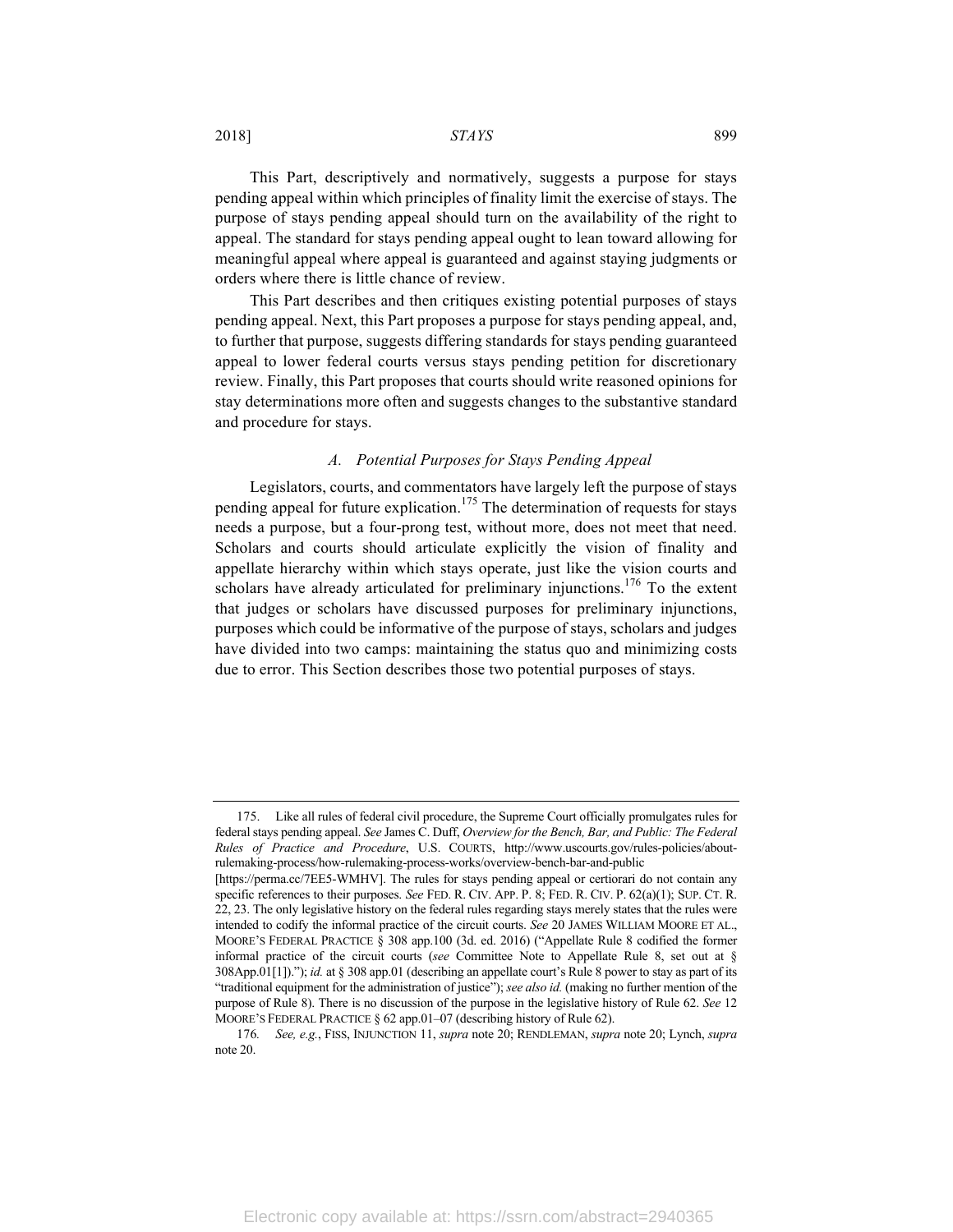#### *1. Maintaining the status quo*

Some courts have cited an interest in maintaining the status quo as a guiding principle to determine requests for stays pending appeal.<sup>177</sup> The primary purpose of maintaining the status quo is typically to preserve the disputed matter and limit judicial meddling until the court has time to hold a hearing or issue an order.<sup>178</sup>

#### *2. Minimizing error costs*

For preliminary injunctions, which are analogous to stays pending appeal in some ways, Judge Richard A. Posner and Professor John Leubsdorf have proposed that courts analyze the factors in a way that minimizes error costs.<sup>179</sup> Under this analysis, a court should estimate the likelihood that the movant will prevail as a numerical probability and estimate the total irreparable harm to each party depending on whether the court grants or denies the preliminary injunction.180 By multiplying the likely irreparable harm to the movant by the movant's probability of success and doing the same for the opponent, the court can choose to grant or deny the stay based on which determination is most likely to cause the least irreparable harm, and, therefore, minimize the cost of error.<sup>181</sup> Posner presented this analysis in a formula:

 $P \times H_d > (1 - P) \times H_{g}^{182}$ 

In other words, a court should grant a preliminary injunction if and only if the movant's likelihood of success at trial or in final judgment  $(P)$  multiplied by the irreparable harm to the movant if the preliminary injunction is denied  $(H_d)$ is greater than the opponent's likelihood of success at trial or in final judgment  $(1 - P)$  multiplied by the irreparable harm to the opponent if the preliminary injunction is granted  $(H<sub>g</sub>)$ .<sup>183</sup>

#### *B. Critiques of Potential Purposes for Stays Pending Appeal*

This Section critiques the two proposed purposes of stays: maintaining the status quo and minimizing costs due to error.

Maintaining the status quo. Many suggest preserving the status quo as the primary purpose for preliminary injunctions, which courts issue before a trial

179. Am. Hosp. Supply Corp. v. Hosp. Prod. Ltd., 780 F.2d 589, 593 (7th Cir. 1986) (Posner, J. opinion); Leubsdorf, *supra* note 178, at 535–36, 546.

183*. Id.*

<sup>177</sup>*. See, e.g.*, Veasey v. Perry, 769 F.3d 890, 892 (5th Cir. 2014) (discussing the high value of preserving the status quo for a stay pending appeal motion in "a voting case decided on the eve of the election").

<sup>178</sup>*. See* Gloucester Cty. Sch. Bd. v. G.G., 136 S. Ct. 2442, 2442 (2016) (mem.) (Breyer, J., concurring); John Leubsdorf, *The Standard for Preliminary Injunctions*, 91 HARV. L. REV. 525, 535– 36, 546 (1978) (describing a "reluctance to decree burdensome relief without a full hearing that was pervading judicial thought on interlocutory remedies").

<sup>180</sup>*. Am. Hosp. Supply Corp.*, 780 F.2d at 593; Leubsdorf, *supra* note 178, at 540–41.

<sup>181</sup>*. Am. Hosp. Supply Corp.*, 780 F.2d at 593; Leubsdorf, *supra* note 178.

<sup>182</sup>*. Am. Hosp. Supply Corp.*, 780 F.2d at 593.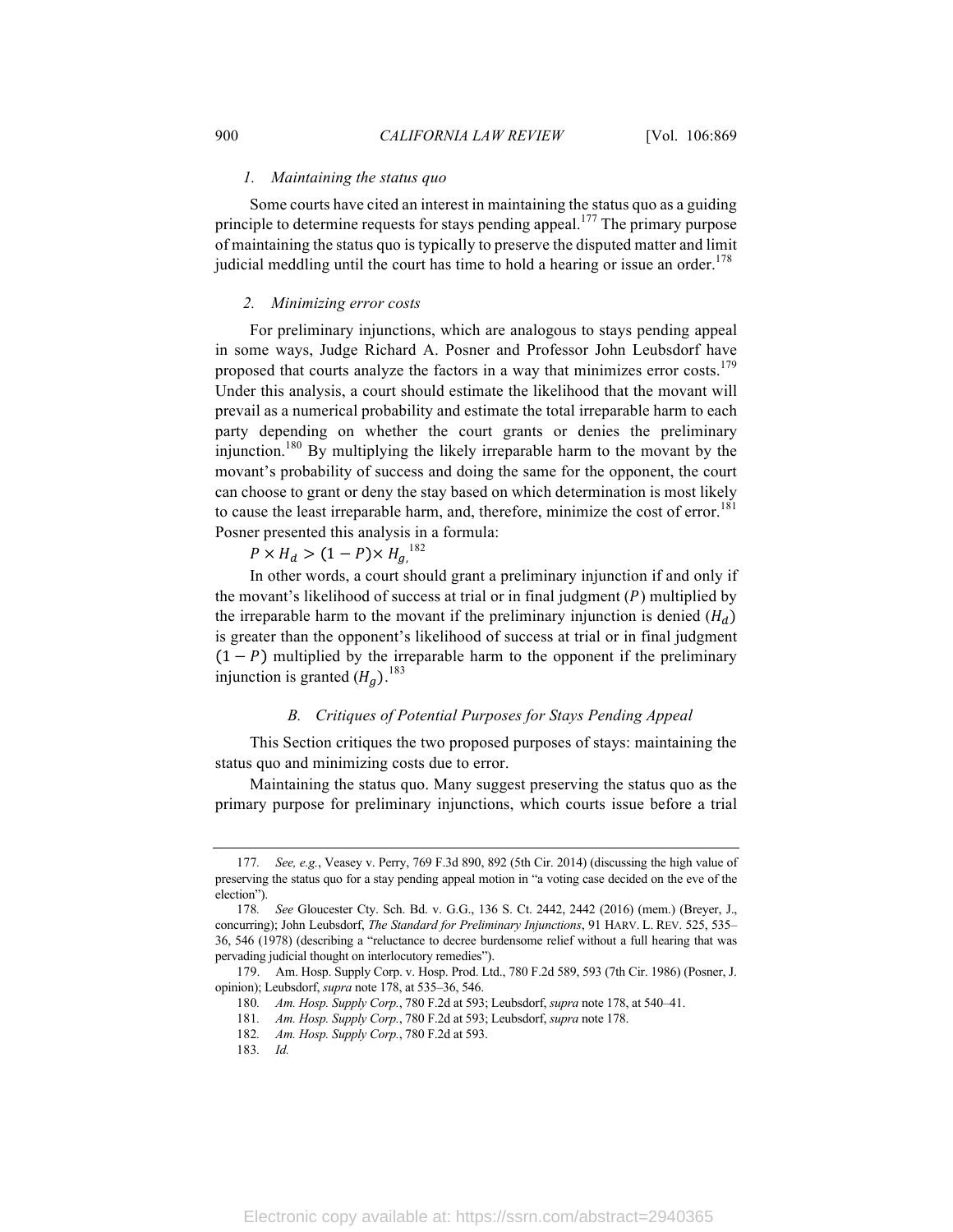court has made final determinations.<sup>184</sup> However, when a court is determining a stay of a permanent order or judgment pending appeal, a court has already made its final disposition on the merits and, thus, has already met this purpose. Moreover, scholars and courts suggest that preserving the status quo is not the purpose of preliminary injunctions either.<sup>185</sup> Although maintaining the status quo may often preserve the matter for appeal, "[i]t must not be thought . . . that there is any particular magic in the phrase 'status quo. $10^{186}$  Maintaining the status quo could run counter to what some argue is actually the primary purpose of a preliminary injunction: to "prevent irreparable injury so as to preserve the court's ability to render a meaningful decision."<sup>187</sup> Depending on what the primary purpose of a stay is, preserving the status quo could run counter to that purpose as well. In addition, preserving the status quo is not a practical or desirable purpose for stay determinations because it is often unclear what the status to be preserved is,<sup>188</sup> and, even if the ex ante status is clear, "a court interferes just as much when it orders the status quo preserved as when it changes it."<sup>189</sup>

Minimizing error costs. In the area of preliminary injunctions, scholars have challenged the goal of minimizing error costs or, perhaps more specifically, the suggestion that courts should employ the Posner-Leubsdorf analysis or formula.190 Some criticize the difficulty or futility of attempting to quantify the

187*. See* Golden Gate Rest. Ass'n v. San Francisco, 512 F.3d 1112, 1116 (9th Cir. 2008) ("Maintaining the status quo is not a talisman."). *See also Callaway*, 489 F.2d at 576.

189. Leubsdorf, *supra* note 178, at 546.

190*. See, e.g.*, The Honorable David W. Lannetti, *The "Test"—Or Lack Thereof—for Issuance of Virginia Temporary Injunctions: The Current Uncertainty and a Recommended Approach Based on Federal Preliminary Injunction Law*, 50 U. RICH. L. REV. 273, 291–92 (2015) ("This quantitative analysis is neat and compact, but it arguably is simplistic and, in any case, the difficulty—or

<sup>184</sup>*. See, e.g.*, Univ. of Tex. v. Camenisch, 451 U.S. 390, 395 (1981) ("The purpose of a preliminary injunction is merely to preserve the relative positions of the parties until a trial on the merits can be held."); DeNovellis v. Shalala, 135 F.3d 58, 74 (1st Cir. 1998) (noting that the purpose of a preliminary injunction is "to preserve the status quo until the rights of the parties can be fairly and fully investigated and determined" (quoting Wetzel v. Edwards, 635 F.2d 283, 286 (4th Cir. 1980))).

<sup>185</sup>*. See, e.g.*, Leubsdorf, *supra* note 178, at 534, 540, 546 (noting that the roots of the doctrine in the 1800's were to protect the status of possession at common law and to rely on the "undisputed exercise of patent rights as prima facie evidence of their validity," and arguing that preserving the status quo in preliminary injunctions is "a habit without a reason" because doing so may inflict irreparable injury on the parties); Part IV.B (discussing the judicial and scholarly argument that minimizing error costs is the purpose of preliminary injunctions).

<sup>186.</sup> Canal Auth. of State of Fla. v. Callaway, 489 F.2d 567, 576 (5th Cir. 1974).

The purpose of a preliminary injunction is always to prevent irreparable injury so as to preserve the court's ability to render a meaningful decision on the merits. It often happens that this purpose is furthered by preservation of the status quo, but not always. If the currently existing status quo itself is causing one of the parties irreparable injury, it is necessary to alter the situation so as to prevent the injury[.] The focus always must be on prevention of injury by a proper order, not merely on preservation of the status quo.

*Id.*

<sup>188.</sup> For example, in *Whole Woman's Health*, a party could have raised a legitimate question about whether preserving the status quo would have meant allowing Texas to enforce its newly enacted requirements or allowing abortion providers to continue providing abortions without meeting the requirements. 135 S. Ct. 399 (2014) (mem.).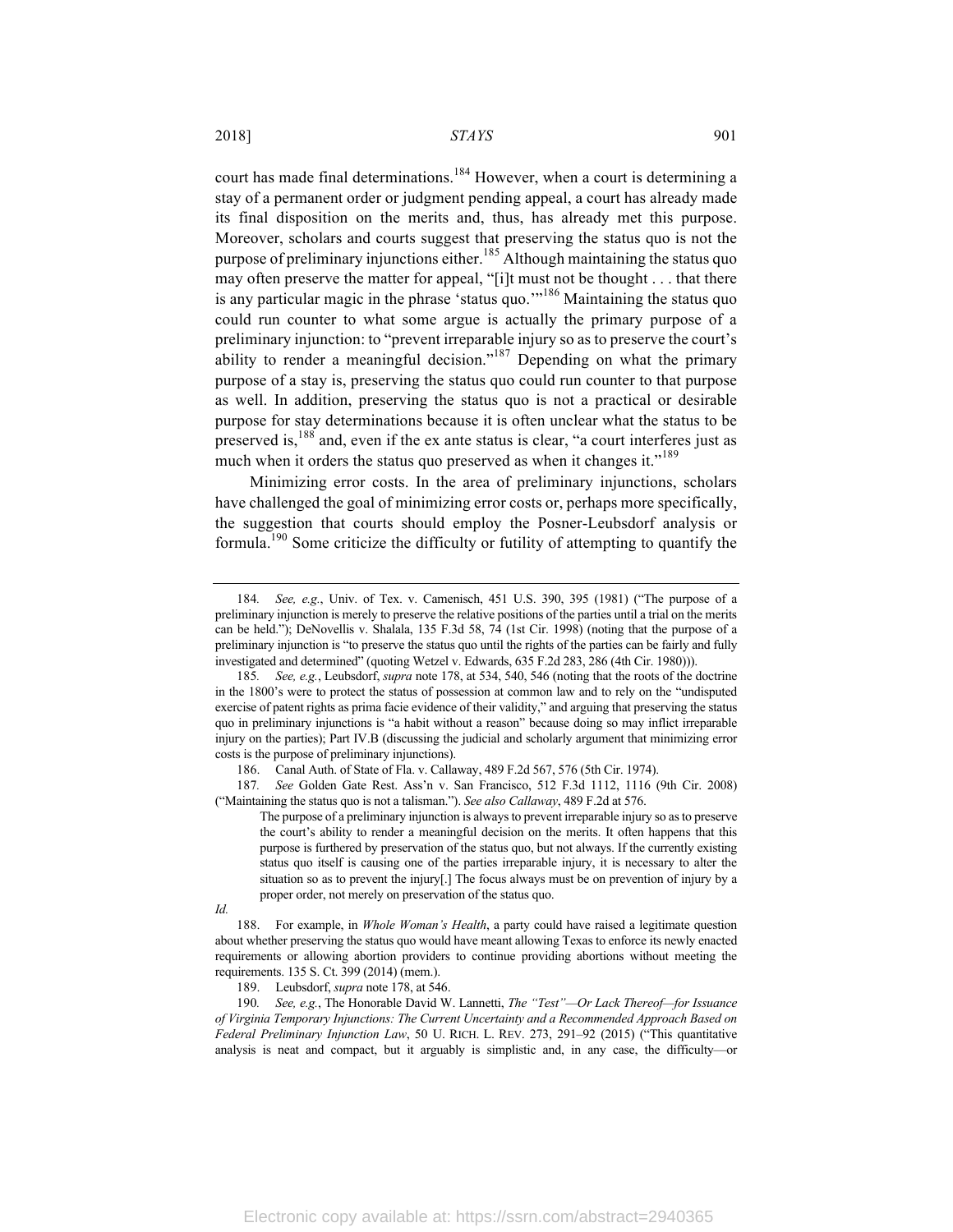harms to the parties, including irreparable harms depending on whether a stay is granted or denied.<sup>191</sup>

Setting the quantification difficulty aside for the sake of argument, there is little reason to think that the Posner-Leubsdorf approach for preliminary injunctions is a good fit for stays of final civil injunctive orders pending appeal. Leubsdorf himself contends that the model to minimize error costs should be limited to preliminary injunctions and perhaps other forms of interlocutory relief, but should not apply to final injunctions.<sup>192</sup> This is due to the procedural posture of preliminary injunctions and interlocutory relief, where courts may issue "hasty decision[s]" on the basis of "rudimentary hearings":<sup>193</sup>

The dilemma, of course, exists only because the court's interlocutory assessment of the parties' underlying rights is fallible in the sense that it may be different from the decision that ultimately will be reached. The danger of incorrect preliminary assessment is the key to the analysis of interlocutory relief. It requires investigating the harm an erroneous interim decision may cause and trying to minimize that harm. And it decisively distinguishes the preliminary from the final injunction.<sup>194</sup>

The procedural posture of stays of final orders or judgments pending appeal is distinct in at least two ways from that of preliminary injunctions. The first difference is that stays of final orders or judgments already have "a reduced probability of error<sup>195</sup> because the court issuing the underlying judgment or

impossibility—of assigning numeric values to harms greatly reduces its practical value."); Linda S. Mullenix, *Burying (With Kindness) the Felicific Calculus of Civil Procedure*, 40 VAND. L. REV. 541 (1987); Linda J. Silberman, *Injunctions by the Numbers: Less Than the Sum of Its Parts*, 63 CHI.-KENT L. REV. 279 (1987) (noting that the Posner formula adds to the "confusion and frustration about the appropriate substantive standard for the issuance of preliminary injunctions"). *But see* James L. Robertson, *Variations on a Theme by Posner: Facing the Factual Component of the Reliability Imperative in the Process of Adjudication*, 84 MISS. L.J. 471, 598 (2015) (describing Posner's formula as an attempt to fix the reliability problems that follow from unweighted multifactor tests).

<sup>191</sup>*. See, e.g.*, Lannetti, *supra* note 190, at 291–92; Mullenix, *supra* note 190; Silberman, *supra*  note 190.

The case examples noted in Part Iraise several questions about quantifying harm. How could a judge quickly monetize the harms from Texas being unable to enforce stricter abortion regulations, or the harms that women in Texas would likely suffer from fewer and more distant abortion providers? Is it the additional cost of transportation to a clinic that is further away? Is it the emotional and financial cost of carrying an unwanted pregnancy to term and raising a child?

Similarly, what is the cost to couples being unable to marry, or to a state unable to enforce marriage regulations? What are the costs to a state unable to enforce voter identification provisions, or to voters without required identification unable to vote? What is the cost of a school's inability to restrict bathroom use based on sex listed on birth certificate, or of a transgender student's multiple suicide attempts? *See supra* Part I.

<sup>192.</sup> Leubsdorf, *supra* note 178, at 540–41.

<sup>193</sup>*. Id.*

<sup>194</sup>*. Id.*

<sup>195.</sup> Mich. Coal. of Radioactive Material Users, Inc. v. Griepentrog, 945 F.2d 150, 153 (6th Cir. 1991).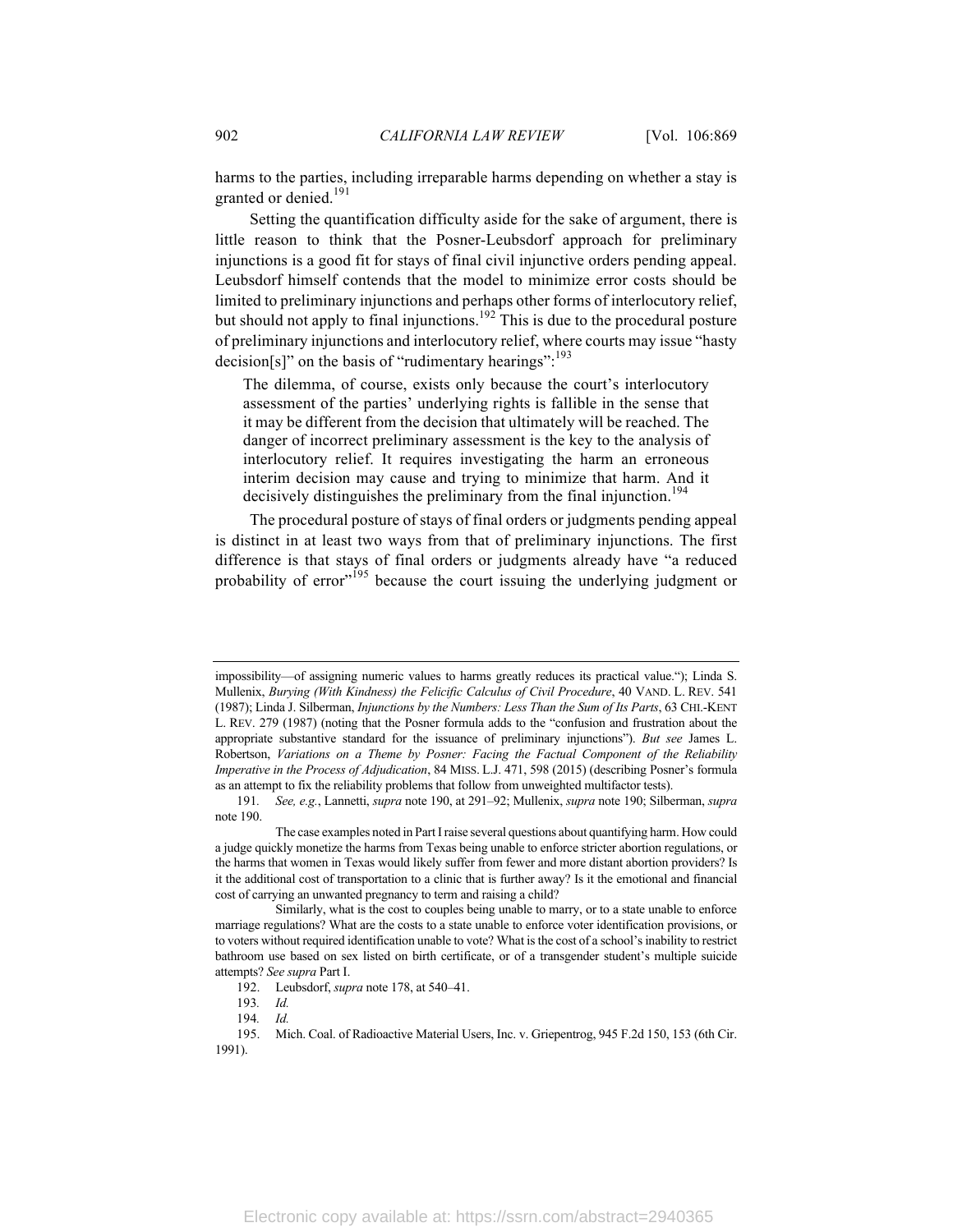injunction had the benefit of all necessary time and information from a full process or trial, unlike courts issuing preliminary injunctions.<sup>196</sup>

The second difference is that, unlike an injunction, a stay does not direct the action of any party.<sup>197</sup> Instead, a motion for a stay is asking a second-order question. When deciding a motion for a stay, a court has already reached a final judgment or order and has decided whether to issue an injunction. In the words of Leubsdorf, this "decisively distinguishes" a preliminary injunction from a stay pending appeal.<sup>198</sup> This distinction is decisive because, by deciding whether to grant a preliminary injunction, a judge is making a first-order decision, and one without the benefit of a trial or complete hearings or briefings. But a judge deciding whether to grant a stay should not revisit the first-order question of whether the court should issue a final order or a judgment because a court has already made that decision with the benefit of all of the information that a court determining a preliminary injunction does not have. Instead, a court deciding a stay has the benefit of a fully informed prior decision on the outcome of the case. Thus, minimizing error cost clearly is not the only or the primary goal of a stay pending appeal.

The absence of an articulated purpose for stays leads to a mish-mashed medley of oft-contradictory axioms that can serve as trump cards in stay determinations. As a result, federal stays standards are inconsistent and unpredictable.<sup>199</sup> Because each individual judge may have his or her own way of determining stays (and hopefully in each case a judge has reasons for granting or denying a stay request), there is little rhyme or reason to how courts decide motions for stays pending appeal, even though stays can be irreversibly outcome determinative.

## *C. A Meaningful Opportunity for Appellate Review*

When courts decide requests for stays pending appeal, they face two competing considerations—giving effect to the final order or judgment and preserving the opportunity for a meaningful appeal. This is because, even though there is a final order or judgment, the litigants are also in the process of a noninterlocutory appeal. Whether the ability to appeal is required by the Constitution or is statutory and pragmatic exceeds the scope of this Article. Regardless, the US federal court system provides an opportunity for review at least once in every federal civil case.

<sup>196</sup>*. See supra* Part II.C and text accompanying notes 135–137.

<sup>197</sup>*. See supra* Part II.C and text accompanying notes 124–125.

<sup>198.</sup> Leubsdorf, *supra* note 178, at 540–41.

<sup>199</sup>*. See* SUPREME COURT PRACTICE, *supra* note 28, at 899 (noting that it is "essential" that lawyers drafting applications for stays are aware of how the different justices treat the stays factors in in-chambers opinions, and that "the application for a stay must frankly and fully address them," even though in-chambers opinions may not even discuss the factors); *supra* Part III.A and B.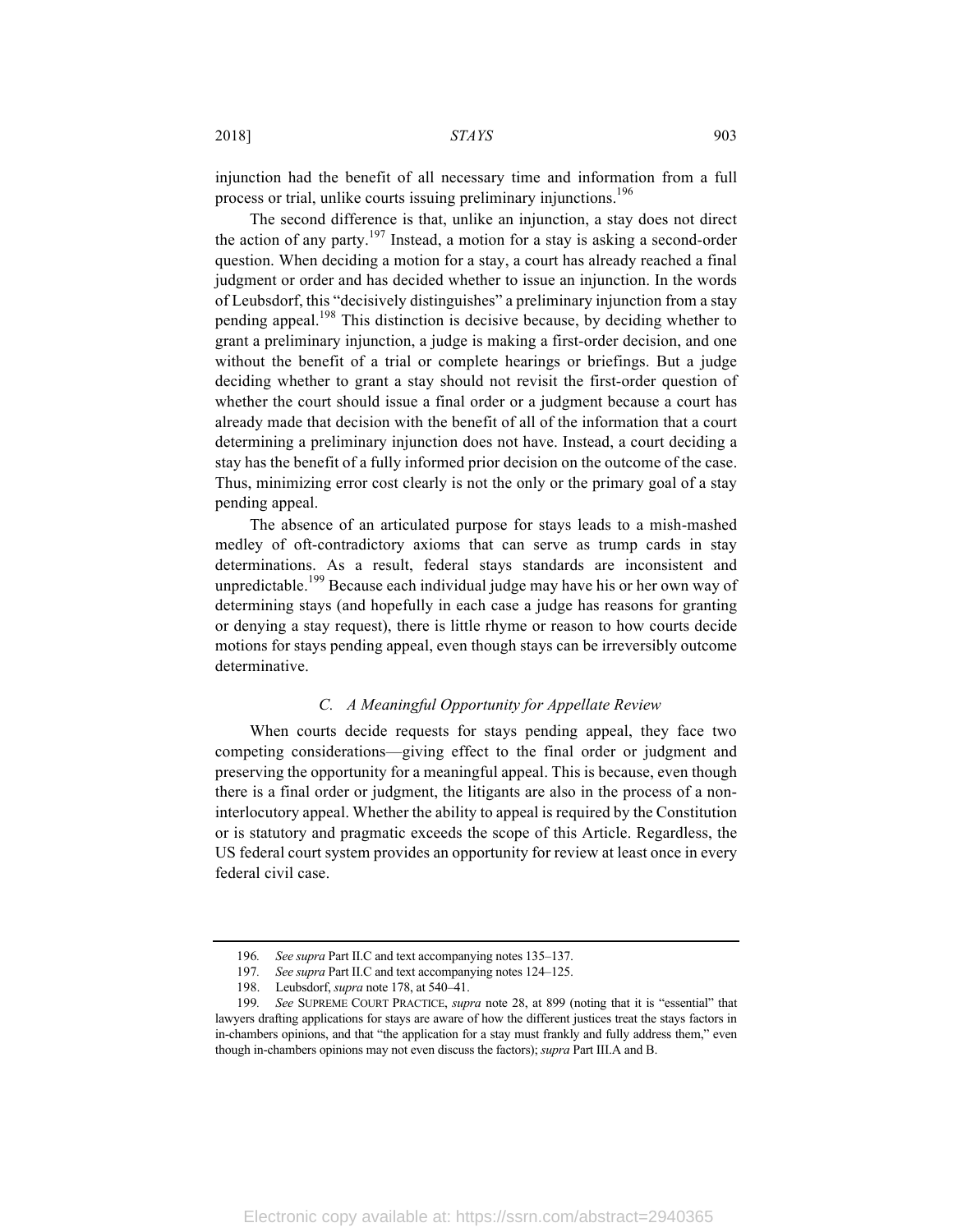The goal of a stay pending appeal is to preserve this ability to obtain review. Stay determinations should not make this ability to appeal meaningless. A party requests a stay pending appeal (or a stay pending application for a writ of certiorari) only *after* any filings, hearing, trials, deliberation, and consideration have concluded, and after the court has issued a non-preliminary order or judgment that the party is appealing.<sup>200</sup> Thus, the primary purpose of stays pending appeal should be linked to appellate review of a non-preliminary order or judgment.

#### *1. The civil right to appeal*

The opportunity to have a meaningful appeal, where appeal is guaranteed, matters. For federal civil matters, there is generally at least one appeal as of right,<sup>201</sup> most often from a district court decision to a court of appeals.<sup>202</sup> Historically, courts have guaranteed access to appellate review due to fundamental fairness concerns<sup>203</sup> and to give courts of appeals an opportunity to

202*. See* Dalton, *supra* note 201, at 62 n.5 ("Justice Rehnquist floated the suggestion that perhaps 'the time has come [in the federal system] to abolish appeal as a matter of right from the district courts to the courts of appeals, and allow such review only where it is granted in the discretion of a panel of the appellate court.'"). There are two other notable circumstances of guaranteed review. There is a special procedure for certain claims involving the Voting Rights Act, certain types of campaign finance claims, and redistricting claims. 42 U.S.C. §§ 1973aa-2, 1973c (2006); 28 U.S.C. § 2284(a) (2012); Bipartisan Campaign Reform Act of 2002, Pub. L. No. 107-155, § 403, 116 Stat. 81, 113–14. For these claims, a party can obtain Supreme Court direct review of a three-judge district court's decision. §§ 1973aa-2, 1973c; § 2284(a); § 403, 116 Stat. 81, 113–14. Approximately half of the election law cases on the Supreme Court docket have reached the Court through this procedure. Shapiro v. McManus, 136 S. Ct. 450, 452 (2015); Joshua A. Douglas, *The Procedure of Election Law in Federal Courts*, 2011 UTAH L. REV. 433, 458 (2011).

<sup>200</sup>*. See supra* Part II.

<sup>201</sup>*. See* ROBERT LEFLAR, INTERNAL OPERATING PROCEDURES OF APPELLATE COURTS 4, 9– 10 (1976); Harlon Leigh Dalton, *Taking the Right to Appeal (More or Less) Seriously*, 95 YALE L.J. 62, 62 (1985); Geoffrey Hazard, *After the Trial Court—the Realities of Appellate Review*, *in* THE COURTS, THE PUBLIC, AND THE LAW EXPLOSION 60, 78 (Harry W. Jones ed., 1965) (discussing "settled procedural rights or opportunities, such as the generally accorded right to at least one appeal"); Cassandra Burke Robertson, *The Right to Appeal*, 91 N.C. L. REV. 1219, 1222 (2013).

The other special procedure is for specific campaign finance claims and energy conservation claims. For these challenges, after a district court judge has issued an order or judgment, judges must give these claims direct certification to a court of appeals, sitting en banc. 2 U.S.C. § 437h (2006); 42 U.S.C. § 8514(a)(2) (2006); Douglas, *supra*, at 469. Any party who wishes for Supreme Court review of the en banc order or judgment must petition for a writ of certiorari.

<sup>203</sup>*. See* Mathews v. Eldridge, 424 U.S. 319, 348–49 (1976); Malcolm v. Nat'l Gypsum Co., 995 F.2d 346, 350 (2d Cir. 1993); ABA Comm. on Standards of Judicial Administration, Standards Relating to Appellate Courts § 3.10 cmt.18 (1994) [hereinafter ABA STANDARDS]. The standards state that:

The right of appeal, while never held to be within the due process guaranty of the United States Constitution, is a fundamental element of procedural fairness as generally understood in this country. That right should be accorded an aggrieved party to a trial court proceeding. To maintain the integrity of trial court proceedings and to prevent their interruption by piecemeal appellate review, appeal of right should be available only from final judgments.

*Id. See also* ABA STANDARDS, *supra* note 203, § 3.10 (a party "should be entitled to one appeal of right from a final judgment"); Robertson, *supra* note 201, at 1245–50 (examining "how the right to appeal has become ensconced among the procedures required to ensure basic fairness").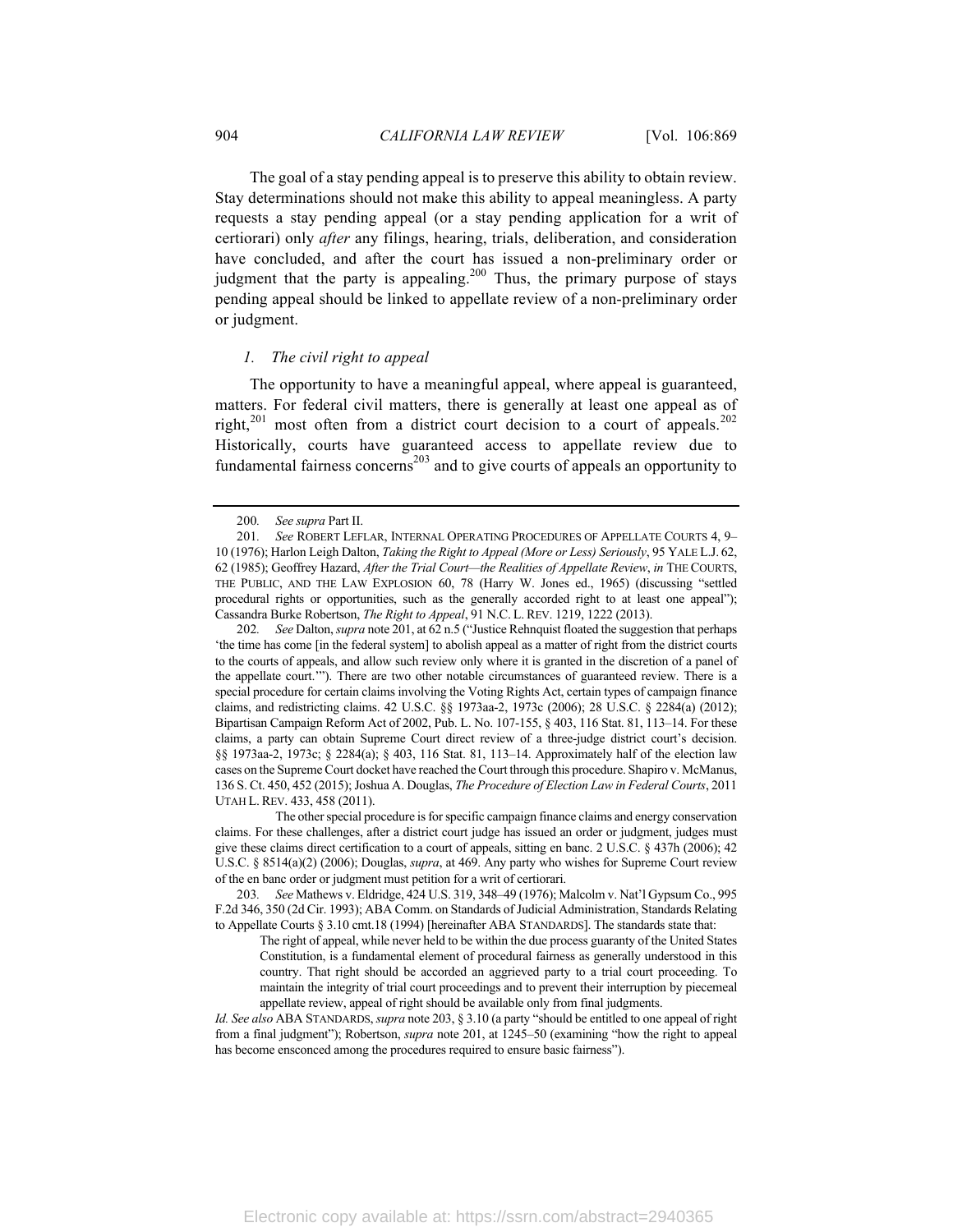correct any errors made by district courts.<sup>204</sup> Formally, the right of civil litigants to at least one appeal is statutory in nature.<sup>205</sup> Although the Supreme Court has opined repeatedly that there is no constitutional right to appeal,<sup>206</sup> appellate review of civil matters seems essential to fundamental due process.

It is difficult to pin down the Court's reasoning for holding that constitutional due process does not require the right to appeal.<sup>207</sup> The Court has stated that there is no constitutional right to appeal as fact, with no reasoning to support the assertion.<sup>208</sup> At other times, the Court has offered examples in which courts do not grant, or historically have not granted, a right of review to argue that the Due Process Clause does not require a right of review.<sup>209</sup>

The Court's repeated repudiations of a constitutional due process right to appellate review might be more a function of pragmatism than anything else. Nearly every jurisdiction statutorily grants a right to appeal in all civil and criminal litigation.<sup>210</sup> There is little cause for the Supreme Court to hold that

205*. See* Dalton, *supra* note 201, at 62 n.4 ("It has long been clear that the right to appeal is statutory."); Robertson, *supra* note 201, at 1222.

206*. See, e.g.*, M.L.B. v. S.L.J., 519 U.S. 102, 131 (1996) (Thomas, J., dissenting) (noting the Court's "oft-affirmed view that due process does not oblige States to provide for any appeal . . . ."); Griffin v. Illinois, 351 U.S. 12, 18 (1956) (plurality opinion) ("[A] State is not required by the Federal Constitution to provide appellate courts or a right to appellate review at all." (citation omitted)); Cobbledick v. United States, 309 U.S. 323, 325 (1940) ("[T]he right to a judgment from more than one court is a matter of grace and not a necessary ingredient of justice . . . ."); Reetz v. Mich., 188 U.S. 505, 508 (1903) ("Neither is the right of appeal essential to due process of law."); *see also* Dalton, *supra* note 201, at 63; Robertson, *supra* note 201, at 1233–34.

207*. See* Dalton, *supra* note 201, at 69. When presented with the issue of whether there is a constitutional right to appeal, the Roberts Court most often denies those questions certiorari. Robertson, *supra* note 201, at 1235.

208*. See, e.g.*, *M.L.B.*, 519 U.S. at 131 (Thomas, J., dissenting); *Griffin*, 351 U.S. at 18; *Cobbledick*, 309 U.S. at 325.

209*. See, e.g.*, *Reetz*, 188 U.S. at 508; *see also* McKane v. Durston, 153 U.S. 684, 687 (1894).

210. Dalton, *supra* note 201, at 62–63 n.2 (arguing that the right to appeal is "nearly universal" because, at most, two states do not technically grant the right to appeal in all matters); Robertson, *supra* note 201, at 1234. In Virginia—one of the two jurisdictions that does not statutorily grant a right to appeal in all cases—the state supreme court's procedure for determining whether to grant review bears

<sup>204</sup>*. See* Ryan v. Gonzales, 568 U.S. 57, 75 (2013) ("ordinary error correction through appeal"); Mohawk Indus., Inc. v. Carpenter, 558 U.S. 100, 111 (2009) (noting that certain types of review serve as "'safety valve[s]' for promptly correcting serious errors" (quoting Digital Equip. Corp. v. Desktop Direct, Inc., 511 U.S. 863, 883 (1994)); Planned Parenthood League of Mass., Inc. v. Operation Rescue, 406 Mass. 701, 706 (1990) (noting the power of the Supreme Judicial Court of Massachusetts "to correct and prevent errors"); PAUL D. CARRINGTON, DANIEL J. MEADOR & MAURICE ROSENBERG, JUSTICE ON APPEAL 2–4 (1976); Paul D. Carrington, *A Critical Assessment of the Cultural and Institutional Roles of Appellate Courts*, 9 J. APP. PRAC. & PROCESS 231, 235 (2007) ("The indispensable task of the appellate court is to correct error, or perhaps more precisely, to convince the parties and their counsel that the possibility of incorrect application of the law has been seriously considered by judges of rank and security."); Chris Guthrie, *Misjudging*, 7 NEV.L.J. 420, 444 (2007) ("Courts of appeals exist in large part to remedy judicial error."); Chad M. Oldfather, *Error Correction*, 85 IND.L.J. 49 (2010) (examining the error correction role of courts of appeals). *But see* Michael Abramowicz & Maxwell Stearns, *Defining Dicta*, 57 STAN. L. REV. 953, 1047 n.257 (2005) ("[E]rror correction is not a sufficient basis" for the Supreme Court to take a case); Kermit Roosevelt III, *Light from Dead Stars: The Procedural Adequate and Independent State Ground Reconsidered*, 103 COLUM.L.REV. 1888, 1916 (2003) ("[T]he Supreme Court does not ordinarily engage in error-correction.").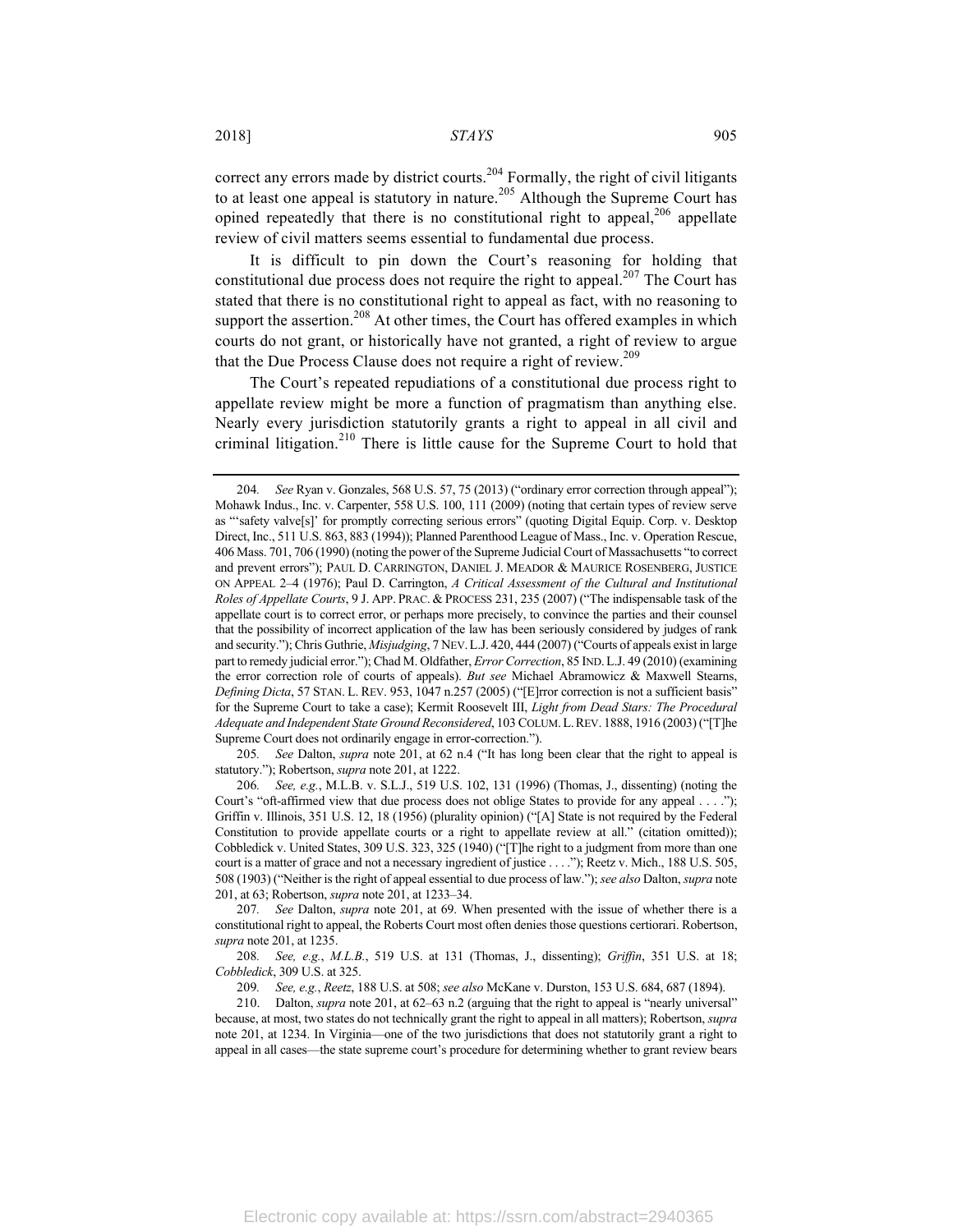there is a constitutional due process source for the right to appeal, especially in civil cases, because the only functional difference for the Court would be to give criminal defendants convicted in just one state, West Virginia, a right to appeal without first filing a petition for review.<sup>211</sup> The question of a constitutional right to appeal comes before the Court so rarely that nearly all Court precedent on the subject is dicta. $212$ 

Despite arguments to the contrary, constitutional due process may require the right to at least one appeal in civil matters. Both the fundamental fairness and the error-correction justifications for the right to appellate review are tied to constitutional due process. The Due Process Clause provides that neither the federal government nor any state shall deprive a person "of life, liberty or property without due process of law. $12^{213}$  Guaranteeing parties at least one opportunity to obtain review in order to correct any errors by a lower court is an integral part of avoiding wrongful deprivation of due process. In one study of federal court cases, parties who lost at trial appealed in approximately 30 percent of cases.214 Courts of appeals reversed the trial court decisions in up to 33 percent of appealed cases.215 The percentage of appealed cases that appellate courts

- 211*. See infra* note 222.
- 212. Robertson, *supra* note 201, at 1234.
- 213. U.S. CONST. amend. V; *id.* amend. XIV.

214. Kevin M. Clermont & Theodore Eisenberg, *Plaintiphobia in the Appellate Courts: Civil Rights Really Do Differ from Negotiable Instruments*, 2002 U. ILL. L. REV. 947, 951–52 (2002) [hereinafter Clermont & Eisenberg, *Plaintiphobia in the Appellate Courts*] (analysis of all cases terminated in federal courts 1988-1997); *see also* C. K. ROWLAND & ROBERT A. CARP, POLITICS AND JUDGMENT IN FEDERAL DISTRICT COURTS 8 (1996) (parties appeal twenty percent of district court cases); Theodore Eisenberg, *Appeal Rates and Outcomes in Tried and Nontried Cases: Further Exploration of Anti-Plaintiff Appellate Outcomes*, 1 J. EMPIRICAL LEGAL STUD. 659, 685 (2004) [hereinafter Eisenberg, *Appeal Rates*] (noting that parties appeal approximately twenty percent of cases with definitive trial court judgments, and that parties appeal tried cases at approximately twice the rate of untried cases).

215. Clermont & Eisenberg, *Plaintiphobia in the Appellate Courts*, *supra* note 214; *see also* Daniel C. Tucker, *We Can't Stay This Way: Changing the Standard for Staying Injunctions Pending Appeal After* eBay, 79 GEO. WASH. L. REV. 1276, 1289 (2011). In some jurisdictions, appellate courts reverse the judgments in one-third to one-half of appealed, civil cases. *See* Note, *Courting Reversal: The Supervisory Role of State Supreme Courts*, 87 YALE L.J. 1191, 1198 n.30 (1978) (38.5% reversal rate); Robertson, *supra* note 201, at 1243 (48.0% reversal rate). *But see* Chris Guthrie, *supra* note 204, at 444 n.160 (showing that appeals seldom lead to reversal); Chris Guthrie & Tracey E. George, *The Futility of Appeal: Disciplinary Insights into the "Affirmance Effect" on the United States Courts of Appeals*, 32 FLA. ST. U. L. REV. 357, 358 & n.2, n.3 (2005) (noting that, although the Supreme Court reversed over 60 percent of the cases that it heard in the last decade, "[a]ffirmances are a defining feature of the courts of appeals: the courts of appeals affirmed 90% of the cases they decided during the same period").

an exceptionally strong likeness to other states' appellate review procedures. Dalton, *supra* note 201, at 63 n.2. The other jurisdiction, West Virginia, falls short of statutorily granting a right to appeal solely because convicted criminal defendants have the right to petition for review but not the right to appeal. *See* Carrico v. Griffith, 272 S.E.2d 235, 239 (W. Va. 1980); State v. Legg, 151 S.E.2d 215, 218 (W. Va. 1967); *see also* Dalton, *supra* note 201, at 63 n.2.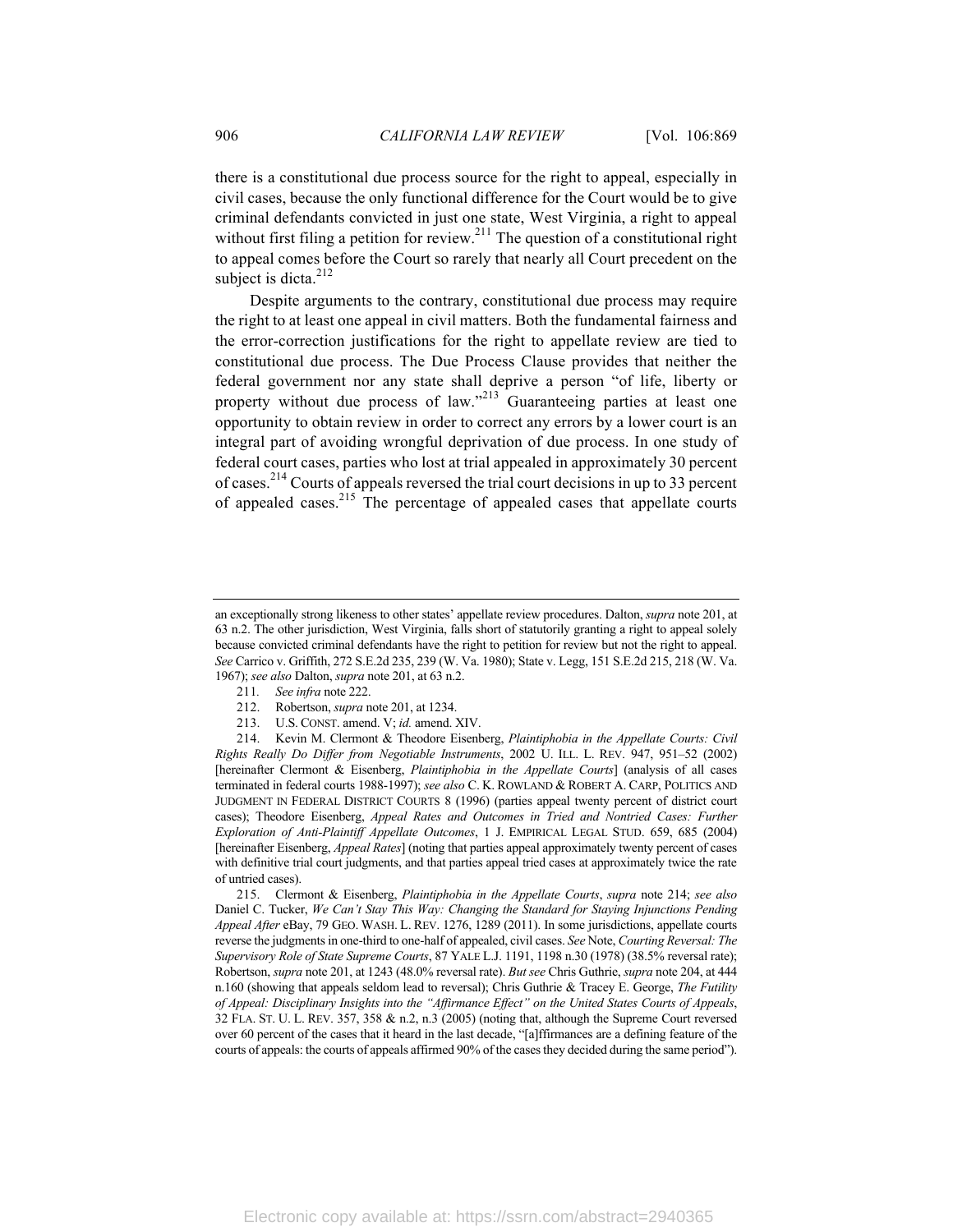reverse is likely much higher when limited to civil matters.<sup>216</sup> As others have argued, even if the ability to appeal was not previously essential to due process, $2^{17}$  current procedural limitations may mean that due process requires the ability to appeal. Some argue that the current decreased availability of many traditional procedural safeguards leaves parties even more dependent on appellate review to obtain fundamental due process.<sup>218</sup>

#### *2. The role of stays pending appeal in the opportunity for review*

The stays standard needs a guiding principle that will aid judges in making these important decisions in short timeframes. Even if the right to appeal is only statutory or is not required by constitutional due process, the federal court system effectively provides a right to appeal for all civil injunctive orders or judgments. Courts should use procedure to preserve that ability to appeal, wherever it exists, and to allow plaintiffs to enforce final orders or judgments where no appeal opportunity exists. Accordingly, decisions on stays pending appeal should tend to protect the opportunity to appeal, where guaranteed, and protect enforceability of final orders and judgments, where appeal is only discretionary.

This guiding purpose will help courts balance competing principles in light of the practical realities of stay determinations. Stay decisions have significant consequences because the matters at issue are often extremely time-sensitive, and appeals can take years. Yet these decisions, which essentially decide substantive outcomes for parties and the public, fall into a forgotten, irregular, law-free zone. When the stakes are high and irreversible, it matters to litigants that courts get stay decisions right. Bringing stays standards and procedures in line with protecting appellate review, where likely, and protecting finality, where review is only discretionary, will increase institutional legitimacy, predictability, fairness, and accuracy. As discussed above, there is no better-suggested guiding principle.<sup>219</sup> Courts should not employ an undertheorized procedural mechanism to choose between plaintiffs' ability to enforce a final order and defendants' ability to obtain meaningful opportunity to appeal.

To prevent the availability of appeal from becoming a mere formality, some procedural safeguards are necessary. Along with the right to appeal (wherever present and whether statutory or constitutional in source) should come an

<sup>216</sup>*. See* Judith Resnik, *Tiers*, 57 S. CAL. L. REV. 837, 952 (1984) (discussing the "norms of affirmance" and low reversal rates in most criminal appeals); *see generally Courting Reversal*, *supra* note 215, at 1200–10.

<sup>217.</sup> But there is support for the argument that there has historically been constitutional due process protection of the ability to appeal civil cases at common law or, at least, beginning with the adoption of the Fourteenth Amendment. Robertson, *supra* note 201, at 1237.

<sup>218</sup>*. See id.* at 1256–57. Both the Court and scholars have noted that "what process is due" can change over time and can depend on context. Mathews v. Eldridge, 424 U.S. 319, 333 (1976). The Court has previously used the *Mathews* test and turned to contemporary practice to determine "what process is due." *Id.* at 333; Robertson, *supra* note 201, at 1240–43.

<sup>219</sup>*. See supra* Part IV.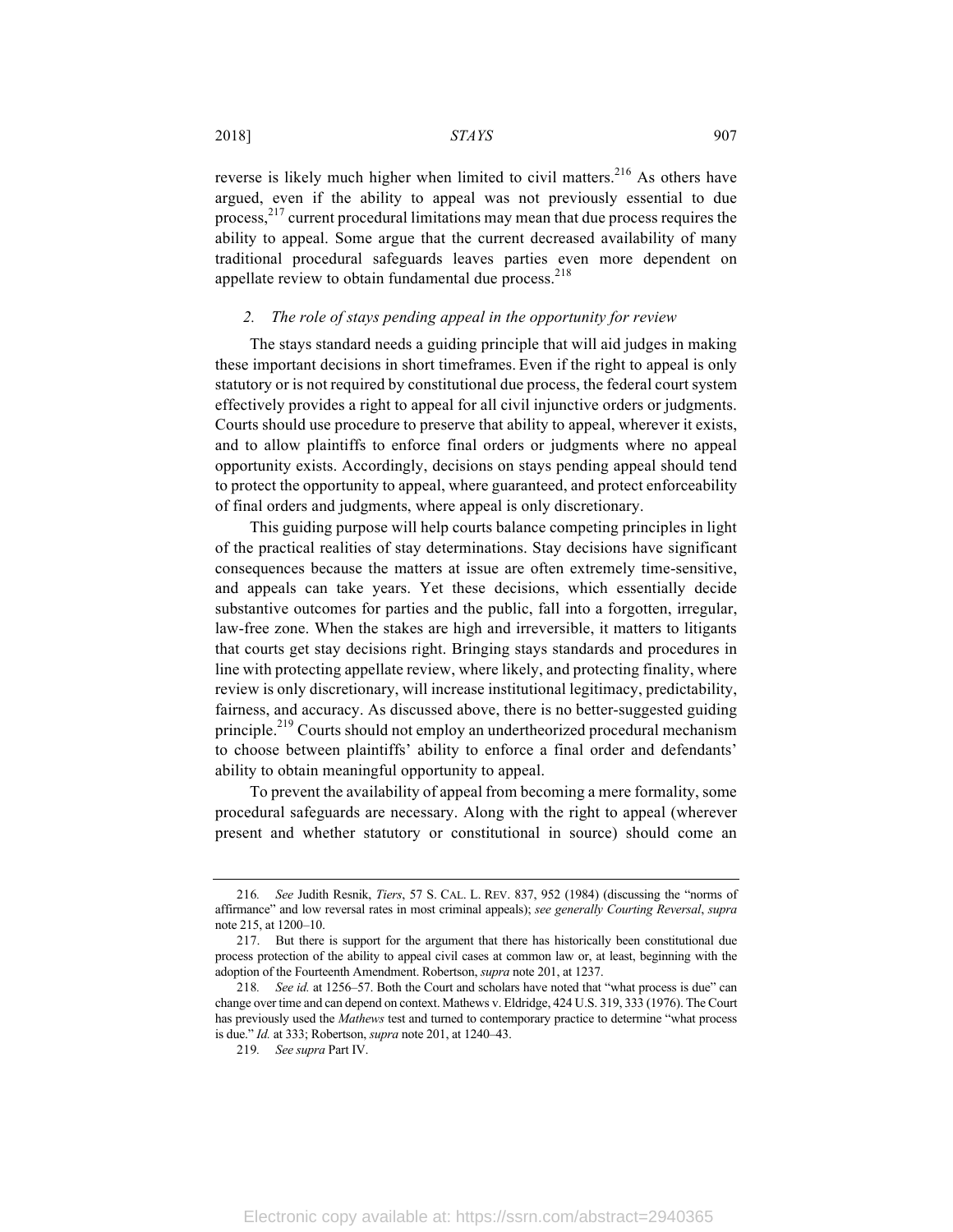auxiliary right generally not to have a judgment enforced before an appellate court considers the appeal. Absent such a protection, the right to appeal would essentially be meaningless in some cases. Because notions of fundamental fairness counsel in favor of guaranteed appellate review of district court civil judgments by courts of appeals, a presumption of stays of district court judgments or orders is necessary for guaranteed appellate review to be effective.

Stay determinations have decision costs because they entail striking a compromise between enforcing a final judgment or order and preserving the opportunity for meaningful appeal. The principles of protecting finality and preserving the ability to obtain meaningful review serve as limitations on each other in stay determinations. The competition between finality and preserving meaningful appeal functions similarly to attempts to minimize error costs. Where review of a judgment or order is discretionary, there is no right to appeal to protect, which decreases the decision cost of denying a stay. Where irreparable harm pending review is unlikely, there is no threat to the appeal being meaningful, which decreases the decision cost of denying a stay. Conversely, where review for a judgment or order is guaranteed, there *is* a right to appeal to protect, which increases the decision cost of denying a stay. Where irreparable harm pending review is likely, there is a threat to the appeal being meaningful, which increases the decision cost of denying a stay.

In the federal court system, as in many three-tiered court systems, there is typically no right of appeal to the highest court and appeal is guaranteed to the intermediate appellate court.<sup>220</sup> The circuit courts and Supreme Court play different roles in the judicial system, as demonstrated by the difference between appeals as of right to circuit courts and the discretionary Supreme Court certiorari system. This difference suggests that fundamental fairness does not require a second level of review and counsels in favor of treating stays pending appeal differently between these courts. After all, unlike courts of appeals, the Supreme Court does not see itself as a court of error correction.<sup>221</sup> When availability of appeal is discretionary and, thus, much more limited, $222$  there is far less need, or no need at all, for a presumption of a stay to effectuate a

<sup>220.</sup> Dalton, *supra* note 201, at 64. *But see supra* note 202 (noting that some cases go from a three-judge district court to nondiscretionary Supreme Court review).

<sup>221</sup>*. See* Abramowicz & Stearns, *supra* note 204, at 1047 n.257 (noting that "error correction is not a sufficient basis" for the Supreme Court to take a case); Roosevelt III, *supra* note 204, at 1916 ("[T]he Supreme Court does not ordinarily engage in error-correction.").

<sup>222.</sup> The Supreme Court generally grants and hears oral argument in approximately 1 percent of the cases for which the Court receives petitions for writs of certiorari. *See Frequently Asked Questions (FAQs)*, SUPREME COURT OF THE UNITED STATES, https://www.supremecourt.gov/about/faq\_general.aspx [https://perma.cc/YX8T-D9Q4]; Jeffrey O. Cooper & Douglas A. Berman, *Passive Virtues and Casual Vices in the Federal Courts of Appeals*, 66 BROOK.L.REV. 685, 718 (2001); Richard J. Lazarus, *Advocacy Matters Before and Within the Supreme Court: Transforming the Court by Transforming the Bar*, 96 GEO. L.J. 1487, 1493, 1515 (2008); Robert H. Mnookin & Robert B. Wilson, *Rational Bargaining and Market Efficiency: Understanding* Pennzoil v. Texaco, 75 VA. L. REV. 295, 298 n.17 (1989).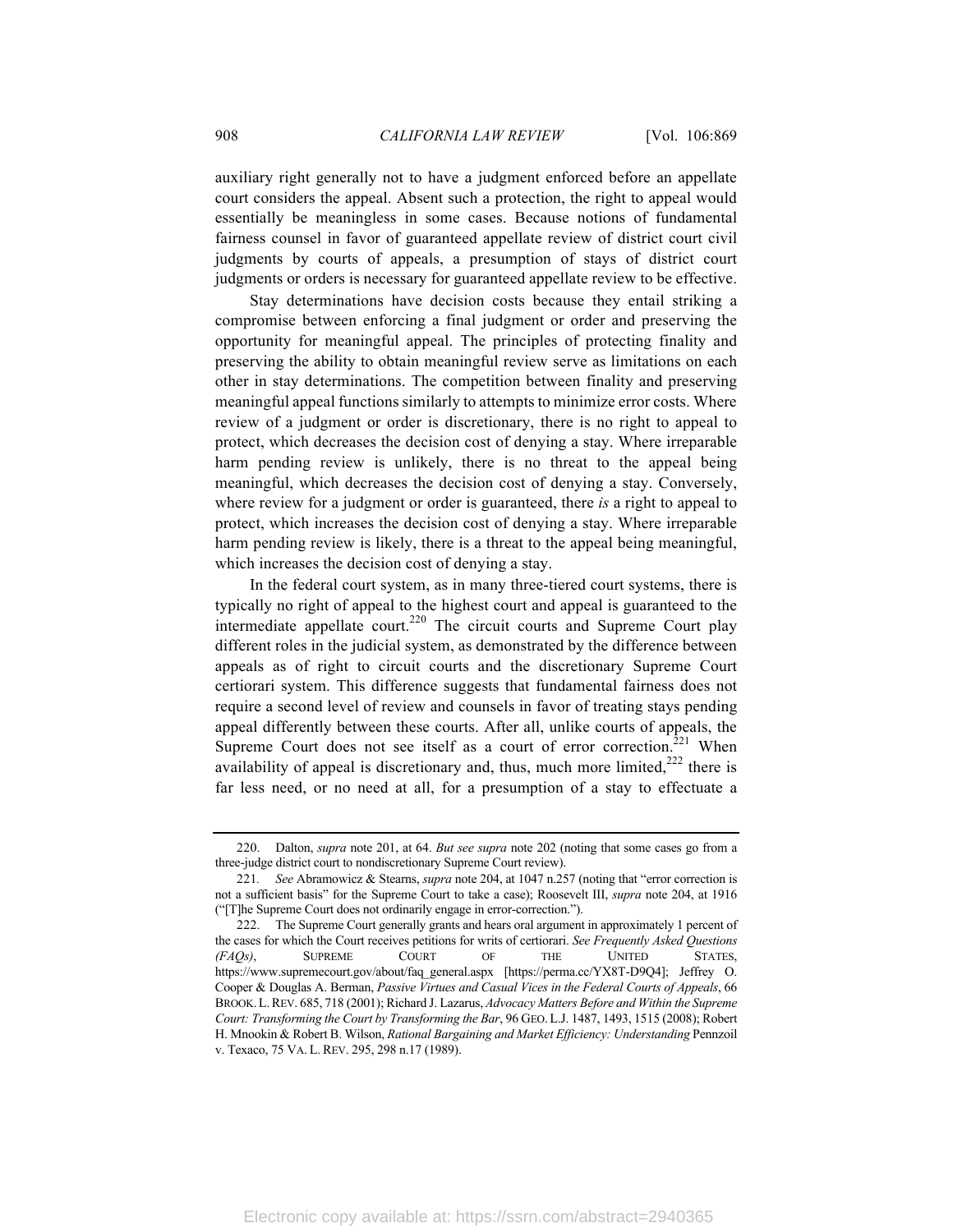2018] *STAYS* 909

meaningful right of appeal before a court has granted review. Therefore, courts should employ a presumption against stays pending writs of certiorari to the Supreme Court and pending discretionary review before other courts. The next Part proposes such a model.

#### V.

## PROPOSALS TO IMPROVE STAYS PENDING APPEAL DECISIONS

#### A. *Aligning the Stays Standard*

To bring the substantive standard of stay determination in line with the purpose of stays—to protect a meaningful opportunity to appeal, where guaranteed, and to protect the enforceability of orders where appeal is discretionary—requires both major and minor changes to the stays standard. Courts should use different presumptions depending on whether the request for a stay is pending guaranteed or discretionary review. This Part also queries whether courts should stop considering the balance of the hardships and the public interest when making stay determinations.

## *1. Different Standards for Stays Pending Appeal Depending on Availability of Review*

As discussed above, the opportunity to seek judicial review has been guaranteed historically due to fundamental fairness concerns and to give courts of appeals an opportunity to correct errors.<sup>223</sup> This Article argues that, along with this meaningful opportunity to appeal should come an auxiliary right<sup>224</sup> generally not to have the underlying judgment or order enforced such that a party who lost below, but who is likely to win on appeal, would be irreparably harmed before a court of appeals reviews the underlying order. A standard that does not protect the auxiliary right to a stay where there is a guaranteed opportunity to appeal would essentially render the opportunity to appeal meaningless. Moreover, to best navigate the tension between the value of finality and due process concerns, courts should harmonize the standard and procedures for deciding stay requests with this purpose. When determining a request for a stay pending review of a civil injunctive order, the court should first assess whether review is guaranteed.

#### A. Stays Pending Guaranteed Opportunity for Appellate Review

With guaranteed opportunity for review comes the possibility of a court of appeals reversing a district court's order or judgment, and the presumption of a stay protects the auxiliary right to that appeal. The substantive standard for stays should reflect both the importance of enforcing court judgments and orders and

<sup>223</sup>*. See supra* Part IV.C.

<sup>224</sup>*. Id.*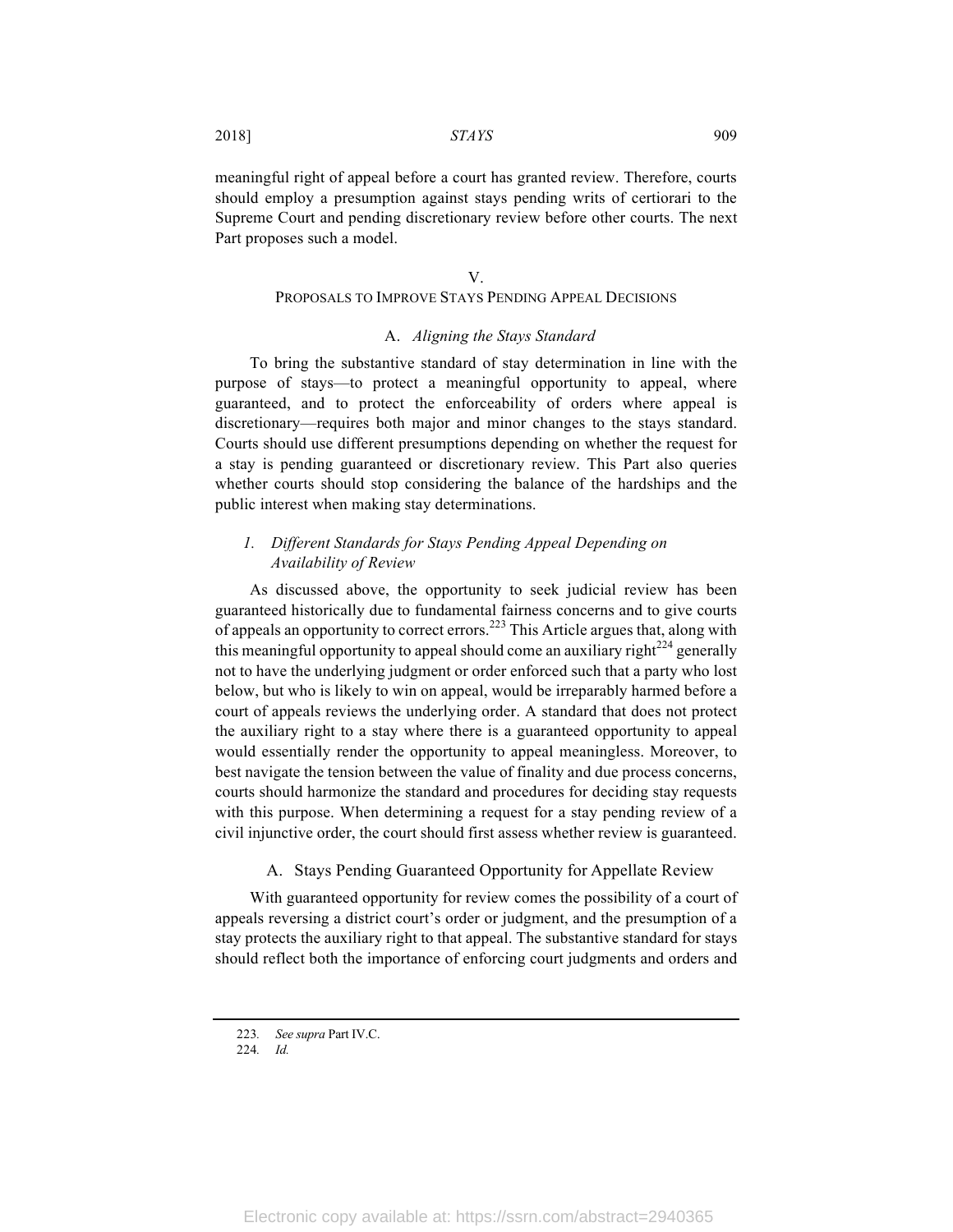guaranteed appeal, where it exists, which necessarily includes the possibility that a court may reverse or vacate the judgment or order.

To prevent the right of appeal from being hollow, when review is guaranteed<sup>225</sup> and a losing defendant<sup>226</sup> requests a stay,<sup>227</sup> courts should have a presumption in favor of granting stays for final judgments and orders. When a defendant applies for a stay pending guaranteed review of a final order or judgment, federal courts should grant such applications unless the plaintiff<sup>228</sup> demonstrates that there is little likelihood of success on appeal *and* that the plaintiff is likely to suffer irreparable harm if the court grants a stay.<sup>229</sup> If a plaintiff demonstrates both of those considerations, then meaningful appellate review no longer warrants a stay.

Furthermore, protecting the right to meaningful appeal does not require staying judgments or orders that have little chance of being overturned when a stay would cause the plaintiff irreparable harm. A court should deny a stay only if a winning plaintiff meets both of these thresholds. To prevent a stay, winning plaintiffs should demonstrate that defendants are not likely to succeed on appeal *and* that granting a stay pending appeal is likely to cause irreparable harm to plaintiffs. Because a court has already ruled against the defendants, it should not be difficult for plaintiffs to persuade the court that the defendants are unlikely to win on appeal. Plaintiffs should be able to enforce the judgment or order pending appeal only if they would otherwise suffer irreparable harm.

Requiring only that plaintiffs demonstrate one of these considerations either that defendants are not likely to succeed on appeal *or* that granting a stay pending appeal is likely to cause irreparable harm—when the court has already

<sup>225.</sup> Review is guaranteed for appeals from federal district courts to courts of appeals and for certain other claims. *See supra* note 202.

<sup>226.</sup> This Article specifies defendants and plaintiffs because only losing defendants, not losing plaintiffs, can have orders or judgments that they can request a court to stay pending appeal. When plaintiffs lose, there is no order or judgment that they can request a court to stay while review is pending. Plaintiffs appeal precisely because the court did not issue an order or judgment in their favor. What plaintiffs seek in such instance is some type of preliminary injunction, which is different in nature from a stay substantively and procedurally.

<sup>227.</sup> This Article does not suggest that courts stay orders or judgments automatically. Courts should still only consider staying orders and judgments when requested to do so by a party. If no party requests a stay, a court should not consider holding the order or judgment in abeyance. Further, this model does not suggest any default rule to govern the relationship either between the parties or between the rule of law, finality, and the right to appellate review. *See, e.g.*, Ian Ayres & Robert Gertner, *Filling Gaps in Incomplete Contracts: An Economic Theory of Default Rules*, 99 YALE L.J. 87, 93 (1989). Instead, this model offers rebuttable presumptions that turn on the availability of review.

<sup>228.</sup> For discussion of plaintiff bearing this burden, *see infra* Part V.A.2.

<sup>229.</sup> This test is conjunctive, as discussed below. This Article refrains from suggesting how courts should consider the balance of the hardships or the public interest when making stay determinations because it questions whether courts should consider these two factors at all. *See infra* Part V.A.3. If, pending guaranteed review, a party requests that a Supreme Court Justice vacate, modify, or grant a stay that was previously granted or denied by a district court, a three-judge district court, or a court of appeals, the Supreme Court should employ the same standard as a district court or court of appeals should have employed, according to this model.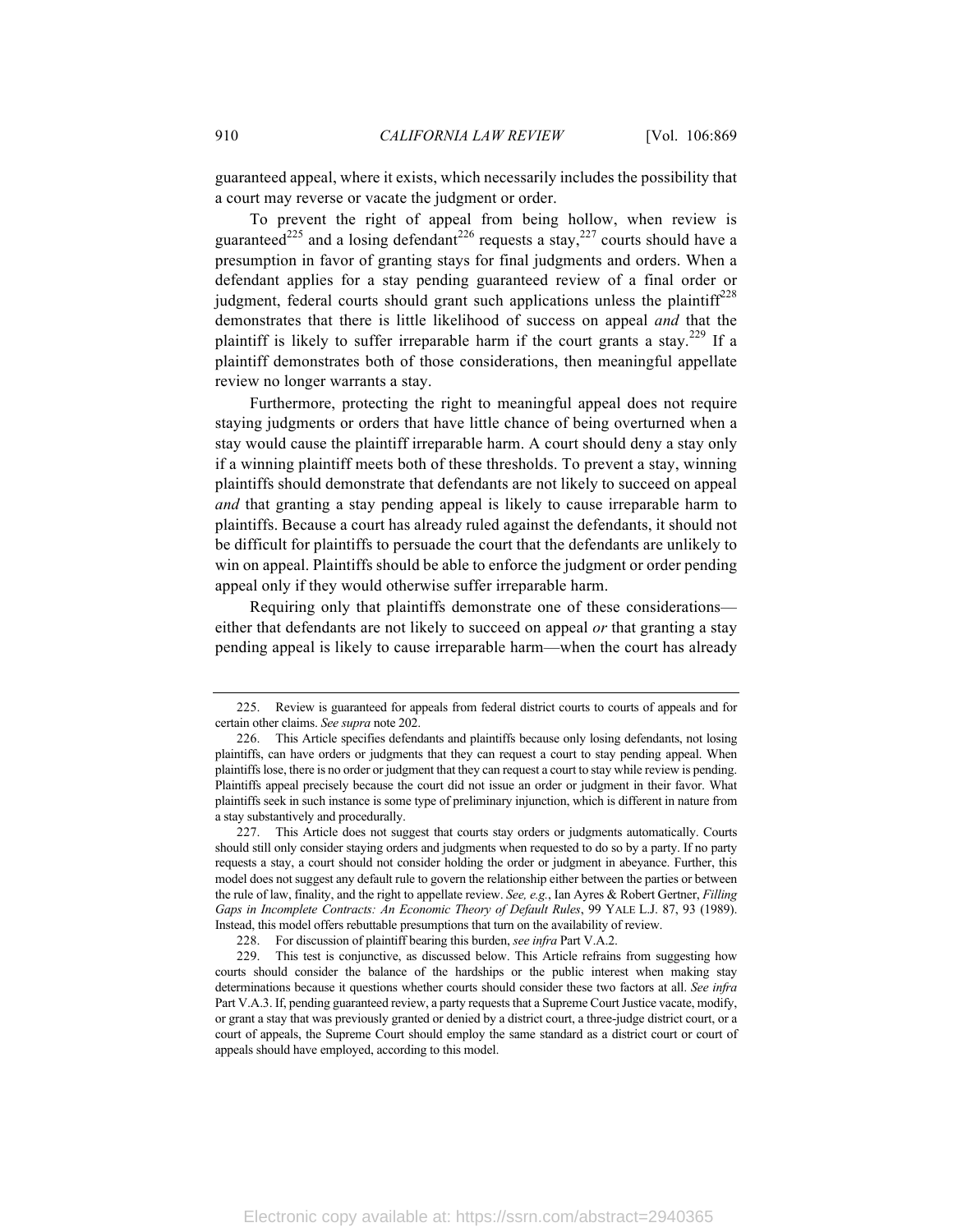ruled in favor of the plaintiffs, is not a high enough standard. When the court already thinks that it is likely that defendants will lose on appeal, as will often be the case when the court rules in favor of the plaintiffs, a plaintiff also should have to show that they would likely suffer irreparable harm pending appeal in order for a court to deny a defendant's application for a stay. Because a stay in these circumstances would protect defendants' meaningful opportunity to appeal, a court should deny a defendant's stay request only if a plaintiff is both likely to win again in the appellate court *and* likely to suffer irreparable harm if the order is stayed pending appeal.

#### B. Stays Pending Discretionary Review

In most federal cases, however, there is no guarantee of a right to more than one appeal of a final judgment or order.<sup>230</sup> It is within the Court's discretion to deny petitions for writs of certiorari, which it does in the vast majority of cases.<sup>231</sup> Thus, for nearly all petitions for writs of certiorari, this auxiliary right to the presumption of a stay is lacking. In such cases pending discretionary review, there is much less need, or no need at all, for a stay because there is no guaranteed appeal to protect, and review is extremely unlikely.<sup>232</sup> Thus, there is no competing concern for appeal running counter to the value of finality. Moreover, preventing the enforcement of the judgment or order pending the writ could irreparably harm the party who won below even though the Court may decline to hear the case.

The Supreme Court, or any other court with discretionary review, should have a rebuttable presumption against requests for stays if the reviewing court has not yet granted review. Generally, winning parties should be able to enforce final civil injunctive orders and judgments pending discretionary review for finality purposes. In such circumstances, a court has already made a reasoned judgment prior to an application for a stay pending appeal, and parties generally have already had the benefit of one guaranteed appeal.<sup>233</sup> A stay of a judgment pending certiorari or review should remain an extraordinary remedy due to the discretionary nature of the review. Parties are generally entitled to the prompt execution of orders, and stays are an intrusion into that ordinary process.<sup>234</sup> Guaranteed appeals merit this intrusion, but discretionary review often does not because a stay is generally only required to protect guaranteed review. In certain circumstances, however, stays pending appeal may be a necessary tool for a court providing discretionary review to ensure the administration of justice.

<sup>230</sup>*. See supra* Part IV.C.

<sup>231</sup>*. Id.*

<sup>232</sup>*. See supra* note 222.

<sup>233.</sup> An exception regarding direct appeals to the Supreme Court from three-judge courts is discussed at *supra* note 202.

<sup>234</sup>*. See supra* Part II.A.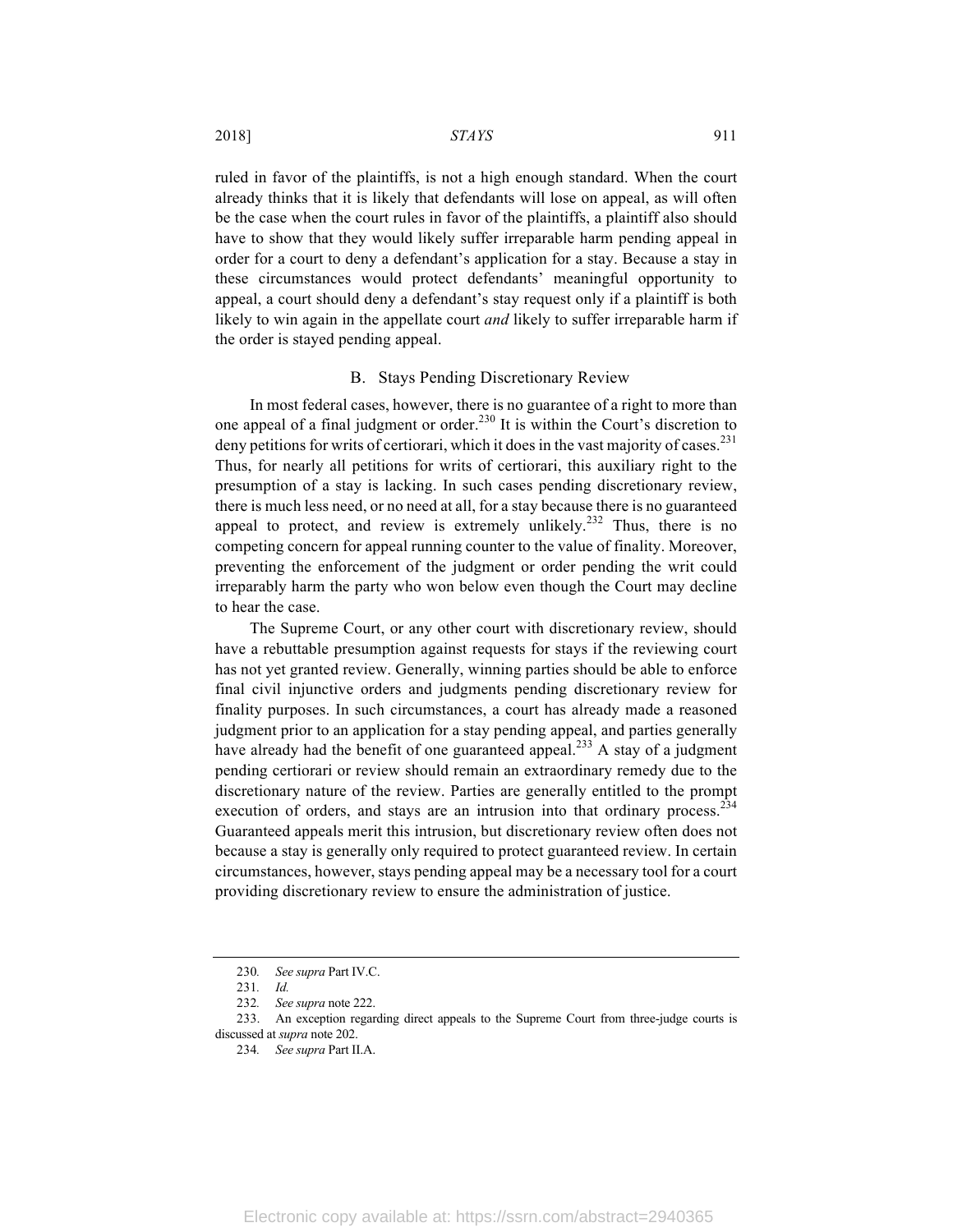If review is discretionary, as it is for cases pending writs of certiorari from the Supreme Court, and the reviewing court has not yet granted review or certiorari, then a court should deny a stay request unless the petitioner<sup>235</sup> demonstrates that: (1) the court is likely to grant review,  $236$  (2) there is a likelihood of success on appeal, *and* (3) the petitioner is likely to suffer irreparable harm pending review, absent a stay. This will allow for prompt enforcement of the lower court's order or judgment unless denying a stay is likely to irreparably harm an applicant who is likely to succeed on appeal and where review is likely to occur.

If an applicant for a stay demonstrates likelihood of a court granting review or certiorari or likelihood of success upon review, but does not demonstrate likelihood that the applicant will suffer irreparable harm pending disposition, then the Court should deny the motion for a stay. Even if the party applying for a stay is likely to win upon review, there is not sufficient reason to delay enforcement of a court order or judgment if the losing party will not suffer irreparable harm pending discretionary review. Similarly, if an applicant for a stay demonstrates the likelihood of irreparable harm pending disposition, but does not demonstrate likelihood of success *and* that the Court will grant review, the Court should deny the motion for a stay. Even if the moving party may suffer irreparable harm, there is insufficient reason to delay enforcement of a court order or judgment if the moving party is likely to lose on appeal.

If the Supreme Court has granted a writ of certiorari (or after another court has granted review), the court should determine a request for a stay based on the standard outlined above for appeals with guaranteed review.<sup>237</sup> In such circumstances, courts should have a presumption in favor of granting stays because, at that point, the case enters into the rare area of obtaining review from a court of discretion. For that now-guaranteed review to be meaningful, considerations should run in much the same way as when a losing defendant requests a stay from a district court order pending guaranteed appeal to a court of appeals.<sup>238</sup>

## *2. Rethinking the Burden for the Four-Prong Standard for Stays Pending Appeal*

For a stay request pending guaranteed review, courts should have a rebuttable presumption in favor of granting a stay unless the plaintiff

<sup>235.</sup> For discussion of the losing defendant bearing this burden, see *supra* Part V.A.2.

<sup>236.</sup> Only the court with discretionary review, most often the Supreme Court, should assess this factor: whether the court is likely to grant review or certiorari. Lower courts determining requests for a stay pending discretionary review should determine whether to grant a stay based on only the other two factors. A standard should not require lower federal courts to predict likelihood of the Supreme Court granting certiorari nor should the opportunity for meaningful review turn on a lower federal court's prediction of whether another court will choose to assert jurisdiction.

<sup>237</sup>*. See supra* Part V.1.a.

<sup>238</sup>*. Id.*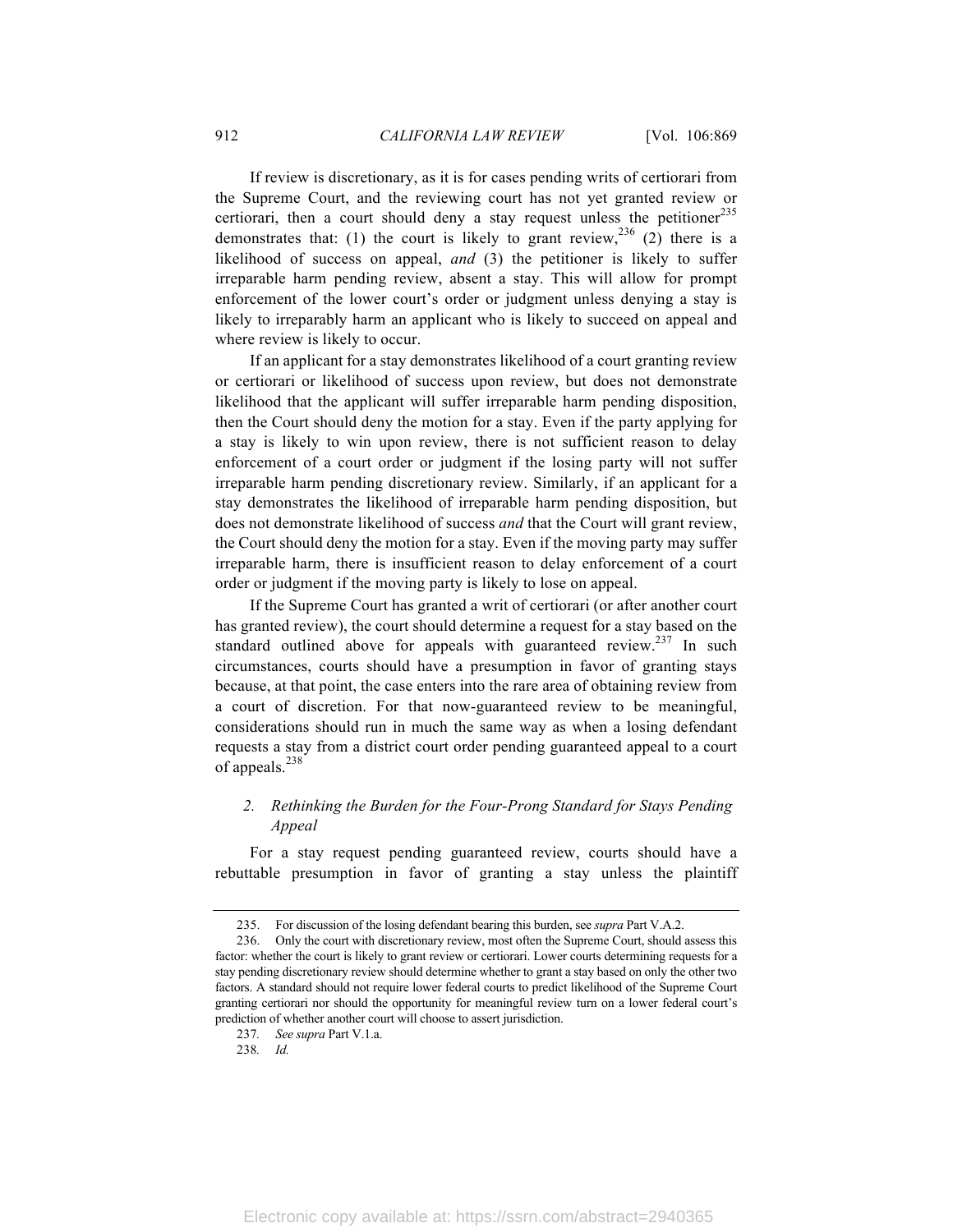demonstrates that the losing defendant is unlikely to succeed on appeal and that the plaintiff is likely to suffer irreparable harm.<sup>239</sup> In a change from current procedure, $240$  the stay movant should not bear the burden in these circumstances because the presumption of a stay, when requested, should protect the movant's right to a meaningful appeal. $^{241}$  Currently, in practice, each party tries to show that its side is likely to suffer irreparable harm pending review, that the other side is not, and that, even if the other side would, its own irreparable harm is comparatively worse. This proposal cuts back on the number of factors that both parties must show and that judges are supposed to consider.

For a stay request pending discretionary review, courts should have a rebuttable presumption against granting a stay unless the movant, or defendant, demonstrates that the court is likely to grant review,  $242$  that there is a likelihood of success on appeal, and that the petitioner is likely to suffer irreparable harm pending review, absent a stay. Keeping with current procedure,  $243$  the stay movant should bear the burden in these circumstances because it should be harder for the movant to obtain a stay when appeal is not even guaranteed.<sup>244</sup>

## *3. Questioning Consideration of the Public Interest and the Balance of the Hardships*

Decisions on stays pending appeal occur after a court has already entered a reasoned judgment, but these decisions often take place with relatively little additional information and often in a very short timeframe. The safeguard of a court already having issued a non-preliminary underlying order without time limitations, along with the practical constraints of limited guidance and time, may warrant or even require a simplified standard for stays pending appeal. When determining requests for stays pending appeal, perhaps courts should consider only the factors that are essential to stay decisions — the likelihood of success and irreparable harm.<sup>245</sup> It may seem intuitive to consider the public interest and the balance of the hardships in stay determinations, but considering these factors may undo precedent or careful compromises in procedure or substance. Although it merits more discussion than space allows here, perhaps courts should question whether to continue to consider these factors when determining stays. $246$ 

<sup>239.</sup> For either of these two requirements, courts should also accept demonstrations of the inverse—that the plaintiff is likely to win on appeal or that the losing defendant is unlikely to suffer irreparable harm pending appeal.

<sup>240</sup>*. See supra* note 106.

<sup>241</sup>*. See supra* Part IV.C.

<sup>242</sup>*. See supra* note 239.

<sup>243</sup>*. See supra* note 106.

<sup>244</sup>*. See supra* Part V.A.1.b.

<sup>245</sup>*. See supra* text accompanying notes 107–111.

<sup>246.</sup> For a full treatment of this possibility, see Portia Pedro, Shadow Procedure: When Equity Undermines Law (Nov. 2017) (unpublished manuscript) (on file with author).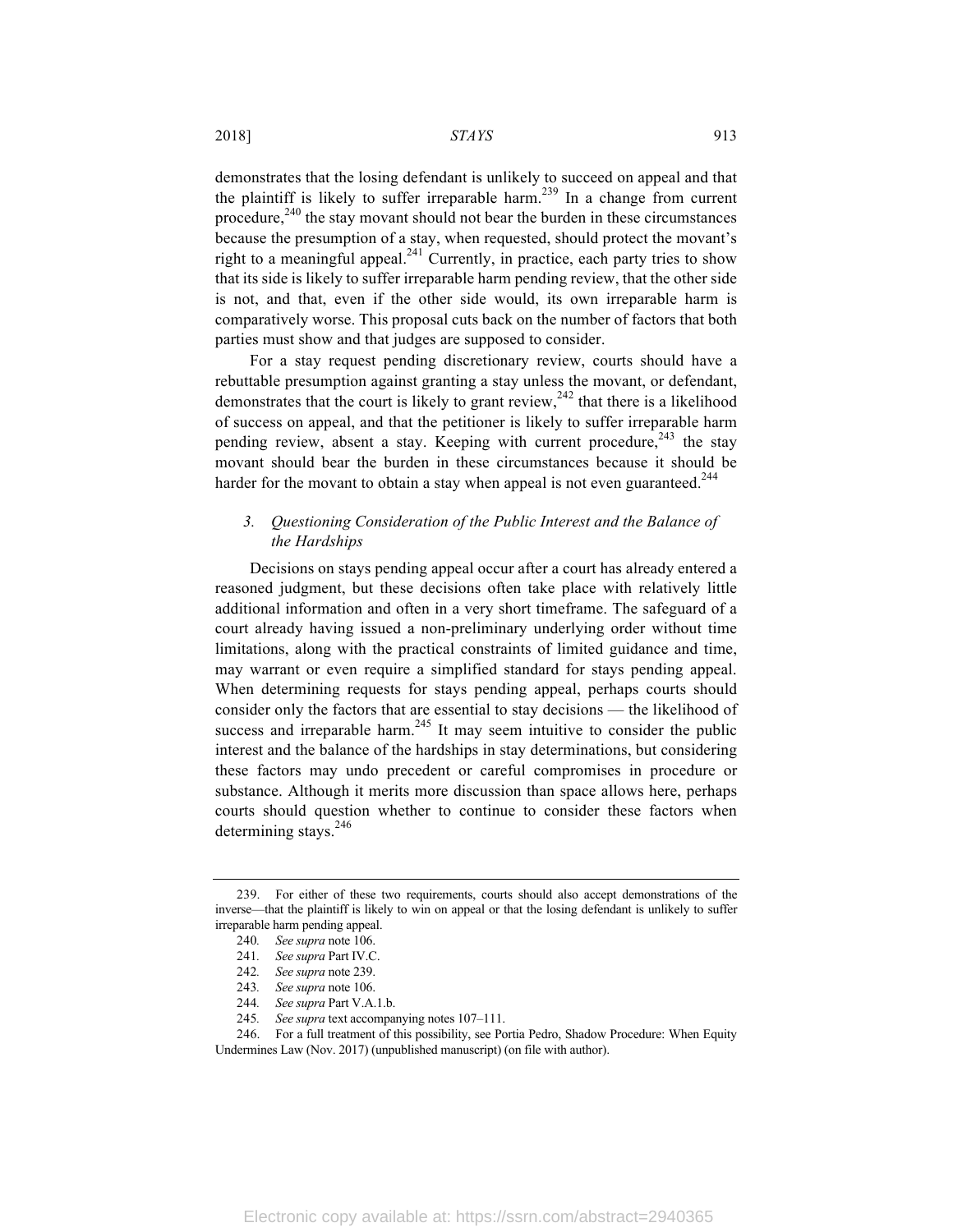Considering the balance of the hardships and the public interest may help courts temporarily account for third-party interests and navigate potential harms to the state, parties, and the public in preliminary decisions until courts can give the matter full consideration. But considering those factors after courts have already issued final decisions might unnecessarily waste time, increase the influences of arbitrary makeweights and cognitive biases, and increase risks of irreparable harm to litigants likely to succeed on appeal.

Deciding stays pending appeal under the current standard that includes the public interest and balancing the hardships is necessarily more complicated and difficult to assess than deciding the underlying order. Determining whether to grant a request for a stay pending appeal requires some assessment of the underlying judgment, but it also occurs in a more rushed timeframe and requires gauging the likelihood of success on appeal and irreparable harm pending appeal. Perhaps the inquiry should simply stop there.<sup>247</sup> A standard that includes more complicated factors or factors that are more susceptible to becoming arbitrary makeweight will result in poorer decision-making and more arbitrary, unpredictable decisions.

Some may hope to retain consideration of the public interest and balancing the hardships in stay determinations because it gives judges and justices more flexibility and discretion, but more discretion is not always better. Factors should be included in a standard because they are functional.<sup>248</sup> Equitable discretion permits judges to make decisions "appropriate to the justice of the particular case,"<sup>249</sup> but it can also be "mere personal whim"<sup>250</sup> and a "cloak for arbitrary" judicial policymaking."<sup>251</sup> The equitable discretion in the public interest and balancing the hardship factors allows for "a rectification of law where it fails through generality," $252$  but it is not clear that law has failed when a court is determining whether to grant a stay pending appeal. Equity tends to be the discretion of the decision-maker that is inherent and complete, such that the power includes disregarding or overriding applicable law or precedent.<sup>253</sup> In

<sup>247.</sup> There are some similarly simplified standards for preliminary injunctions, which historically use the same four-prong tests as some courts rely on in stay determinations, for statutory or constitutional claims. *Id.* (some courts do not require a showing or irreparable harm or do not consider the balancing of the hardships).

<sup>248</sup>*. See* Samuel L. Bray, *The Supreme Court and the New Equity*, 68 VAND.L.REV. 997, 1011– 12 (2015).

<sup>249</sup>*. Id.* at 1041.

<sup>250.</sup> *Id.* (citing John Selden, *Equity, in* TABLE-TALK: BEING THE DISCOURSES OF JOHN SELDEN, ESQ. 43, 43–44 (1689)); Daniel A. Farber, *Equitable Discretion, Legal Duties, and Environmental Injunctions*, 45 U. PITT.L.REV. 513, 526–27 (1984); John Choon Yoo, *Who Measures the Chancellor's Foot? The Inherent Remedial Authority of the Federal Courts*, 84 CALIF. L. REV. 1121, 1162–65 (1996)).

<sup>251.</sup> Bray, *supra* note 248, at 1041.

<sup>252.</sup> Doug Rendleman, *The Triumph of Equity Revisited: The Stages of Equitable Discretion*, 15 NEV. L.J. 1397, 1399 (2015) (quoting ARISTOTLE, NICOMACHEAN ETHICS 172 (J.E.C. Welldon trans., Macmillan 1912) (c. 384 B.C.E.)).

<sup>253.</sup> Lannetti, *supra* note 190, at 288.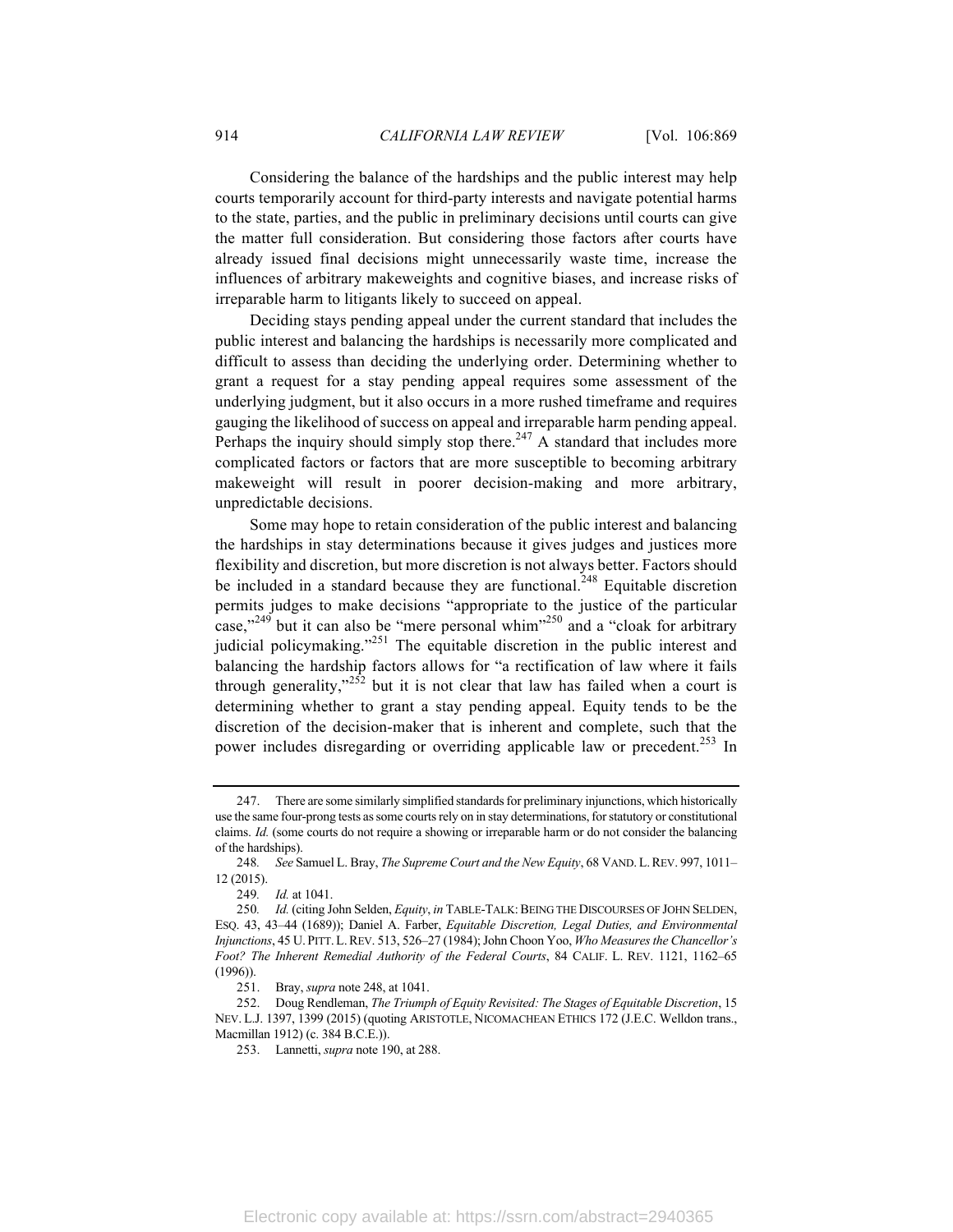order to avoid disregarding or overriding applicable law and precedent, perhaps the only stay determinations in which courts should consider the public interest or balance the hardships are when these factors are included in the underlying law, statute, or likelihood of success analyses. Because stays pending appeal determine whether to hold final judgments and orders in abeyance, unfettered discretion in stays might allow personal whims or arbitrary judicial policymaking to subvert the law.<sup>254</sup>

Eliminating consideration of these two factors would save time in decisionmaking and eliminate the risk of adding arbitrary makeweights to stay determinations. Especially given the rushed nature of stay determinations, it is worrisome that courts may rely on arbitrary and amorphous values to nullify the right to appeal or prevent the enforcement of a reasoned court order.

#### B. *Courts Should Write*

As discussed above, more often than not, courts do not give reasons for stays pending appeal determinations.<sup>255</sup> Yet the justifications for courts writing opinions for stay determinations are almost too numerous and apparent to mention.<sup>256</sup> Stay decisions deserve explanations because, if left unexplained, these procedural decisions can change litigants' lives and public law.<sup>257</sup> For stays pending appeal to fulfill their purpose and allow courts to comport with institutional design, this Section lays out suggestions for when courts should and should not give reasons for stay pending appeal decisions.

Although courts' resources are limited, courts are also expected to give reasons<sup>258</sup> for decisions.<sup>259</sup> This expectation arises, in part, because giving reasons helps the resource-constrained court system maximize "'correct' answers."<sup>260</sup> Courts regularly give reasons for decisions.<sup>261</sup> Because giving reasons uses resources, including time, courts must navigate a tension in deciding when to give reasons and when to refrain.

<sup>254</sup>*. See* Susan H. Black, *A New Look at Preliminary Injunctions: Can Principles from the Past Offer Any Guidelines to Decisionmakers in the Future?*, 36 ALA. L. REV. 1, 4 (1984) (common law judges "charged the Chancellor with attempting to subvert the whole law of England by substituting conscience for definite rule").

<sup>255</sup>*. See supra* Part III.B.

<sup>256</sup>*. See* notes 257–265.

<sup>257</sup>*. See supra* Part I.

<sup>258.</sup> This Article uses the term "reasons" as any item offered as an explanation for a decision, even if it is a poor justification for that decision. *See* Frederick Schauer, *Giving Reasons*, 47 STAN. L. REV. 633, 635–36 (1995).

<sup>259</sup>*. See id.* at 633 n.2 (noting that issuing a decision without giving reasons for the decision is often a decisional deficiency).

<sup>260</sup>*. See* Lewis Kornhauser, Adjudication by a Resource-Constrained Team: Hierarchy and Precedent in a Judicial System, 68 S. CAL. L. REV. 1605, 1606 (1995) (proposing a model of the judiciary as a "judicial team," which aims to maximize "'correct' answers" regardless of what definition of "correct" it chooses to adopt).

<sup>261</sup>*. See* Robin J. Effron, *Reason Giving and Rule Making in Procedural Law*, 65 ALA. L. REV. 683, 715, 723–24 (2014) (acknowledging an "existing norm of justificatory opinion writing").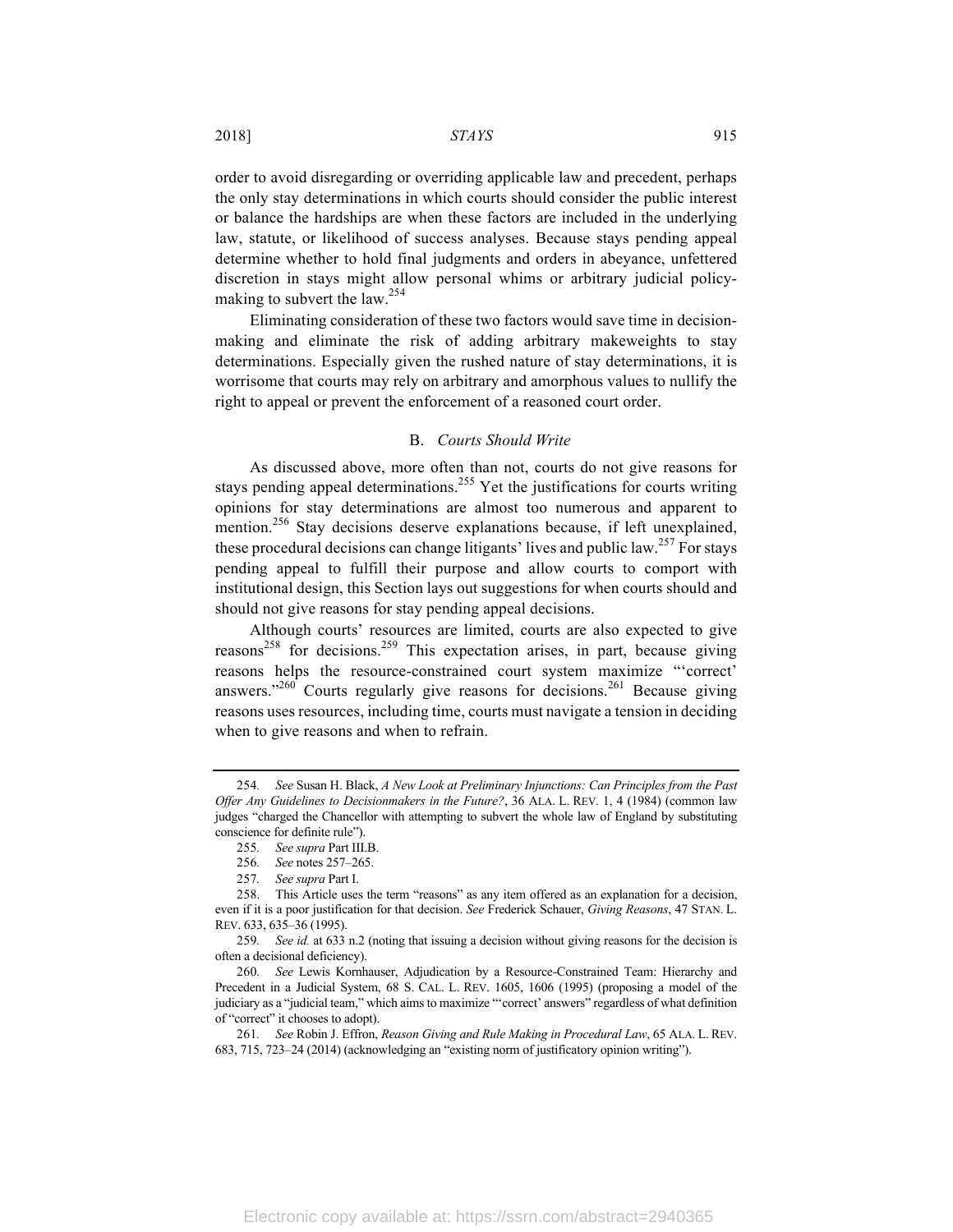Additionally, institutional design is relevant for determining when courts should provide reasons. A primary purpose of appeals is "to correct errors; to develop legal principles; and to tie geographically dispersed lower courts into a unified, authoritative legal system, $\frac{1}{262}$  so reason giving is commonly associated with, and expected of, appellate opinions.<sup>263</sup> In the tiered US system, federal courts of appeals and the Supreme Court have a "harmonizing and law-giving function."<sup>264</sup> Giving reasons can remedy areas where judges may have, in effect, unreviewable discretion and may help to fill in some of the "interstices of procedural doctrines."<sup>265</sup>

Deciding whether and when courts should give reasons for procedural decisions entails balancing regulating procedure with rules and giving courts flexibility through discretion.<sup>266</sup> Strict rules simplify coordination among courts and promote consistency and predictability.<sup>267</sup> Flexibility and discretion in procedural rules allow judges to play a managerial role in guiding cases.<sup>268</sup> In procedural areas for which there is often no meaningful review, the purpose of appeals is lacking and "difficulties emerge in the way that procedural rules are promulgated, interpreted, and applied."<sup>269</sup> For decisions on procedural mechanisms that courts would implement best with a mix of a strict rule and discretion and that may otherwise be insulated from meaningful review, Professor Robin J. Effron argued that courts should have discretion, have clear lists of factors to consider, and provide reasoning.<sup>270</sup>

This Section discusses these concerns for district courts, courts of appeals, and the Supreme Court and recommends when each judicial level should offer reasoning for stay determinations.

#### *1. District Courts*

District courts are uniquely situated in that the only stay determinations that these courts make are almost always of their own underlying orders.<sup>271</sup> These courts typically have the most information regarding the circumstances of the cases for which they may be asked for stays. Additionally, because district court judges generally issue stay orders individually and, thus, do not need to strategize to gain other judges' votes, they have fewer strategic reasons to avoid writing opinions for stays pending appeal than might courts of appeals or the Supreme

<sup>262</sup>*. See id.* at 704–05 (quoting Stephen C. Yeazell, *The Misunderstood Consequences of Modern Civil Process*, 1994 WIS. L. REV. 631, 662 (1994)); *supra* note 215.

<sup>263.</sup> Schauer, *supra* note 258, at 638.

<sup>264</sup>*. See* Effron, *supra* note 261, at 705–06.

<sup>265</sup>*. Id.* at 704–05.

<sup>266</sup>*. See id.* at 688.

<sup>267</sup>*. See id.* at 690–95.

<sup>268</sup>*. See id.* at 695–98.

<sup>269</sup>*. Id.* at 705.

<sup>270</sup>*. Id.* at 715–16.

<sup>271</sup>*. See supra* Part II.**A**.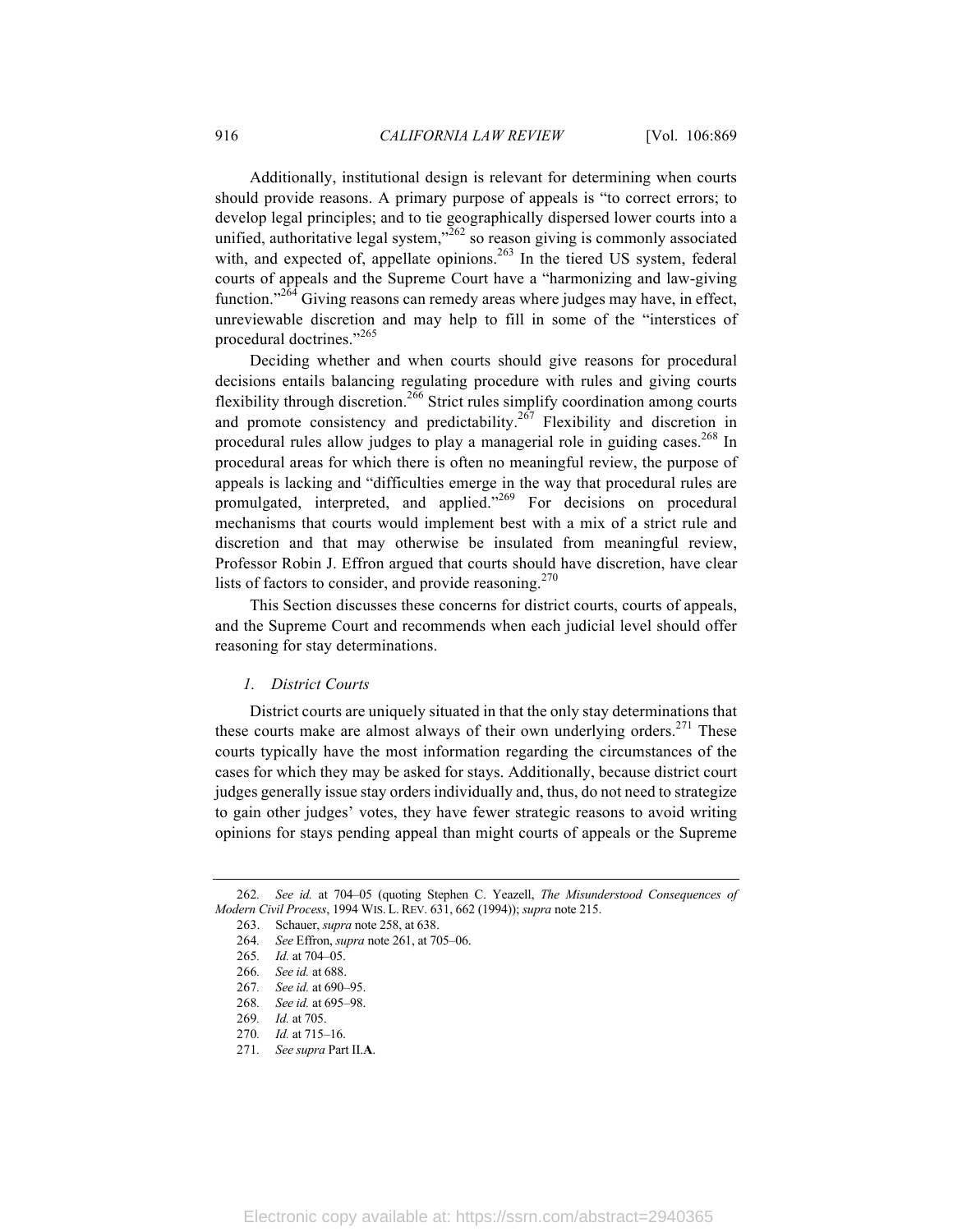2018] *STAYS* 917

Court. Writing opinions could improve the quality of decision making for underlying stay determinations and could encourage judges to apply the appropriate standard.<sup>272</sup> Thus, writing opinions for stays may decrease the risk of denying a meaningful opportunity to guaranteed appeal or of subjecting a party that is likely to win on appeal to suffer irreparable harm in the meanwhile. Giving reasons for stay determinations also helps to ensure fundamental fairness to parties.<sup>273</sup> Opinions allow parties to know the bases for a decision that could irreparably affect their rights or their ability to meaningfully appeal.

The primary cost to district courts for reason giving for stays of their own orders is that reason giving will use limited time that a court otherwise could spend on other tasks and that writing could delay a court's stay decisions on timesensitive matters. But every task draws time and resources from other tasks. If a court is already deciding according to the standard, the additional time it takes to explain verbally that thought process should be reasonably short and, at least, should not be the dispositive factor for a court determining whether to write. Federal rules require courts to write a reasoned opinion every time that courts issue a preliminary injunction.<sup>274</sup> In comparison, it does not seem overly burdensome to suggest that courts should write reasoned opinions more frequently for stay determinations. A stay decision runs the risk of preventing plaintiffs who have won, and who may win again on appeal, from enforcing their permanent injunctive orders, with the result that they will suffer irreparable harm of denying defendants a meaningful opportunity to appeal even where defendants have appeal as of right and are likely to win on appeal. There is no length requirement; judges can give reasons from the bench or write short opinions. Courts can grant or deny a temporary stay<sup>275</sup> according to the presumption based on availability of review<sup>276</sup> before giving reasons with the stay determination in the second stage. Courts could also issue stay orders first and write the opinion for the decision later. Parties and the judicial system will still benefit even if courts write opinions sometime after issuing the stay order. There will still likely be an increase in reasoned consideration if a judge knows that they will need to give reasons in the future. $277$ 

A court writing a stay opinion about its own underlying order could worry that indicating that the defendant may be likely to succeed would undermine their underlying order and highlight potential weaknesses of the merits of their decision for reviewing courts. However, under the current standard, whether a court grants a stay or not in effect already reveals something about likelihood of success even if the court does not write about that factor. Additionally, courts

<sup>272</sup>*. See supra* notes 255–268.

<sup>273</sup>*. Id.* 274*. See supra* note 132; *see also supra* note 130 (same for temporary restraining orders).

<sup>275</sup>*. See supra* note 97.

<sup>276</sup>*. See supra* Part V.A.1.

<sup>277</sup>*. See supra* notes 255–267.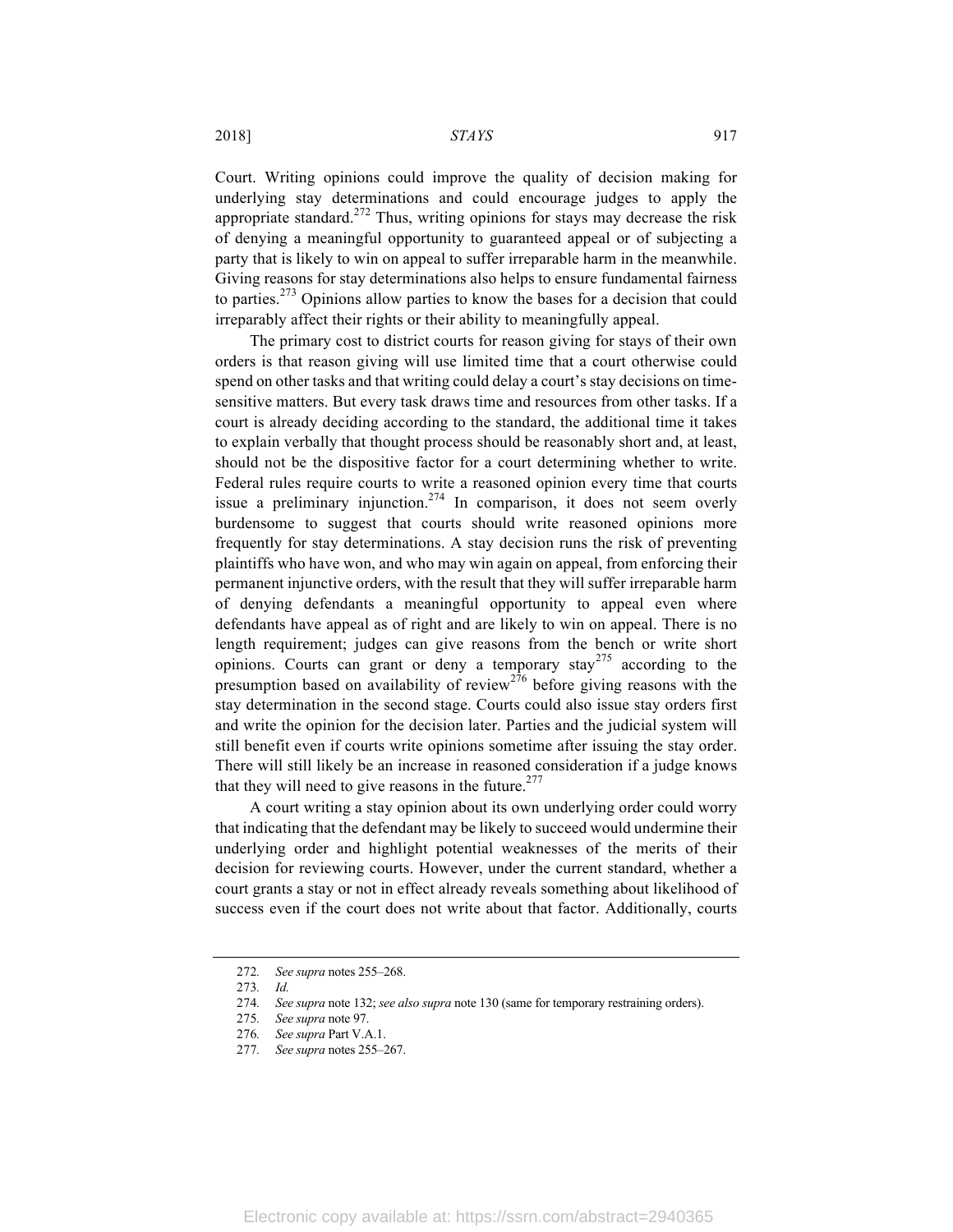can give reasons for stay determinations while avoiding this risk. Courts can write stay opinions without ever writing about the likelihood of success factor, or they can write about this factor while only discussing the minimum threshold needed to demonstrate likelihood of success, which should be lower for a court determining a request to stay its own underlying order.

Courts should find that a party has demonstrated likelihood of success wherever a party demonstrates that the chance of such success is probable, strong, substantial, or greater than 50 percent. Because the goal of stays pending appeal is to protect meaningful appellate review wherever it is guaranteed, $278$  and because courts are probably inclined to underestimate a losing party's likelihood of success, the required showing for likelihood of success on appeal should not be especially high. Yet requiring only that the chance of success is "better than negligible" would include all but the most frivolous of appeals even where there is extremely little likelihood of success on appeal.<sup>279</sup> That seems too low of a threshold. A threshold so low that likelihood of success need only be "not wholly without doubt," "more than a mere possibility," or "better than negligible" would render the requirement meaningless as nearly every stay movant would meet such a low threshold. $280$ 

Some may worry that this threshold is too high, because a party requests a stay after already losing and, often, the court weighing the losing party's success may be the same court that ruled against the losing party in the underlying order or judgment. Thus, there may be some sort of *lock-in effect* where courts underestimate likelihood of success.<sup>281</sup> Presumably, if a court believed that the losing party would have a probable, strong, substantial, or greater than 50 percent chance of success on appeal, the court probably would not have ruled against that party. Thus, it is fitting that courts have a lower likelihood of success requirement for stays of their own orders or judgments. Thus, although the terms may have slightly different meanings, likelihood of success that is "reasonable," a "serious legal question," and a question serious enough to constitute "a fair ground for litigation" seem to avoid frivolity, but also counter the potential of lock-in effect or the almost negligible likelihood that a court would hold that a party it declared as losing had a greater than 50 percent chance of succeeding on

<sup>278</sup>*. See supra* Part IV.C.

<sup>279</sup>*. See* Brady v. Nat'l Football League, 779 F. Supp. 2d 1043, 1046–47 (D. Minn. 2011) (declining to adopt the "not wholly without doubt" standard for the likelihood of success factor).

The "not wholly without doubt" standard urged by the [National Football] League cannot be reconciled with the Supreme Court's requirement of a "*strong showing* on the merits," and appears to be an effort by the League to convert the showing to the low hurdle of '"*any possibility of success* on the merits'" or a '"more than merely negligible'" chance of success. There are few issues in the law that one could characterize as so beyond any dispute as to be deemed "not wholly without doubt." Perhaps this is why the Supreme Court has ruled that "[i]t is not enough that the chance of success on the merits simply be 'better than negligible.'" '[M]ore than a mere possibility' of relief is required." *Id.* (quoting Nken v. Holder, 556 U.S. 418, 434 (2008) (internal citations omitted)).

<sup>280</sup>*. See id.*

<sup>281</sup>*. See* Lynch, *supra* note 20 (discussing lock-in effect).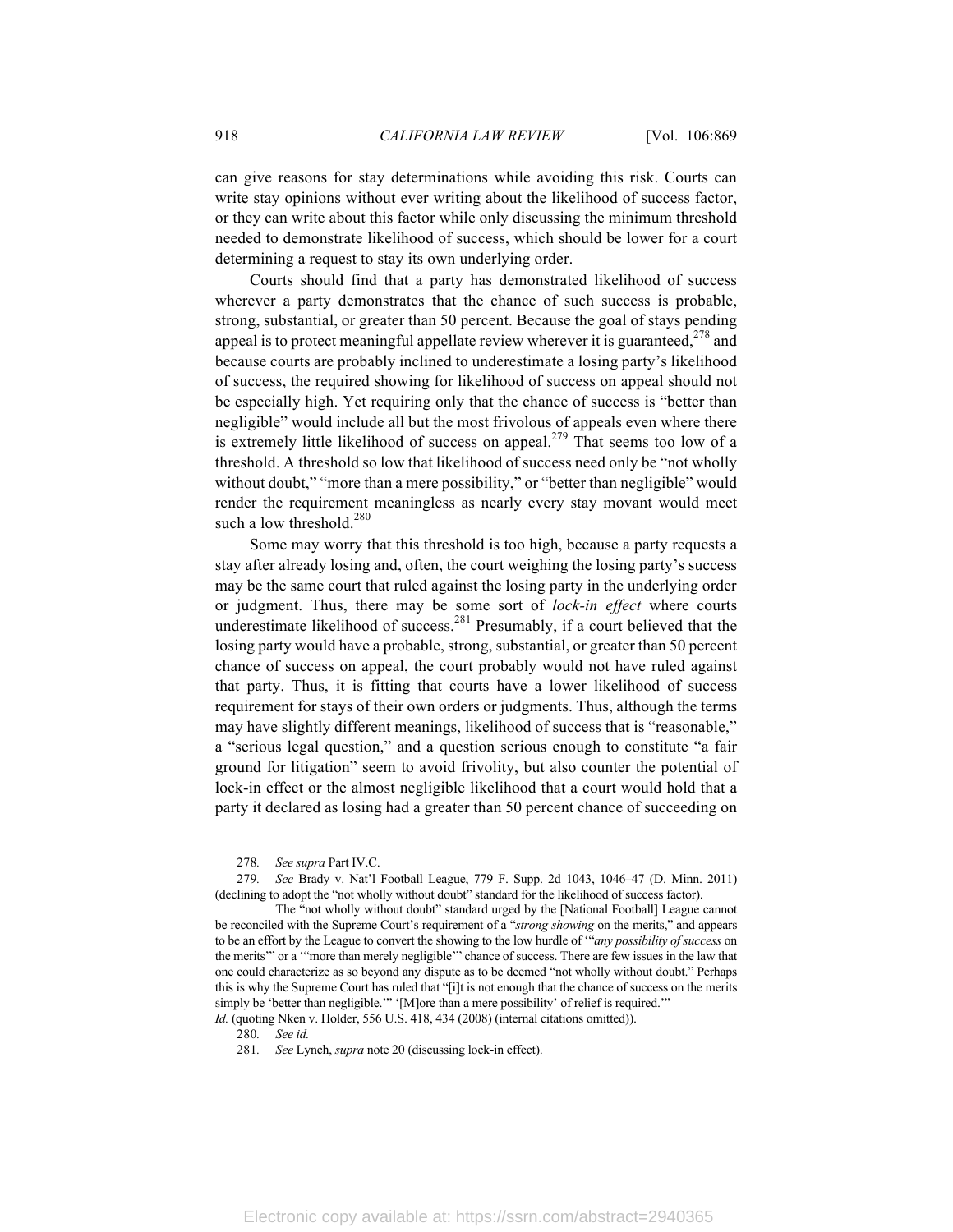appeal. If the court that issued the underlying order or judgment, or any circuit court, denies a stay, however, the losing party can almost immediately request a stay from a panel, a court sitting en banc, or a higher court, none of which have the same predisposition against the losing party.<sup>282</sup>

A district court giving reasons in stay determinations aids review and can lead to a more uniform stays standard as courts of appeals and the Supreme Court better identify and understand inconsistencies when courts explain decisions.<sup>283</sup> Courts writing opinions for stay determinations will also better facilitate appeals of stay applications to, and reviews of stay applications by, higher courts. Finally, writing more opinions would allow federal courts to build stays doctrine to ensure that stays are not unreasoned or poorly reasoned procedural decisions that preempt underlying orders.

The current shortage of written stays precedent prevents courts from finding useful guidance. It is difficult to treat similar circumstances in similar ways absent any reasoned opinions for stays determinations. When there are extremely few written opinions, courts cannot build on the precedent of earlier decisions. District courts giving reasons for stay determinations will give future district courts more doctrine, even if not precedent, from which to draw. This could shorten the time future courts need to decide stays and improve the quality of those decisions.<sup>284</sup> This also better allows parties and federal courts to engage in conversations about the stays standard.

In summary, due to the low costs of giving reasons compared to its benefits, district courts should almost always give reasons for stay determinations. If doing so would take too long given a court's or case's constraints, a court can give reasons from the bench, do a two-part stay determination, or issue its decision first and then write the opinion later as time is available. If even that is still too difficult for district courts, courts should at least give reasons whenever they depart from the presumption<sup>285</sup> based on availability of review. At a minimum, district courts should explain their decisions when they deny a stay for a guaranteed appeal and when they grant a stay for a discretionary appeal.

## *2. Courts of Appeals*

As the middle level in the federal court system, courts of appeals play dual roles in stay determinations. Panels or a court sitting en banc may issue underlying orders, for which litigants can request stays from the court of appeals,

<sup>282</sup>*. See id.*

<sup>283</sup>*. See supra* note 276. For a full discussion of the level of deference that reviewing courts should give to a district court and court of appeals's stay determinations, please see *infra* Part. V.C.5. This includes a discussion of how reviewing courts should consider the possible influence of lock-in bias and the perverse incentive that courts that issued the underlying order may have to deny stays because they do not want to undermine their final judgment by acknowledging a losing defendant's likelihood of success on appeal. *See infra* Part V.C5.

<sup>284</sup>*. See supra* notes 260–268.

<sup>285</sup>*. See supra* Part V.A.1.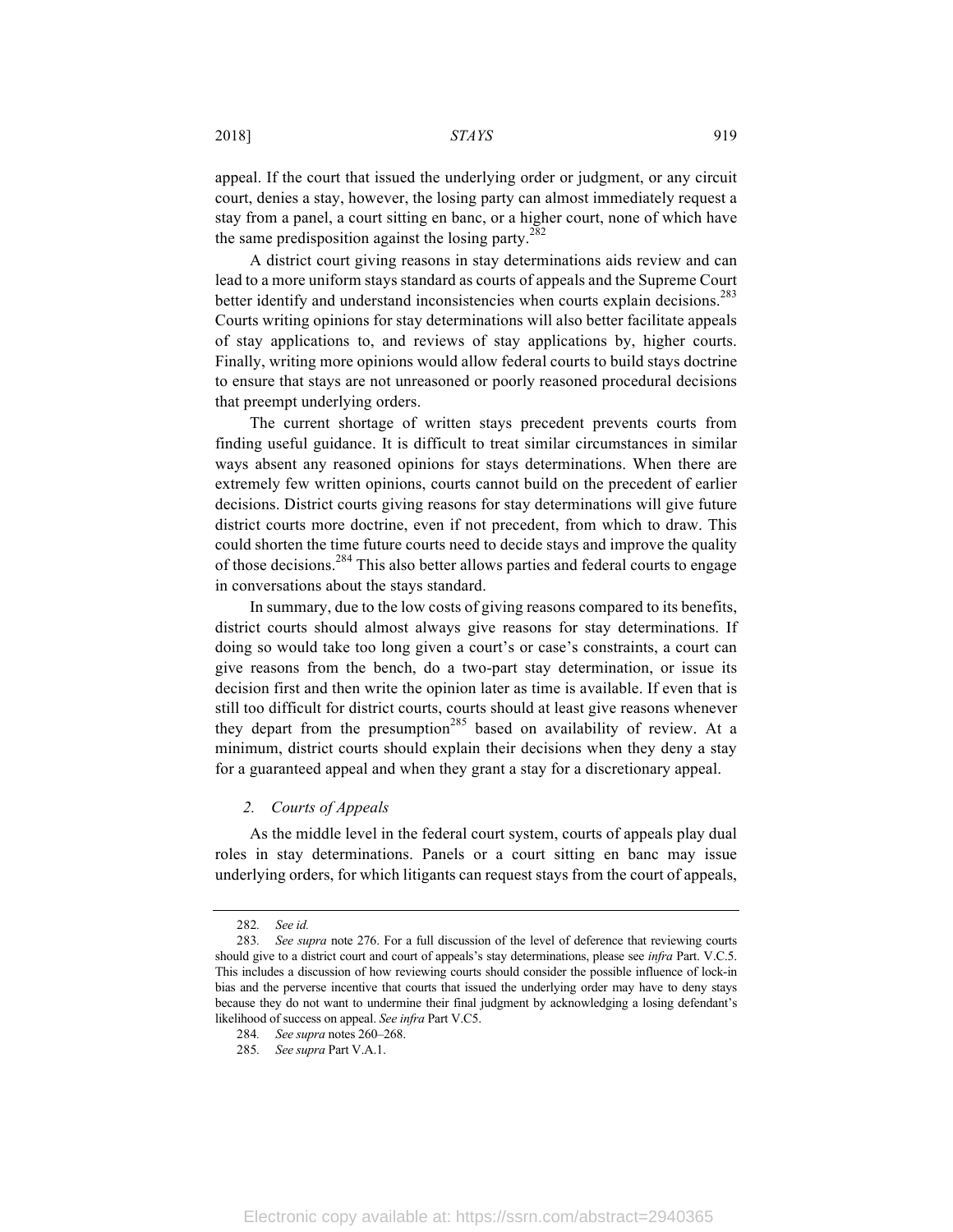and for which litigants can request vacatur, modification, or grant of stays from the Supreme Court.<sup>286</sup> Litigants may also call upon panels or a court sitting en banc to serve in an appellate role as arbiters of requests for vacatur, modification, or grant of stays from district courts.<sup>287</sup>

When a court of appeals, by panel or en banc, gives reasons for a stay determination for which it also issued the underlying order or judgment, the benefits for the decision, court, and litigants are largely the same as they are for district courts.<sup>288</sup> While the court of appeals shares district courts' disincentives for giving reasons, the court of appeals has some additional deterrents.

In comparison to district court judges,<sup>289</sup> courts of appeals judges may have strategic reasons to avoid writing stays opinions because they decide by panel or en banc.<sup>290</sup> When multiple judges decide a request for a stay, they may not coalesce around any one explanation for the decision. Not giving reasons, orally or in writing, may be a way to maintain a majority or plurality of judges. But the same could be true for every other decision that panels or courts sitting en banc make, such as the underlying and substantive decisions for which they routinely write reasoned opinions. Similar to other types of opinions, at times judges should agree with, or dissent from, the reasoning behind stay determinations.

For future stay determinations, many of the incentives and disincentives for courts of appeals writing stay determinations are the same as for the district court.<sup>291</sup> Yet, for courts of appeals, many of the costs of giving reasons for stay determinations are slightly lower while the benefits are greater in relation to the district courts. Because courts of appeals typically make stay determinations by panel,<sup>292</sup> and only for the cases on appeal<sup>293</sup> for which a losing litigant requests a stay,<sup>294</sup> there is a smaller universe of court of appeals stay determinations. Additionally, each courts of appeals judge would likely only be responsible for writing approximately one of every three stay decisions, as the panel would share those duties. Because courts of appeals decisions are binding, appeals courts' reasoned stay opinions give needed precedent to district courts in the circuit and to other circuit judges. Court of appeals' written opinions can highlight inconsistencies and unresolved questions for the Supreme Court,<sup>295</sup> which could help the Court clarify stays standards.

One additional disincentive for a court of appeals judge to give reasons for a stay determination is if, in doing so, the court could preview how it will decide

<sup>286</sup>*. See supra* Part II.A.

<sup>287</sup>*. See supra* note 74.

<sup>288</sup>*. See infra* Part V.B.1.

<sup>289</sup>*. See supra* note 73.

<sup>290</sup>*. See supra* notes 76–77.

<sup>291</sup>*. See supra* Part V.B.1.

<sup>292</sup>*. See supra* Part II.A.

<sup>293</sup>*. Id.*

<sup>294</sup>*. See supra* note 226.

<sup>295</sup>*. See supra* notes 152, 161–166.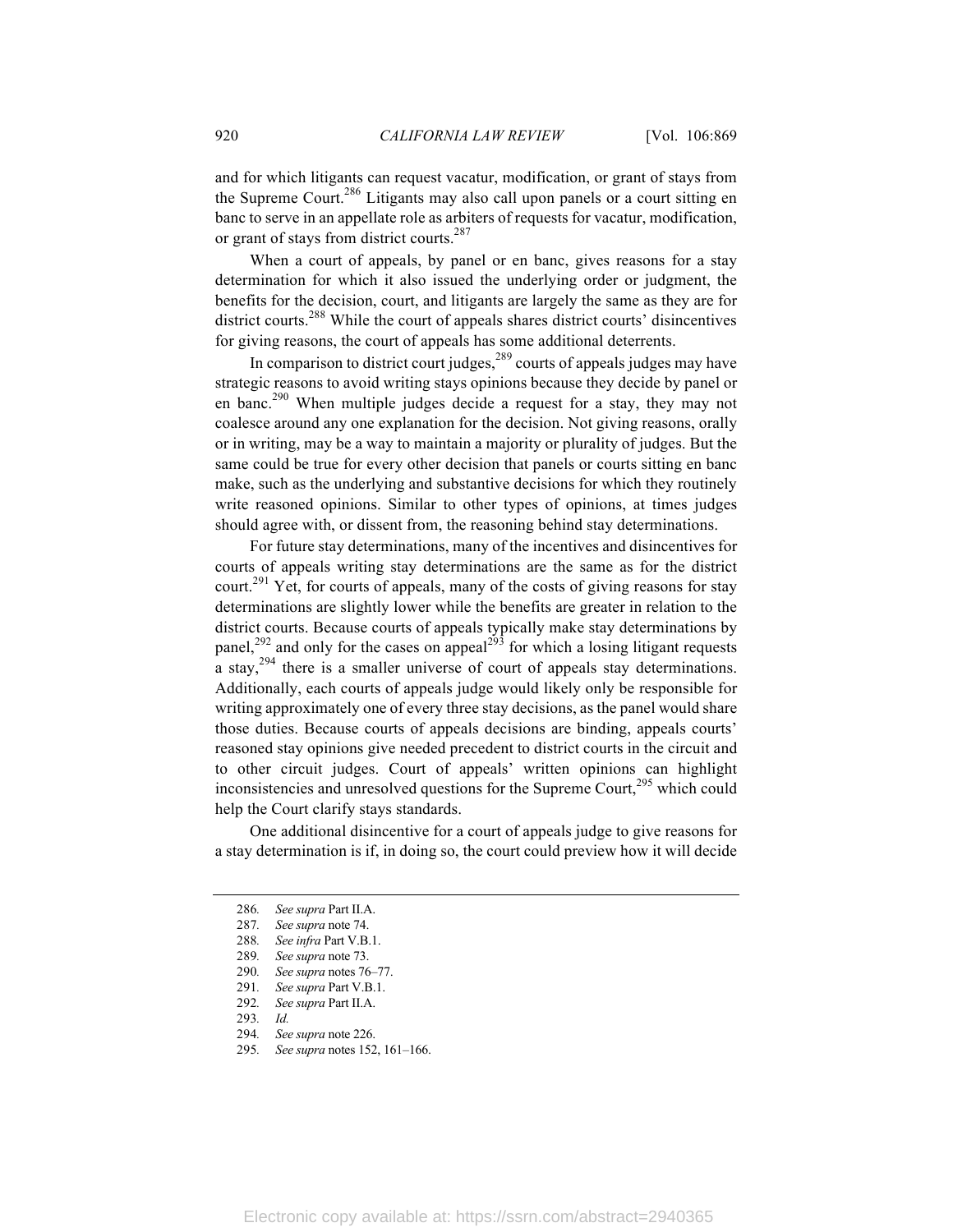the appeal of the underlying order in a way that could impact decisions in other district courts. Some recent opinions, however, show that not writing opinions for stays can lead to even more confusion in lower federal courts.

For instance, in *Frank v. Walker*, <sup>296</sup> Seventh Circuit judges held confusingly dissimilar views of the Supreme Court's reasoning for one stay determination, arguably, because the Supreme Court had not written an opinion giving reasons for its decision. The Seventh Circuit per curiam opinion noted that the Supreme Court had granted the stay because the Court had adopted the view that the public interest is best served by enforcing democratically enacted laws until the Court has finally determined the validity of the law.<sup>297</sup> Dissenting Seventh Circuit judges noted that "of course there is no presumption against enjoining unconstitutional state laws pending appeals,"<sup>298</sup> and presented a competing rationale for the stay—that the Court wanted to avoid uncertainty.<sup>299</sup> The Seventh Circuit per curiam and dissenting opinions were able to have diametrically opposed views of the Supreme Court's rationale for granting the stay because no Supreme Court justice issued a written opinion justifying the stay determination.<sup>300</sup> Both per curiam and dissenting opinions cited a Supreme Court summary order with no reasoning. That confusion about presumptions and reasoning for stay determinations became further compounded when the Supreme Court issued no written opinion justifying its decision when the Court eventually heard largely the same arguments regarding a stay in *Frank v. Walker*<sup>301</sup> as the Seventh Circuit had heard below. That left lower federal courts with no explanation of why the Court had granted the earlier stay or of why the Court vacated the Seventh Circuit's stay of the injunction in *Frank v. Walker*. Furthermore, not writing stay opinions has resulted in lower federal courts trying to read between the lines of nonexistent stay opinions.

Courts of appeals should write opinions for stay determinations to clarify the stays standard, to highlight a question of stays doctrine for the Supreme Court, and to justify departures from the presumption based on availability of review.<sup>302</sup> As time requires, courts of appeals can delay giving reasons for stay determinations, similarly to district courts. $303$ 

<sup>296.</sup> Frank v. Walker, 769 F.3d 494 (7th Cir. 2014) (per curiam) (deciding whether to grant a stay of an order enjoining enforcement of Wisconsin voter identification requirements).

<sup>297</sup>*. Id.* (citing Herbert v. Evans, 135 S. Ct. 16 (2014)) (mem.) (denying motion for reconsideration).

<sup>298</sup>*. Frank*, 769 F.3d at 501 (Williams, J., dissenting).

<sup>299</sup>*. Id.*

<sup>300.</sup> Strange v. Searcy, 135 S. Ct. 940 (2015) (mem.); *Herbert*, 135 S. Ct. 16 (mem.). The only *Strange v. Searcy* stay opinion is Justice Thomas's dissent. *Strange*, 135 S. Ct. at 940 (Thomas, J., dissenting).

<sup>301</sup>*. See* Frank v. Walker, 135 S. Ct. 7 (2014) (mem.) (vacating the Court of Appeals' stay of the district court's permanent injunction preventing the enforcement of Wisconsin voter identification requirement).

<sup>302</sup>*. See supra* Part V.A.1.

<sup>303</sup>*. See supra* Part V.B.1.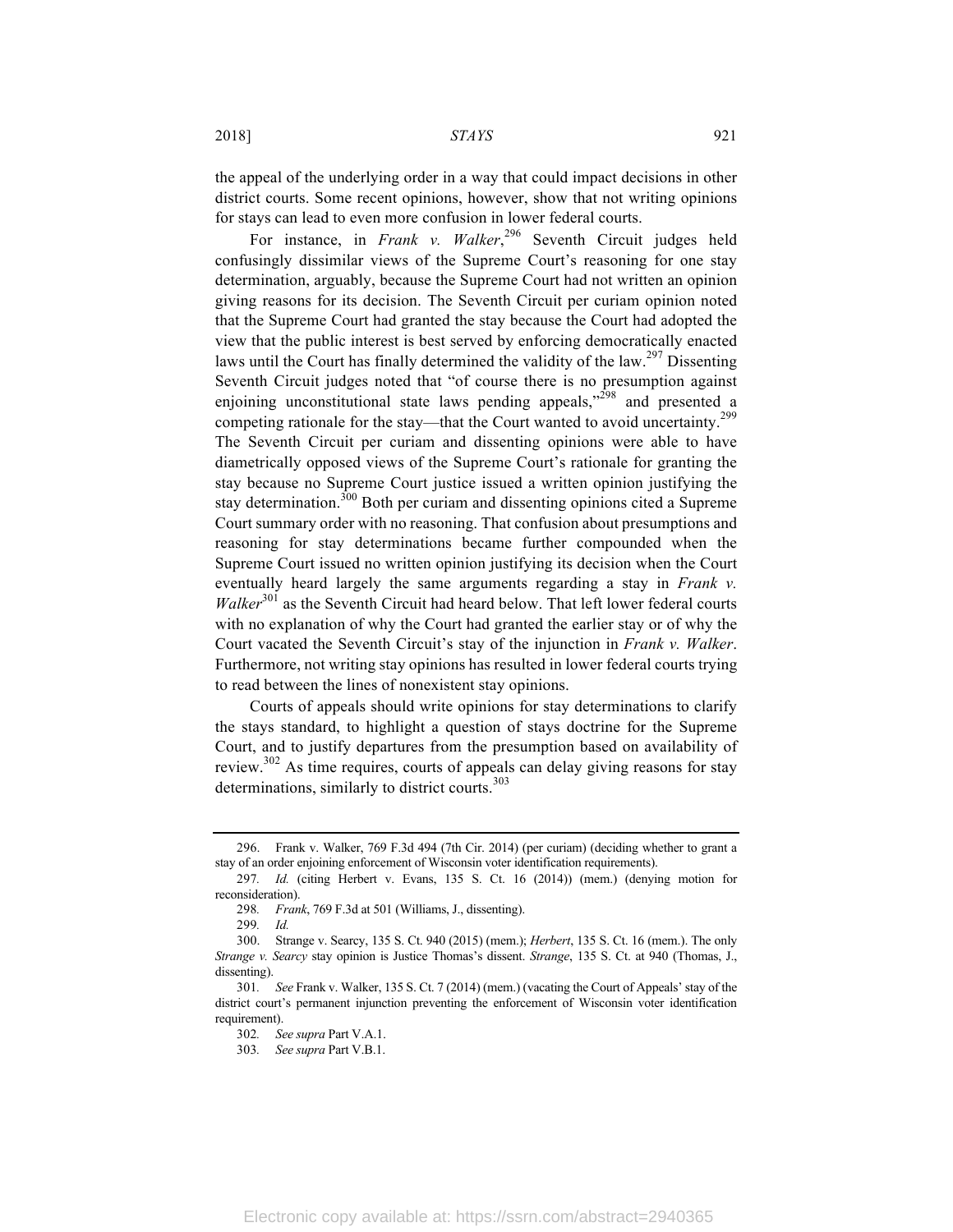#### *3. Supreme Court*

At the other end of the institutional hierarchy from the district court, the Supreme Court almost never determines stays of its own underlying final orders or judgments because, as the highest court in the land, its judgments are not appealable. Although the Court itself might benefit less than other federal courts might from writing stay opinions, its reasoning might benefit the *parties* and *lower courts* even more than would reasons for stay determinations from lower courts.<sup>304</sup> Justices, more than other federal court judges, might feel pressure to avoid writing opinions on stay determinations for the purpose of garnering or maintaining support for the order. The Court disfavors renewals of stay applications so much so that circuit justice stay decisions are very rarely reconsidered.305 Additionally, because there is so much discussion among the justices about a stay determination before them<sup>306</sup> and because the full Court rarely reconsiders its own stay determination, there is almost no reconsideration benefit to the justices to explaining their stay determinations in the first place. Yet lower federal courts could benefit significantly from the Court giving written explanations resolving potential inconsistencies in, and confusion with, the stays standard.

On the other hand, there is almost no benefit from the Court issuing reasoning for likelihood to grant writs of certiorari or likelihood of success. To the contrary, the Court could unintentionally influence future lower courts' substantive decisions by writing opinions that analyze the likelihood of success and the likelihood of granting certiorari, which is one of the primary disincentives for the Court giving reasons for stay determinations. If the Court writes stay opinions, lower federal courts might interpret those opinions as smoke signals on upcoming merits decisions. However, whether the Court grants a stay or not in effect tips its hand as to the likelihood of granting certiorari and ultimately success. Additionally, justices can give reasons for stay determinations while avoiding this risk. Moreover, the Court's current custom $307$ of not writing stay opinions does not seem to decrease the risk that the Court unintentionally influences lower court decisions. When the justices do not give reasons for their decisions, lower courts may attempt to read the unwritten tea leaves.<sup>308</sup>

When the Court majority or plurality refrains from giving reasons for stay determinations, dissenters still can discuss reasoning and, perhaps, cast the majority's reasoning as a straw man argument or misconstrue it in order to advance their own reasoning. This could result in confusion for lower courts searching for precedent if they only have dissenting or concurring opinions to

<sup>304</sup>*. See supra* Part III.

<sup>305</sup>*. See supra* notes 90–92.

<sup>306</sup>*. See supra* note 87.

<sup>307</sup>*. See supra* note 166.

<sup>308</sup>*. See supra* text accompanying notes 298–303.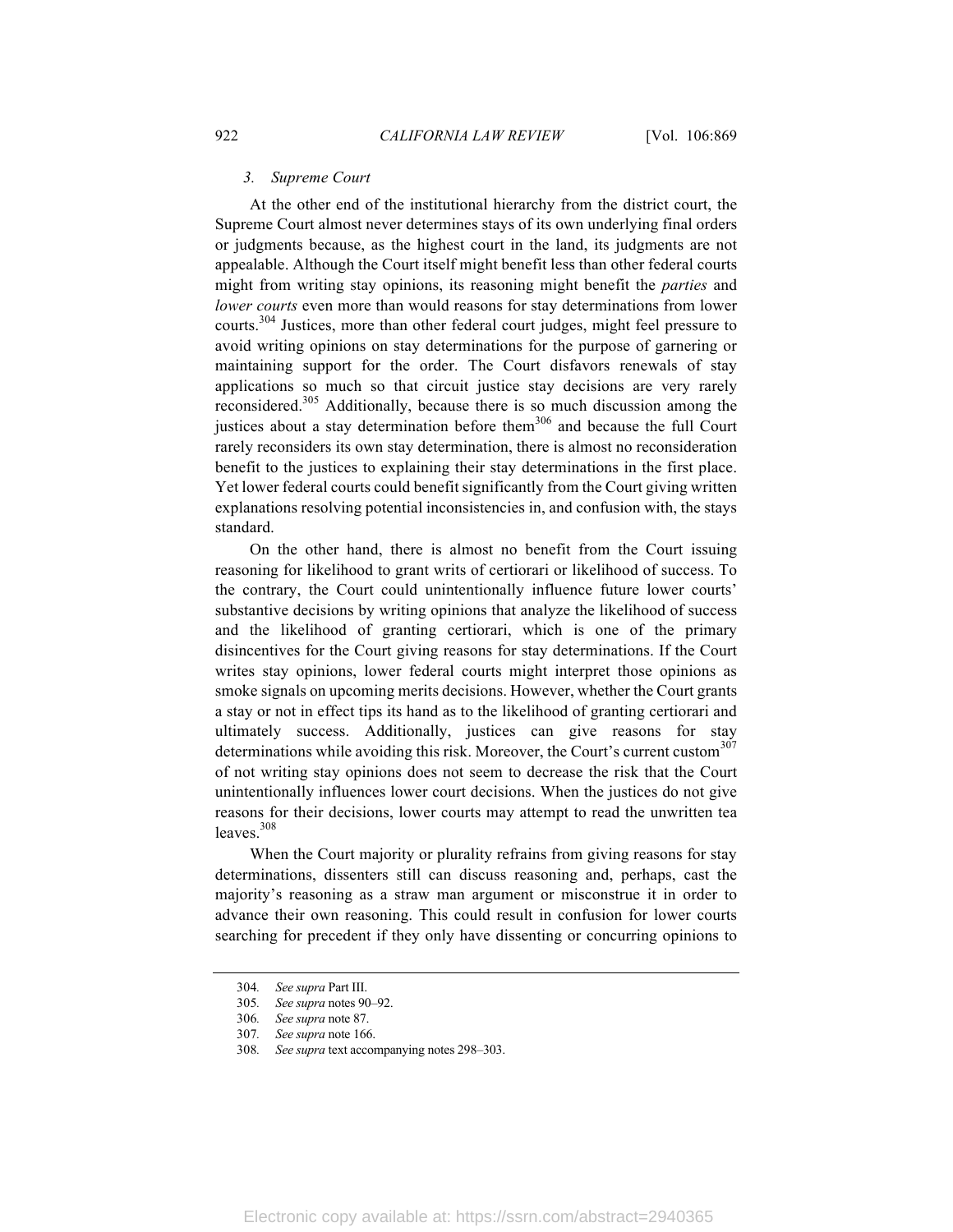2018] *STAYS* 923

try to discern the majority or plurality reasoning. Thus, the general Court practice of not writing opinions for stay determinations may lead to dissents and concurrences with even less accurate descriptions of the majority and plurality decisions because their authors write such opinions knowing that it is highly unlikely that any other justice will later clarify the mischaracterization.

Although the Supreme Court has the greatest justification for not writing stay opinions, failure to do so forces lower courts to read between the nonexistent lines of the Court's stay decisions in search of guidance. By issuing more stay opinions, the Court can help fill out the interstices of stay doctrine to ensure that stays are fulfilling their purpose and to provide lower courts with relevant reasoned precedent.

At times, circuit justices or the Court majority or plurality may have to refrain from writing in order to maintain a majority or plurality, or for the sake of expediency. Justices should nevertheless write opinions for stay determinations when needed to clarify the stays standard or if there is a written dissent. Lower federal courts should not have to resort to reading unwritten tea leaves. The opinion need not assess every stays factor in writing and, most likely, should avoid discussing the likelihood of the Court granting certiorari and the likelihood of success on appeal.

#### C. *Decision-Making Power and Procedures for Stays Pending Appeal*

Changing the substantive standard and writing expectations for stays pending appeal will best promote fairness, predictability, and the purpose of stays. Below are recommendations for stays procedure and allocations of decision-making power on a number of topics that range from who should consider a party's initial stay application to if and how a court should be able to overturn prior stay determinations. Although some of the proposals may increase judicial workload, courts could also simplify stay determinations by eliminating two factors from the standard.<sup>309</sup>

#### *1. Initial Stay Application*

The requirement that parties generally must apply first to the district court—or to the court that issued the underlying order—for stays of judgments or orders pending appeal seems fitting, especially given the time constraints of stay determinations. Even though the issuing judge probably is more likely than another judge to deny a motion for a stay that would prevent the enforcement of his or her own order,  $310$  the issuing judge's familiarity with the case and the order or judgment probably still leave that judge in the best position to quickly assess a motion for a stay.

<sup>309</sup>*. See supra* Part V.A.3.

<sup>310</sup>*. See* Lynch, *supra* note 20 (discussing lock-in effect).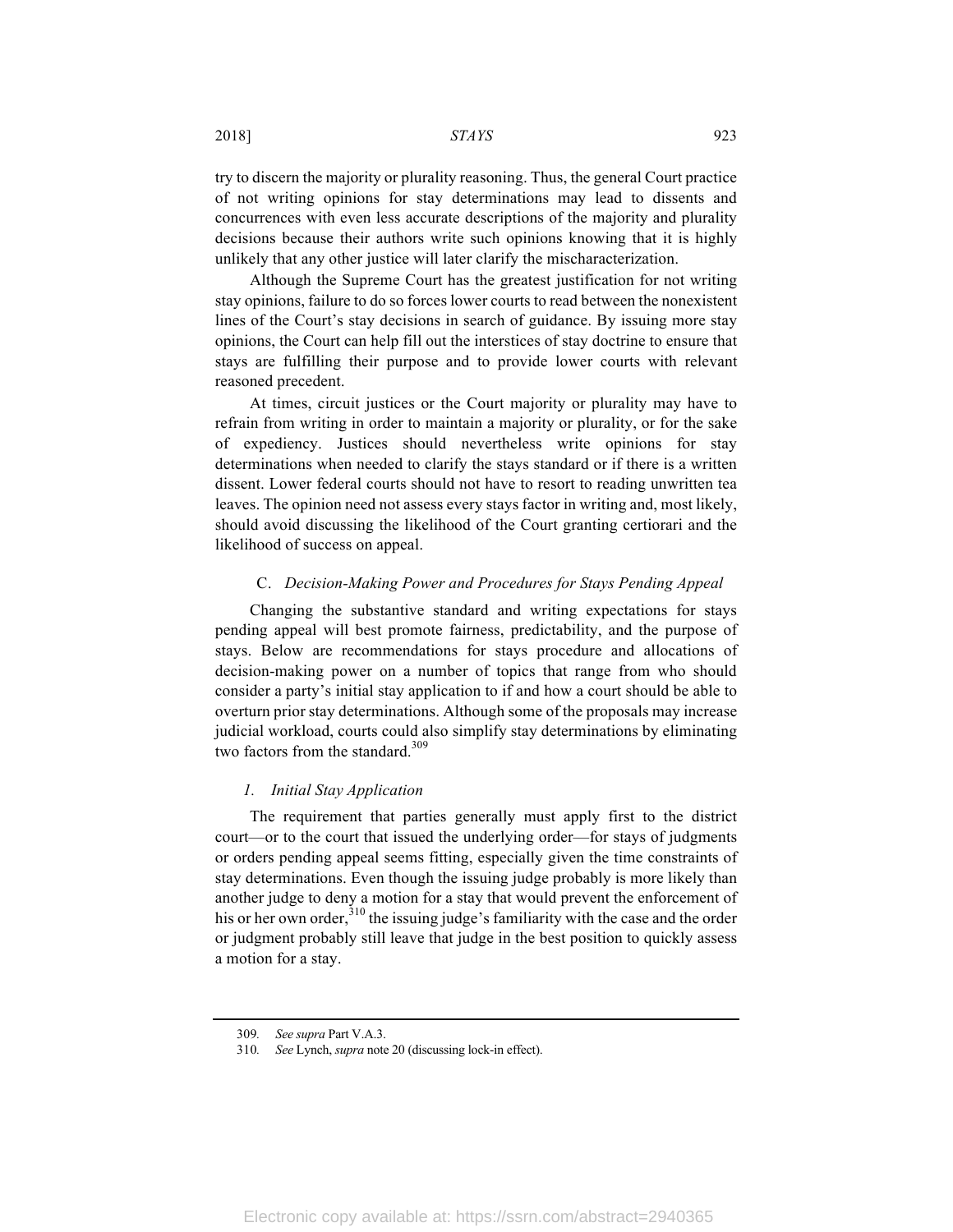Procedural safeguards can mitigate the risk of issuing courts systematically denying stays in a way that works counter to the purpose of stays pending appeal. As discussed above, the court that issued the underlying order usually should not blindly deny the request for a stay without also issuing an opinion explaining its stay determination according to the substantive standard.<sup>311</sup> When judges give reasoning for their decisions, especially in writing, the decisions tend to be more considered and less arbitrary.<sup>312</sup>

Additionally, the stay determination of the issuing court is not the final decision on a stay pending appeal. A court of appeals panel, a circuit sitting en banc, or the Supreme Court (whichever court is not "locked in"<sup>313</sup> by already having issued the underlying opinion) can suspend, modify, grant, or restore an injunction on terms that secure the losing party's right to a meaningful appeal.<sup>314</sup> A party could also make a motion before a court that is not "locked in" to any decision yet if moving first in the issuing court would be impracticable or if the lower court already denied a motion for a stay.<sup>315</sup> If a party demonstrates that impracticability, then there need not be any delay before a party can move a court of appeals for a stay.<sup>316</sup> And, if a party cannot demonstrate that moving for a stay in the issuing court would be impracticable, such that the party must wait to make the motion in another court until after the first court denies the motion, the ability to request a stay from another court still somewhat mitigates the risk of the potentially "locked-in" court incorrectly determining the motion for a stay.

#### *2. Number of Judges*

Keeping with current procedure, $317$  if a district court judge individually issued the underlying order or judgment, that same individual judge should review the initial motion for a stay. As briefly described above, the issuing court is uniquely situated to assess quickly a motion for a stay due to the court's familiarity with the case and the judgment or order. Review by panels of district court judges of every initial motion for a stay would dilute the efficiency benefits of the issuing judge's familiarity with the matter. There would be little additional benefit of group deliberation.

Similarly, courts of appeals judges and Supreme Court justices should also continue<sup>318</sup> to individually determine motions for stays in most circumstances. The benefits of improved decision quality and accountability due to group decision-making do not justify the extra time that would be required for a panel

<sup>311</sup>*. See supra* Part V.B.

<sup>312</sup>*. See supra* notes 254–267.

<sup>313</sup>*. See, e.g.*, Lynch, *supra* note 20 (discussing the effect of cognitive bias on judicial decisionmaking regarding injunctions).

<sup>314</sup>*. See supra* notes 73, 82.

<sup>315</sup>*. See supra* notes 73, 79.

<sup>316</sup>*. Id.*

<sup>317</sup>*. See id.*

<sup>318</sup>*. Id.*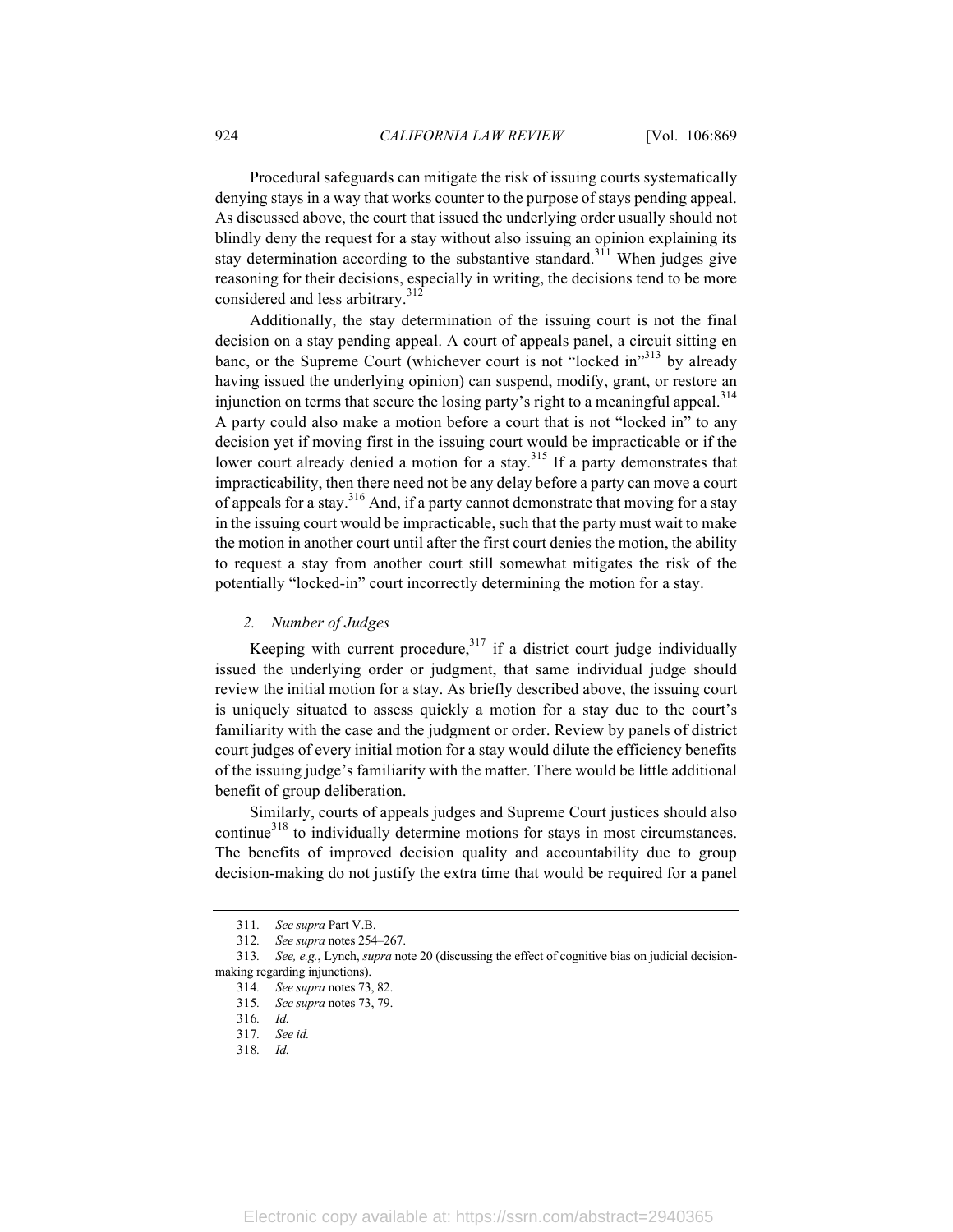of judges or for the entire Court to become familiar enough with each case to decide a request for a stay and then to discuss and decide. When a single judge issues, or could have issued, the underlying order or judgment, it would seem odd and a waste of limited resources to require multiple judges or Justices to make stay determinations in concert. To guard against arbitrariness and idiosyncrasies, a losing party should continue to<sup>319</sup> be able to request reconsideration from a court en banc, but a court can also deny the request for reconsideration.<sup>320</sup> Generally, a party should not be able to request reconsideration from an individual judge or Justice, as reconsideration by one individual is akin to the same type of forum shopping that would be problematic if parties could pick the initial judge or justice reviewing their stay applications.<sup>321</sup>

Finally, as justices have done on many occasions, a justice can refer any stay request to the full court.<sup>322</sup> A court of appeals judge or panel should be able to do the same, referring the stay request to a panel or to the court en banc, as seems fit.

#### *3. Assigned Judge or Randomly Assigned*

As discussed above, under the current process, for stay requests beyond those to the issuing court, assignment of stay requests to appellate panels is random, $323$  but stay applications to the Supreme Court go to the appropriate circuit justice. $324$  After the circuit justice has decided the petition, the applicant can, next, request any justice of their own choosing.<sup>325</sup> This process seems unfairly arbitrary. Unless and until the Court clarifies some more uniform stays doctrine, it seems problematic that every stay request from a given circuit is always determined by the same justice who might have a specific leaning substantively or a unique perspective on when the Court should and should not grant stays. Additionally, always having the circuit justice consider an initial request for a stay does seem to require that the applicant should be able to pick a justice of their own choosing for a renewed application for a stay. Nevertheless, because justices are highly averse to overturning another justice's stay determination,  $326$  the ability to select the justice for a renewal application is not really a safeguard against the circuit justice practice. This aversion, in effect, creates a dynamic whereby circuit justices enjoy almost complete and unquestioned control over whether stays are granted in their circuits or not.<sup>327</sup>

<sup>319</sup>*. See supra* notes 76, 78, 91.

<sup>320</sup>*. Id.*

<sup>321</sup>*. See supra* note 81.

<sup>322</sup>*. See supra* notes 82, 83, 86.

<sup>323</sup>*. See supra* note 76.

<sup>324</sup>*. See supra* note 80.

<sup>325</sup>*. See supra* note 89.

<sup>326</sup>*. See supra* notes 90, 92.

<sup>327</sup>*. Id.*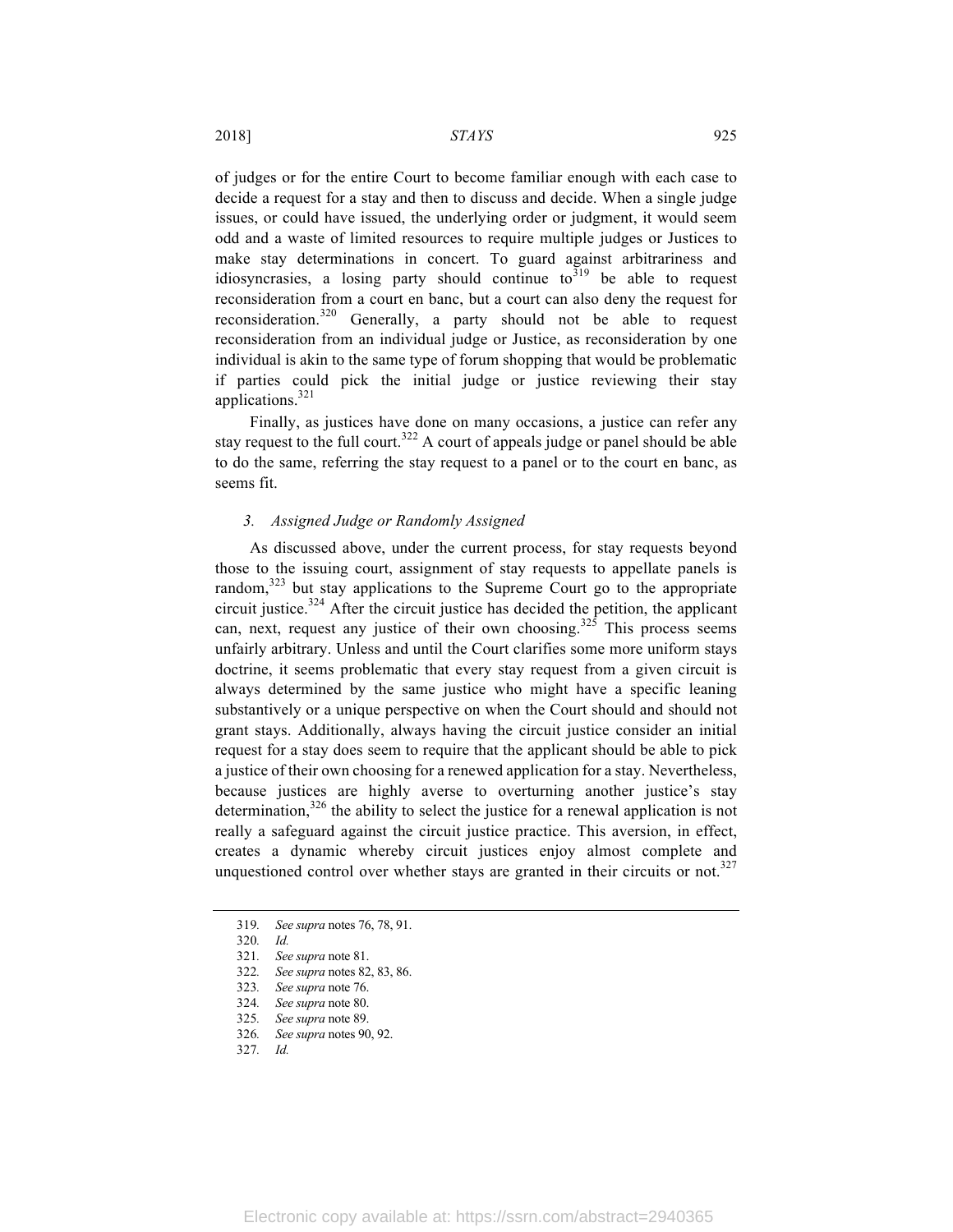Although this current assignment of circuit justices is unlikely to affect stays of extremely time-sensitive, highly controversial issues—such as voting rights cases shortly before election  $\frac{day^{328}}{2}$ —there are no such protections from the whims of a circuit justice for litigants in seemingly run-of-the-mill cases.<sup>329</sup>

The Supreme Court should randomly assign all initial requests for stays to individual justices. Circuit justices, though, may be more familiar with some of the cases within the circuit in a way that could save time on some stay determinations more than if applications for stays were assigned to justices randomly. Yet, while familiarity and efficiency are important considerations, they are insufficient to justify the current procedure given that a circuit justice is not likely to deviate from the determination of the initial justice, rendering the process ineffective, particularly in cases that warrant such deviation. Assigning stay requests to justices randomly instead of by circuit may promote fairness in stay determinations even though it could cause a slight increase in time for the randomly assigned justice to gain familiarity with the case that the respective circuit justice may already have. This raises the question whether there may be other instances where the employment of circuit justices could be irrelevant and, perhaps, unfairly arbitrary.

## *4. Overturning Prior Stay Determinations within the Same Court*

Existing mechanisms<sup>330</sup> for lower federal courts and for the Supreme Court to enable a court, en banc, to reconsider a stay request previously decided by a member or panel of the court should remain in place. Even though courts will likely only very rarely assert this reconsideration power,<sup>331</sup> this procedure can provide a stopgap to ensure that a full court can debate any highly controversial issue even if an individual judge or justice does not refer it to the full court. This also allows for new consideration by a larger group when circumstances important to the stay request change. In the very rare case of reconsideration,  $332$ the full court should consider the request de novo instead of giving a high level of deference to the earlier determination by a member of the court. Although a court will probably be highly unlikely, essentially, to overturn the earlier determination,<sup>333</sup> this at least allows for that chance, albeit in rare circumstances.

<sup>328.</sup> Circuit justices typically refer such applications to the full Court or informally find out how the full Court would vote and decide accordingly, so no one circuit justice individually decides such controversial stays in a way with which the majority of justices would disagree. *See* supra notes 86, 87.

<sup>329</sup>*. See supra* Part II. 330*. See supra* notes 76, 78, 91.

<sup>331</sup>*. See supra* note 72.

<sup>332</sup>*. Id.*

<sup>333</sup>*. Id.*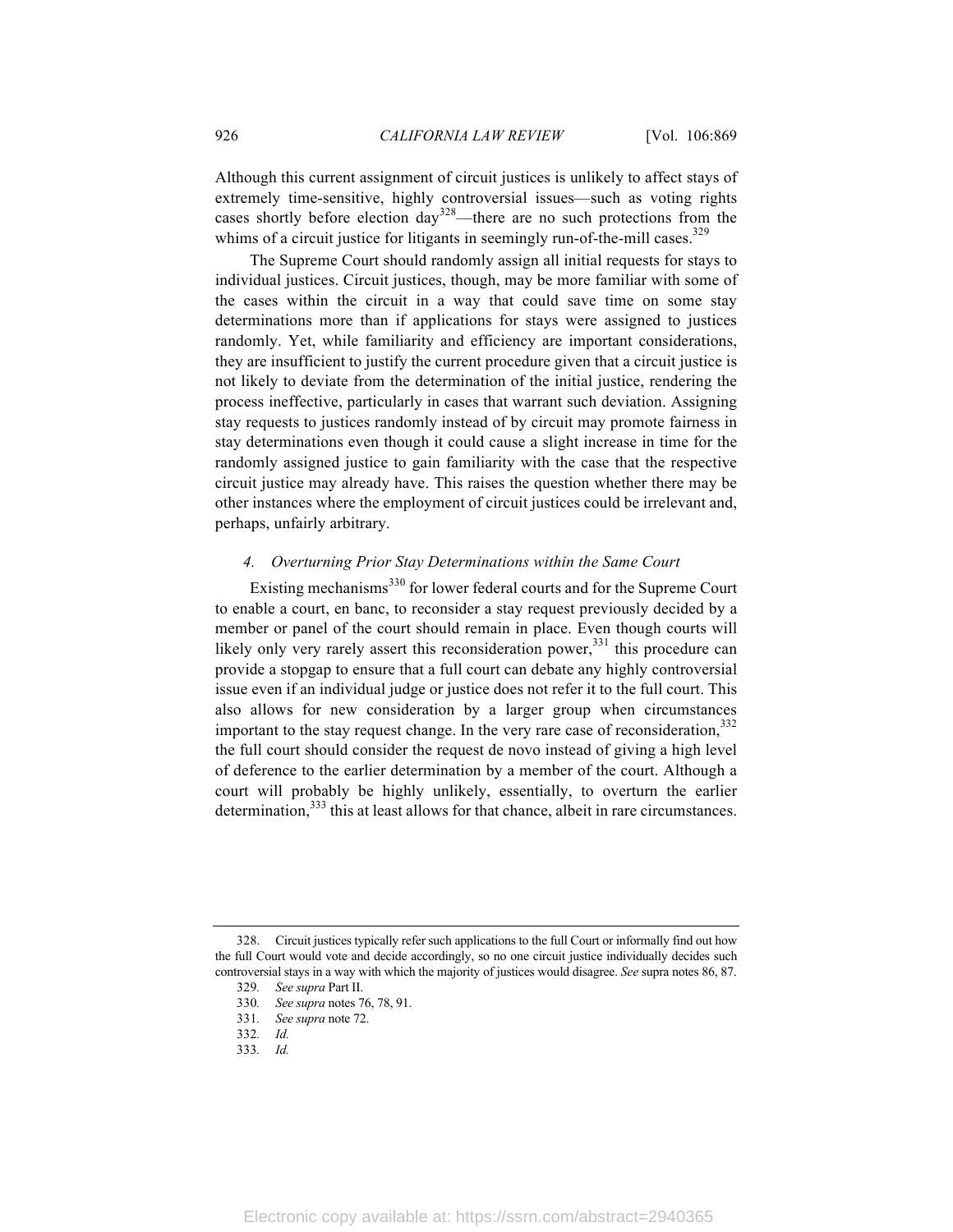#### *5. Level of Deference to Lower Court Stay Determinations*

The ability to request that a court of appeals or the US Supreme Court vacate a stay pending appeal granted by a lower court or grant a stay that the lower court denied is an important safeguard for ensuring that guaranteed appellate review is meaningful. That courts also promptly enforce judgments and orders where preserving the right to appeal does not counsel otherwise. Currently, a number of jurisdictions give lower courts' stay determinations great deference.<sup>334</sup> There are efficiency savings if a higher court defers to a lower court's stay determination where the lower court issued a reasoned opinion following a clear standard where there is not clear error. Under the current circumstances of the nearly law-free zone of stays,335 however, the potential cost to the purpose of stays pending appeal is too high for appellate courts and the Supreme Court to defer to lower court stay determinations.

Even where a lower court issued a reasoned opinion and followed the correct standard, appellate courts should consider requests to grant, vacate, or modify stays pending appeal de novo. Although the appellate court will expend time familiarizing itself with the case, the time is well spent as the appellate court is better positioned than the lower court to assess a party's likelihood of success on appeal. This is truer for requests for a stay pending a writ of certiorari. It makes little sense for a justice to defer to a court of appeals's guess as to the likelihood of success before the Supreme Court when the justice is much more likely to be able to ascertain whether certiorari is likely *and* whether success is likely, since the justice is on the Court and is one of the nine or fewer people who will be deciding.

Appellate courts should be actively involved in guiding lower courts in determining what constitutes irreparable harm and likelihood of success on appeal. As noted above, an appellate court granting (or vacating) a stay where the lower court may have done the opposite is a procedural failsafe to protect parties from lower court judges who may be predisposed to enforce their opinions at the cost of a party's right to meaningful appeal. Because the ability to have a meaningful appeal even where appeal is guaranteed is at risk, along with irreparable harm pending appeal, appellate courts should not defer to lower court determinations of stays pending appeal.

#### **CONCLUSION**

There is much work to be done to better understand and evaluate the workings of stays, including in areas beyond civil injunctive matters, like stays of agency decisions and rules and stays regarding habeas corpus and criminal matters. This Article describes the immense import of stay pending appeal determinations and argues that the primary purpose of granting a stay pending

<sup>334</sup>*. See supra* note 85.

<sup>335</sup>*. See supra* Part III.